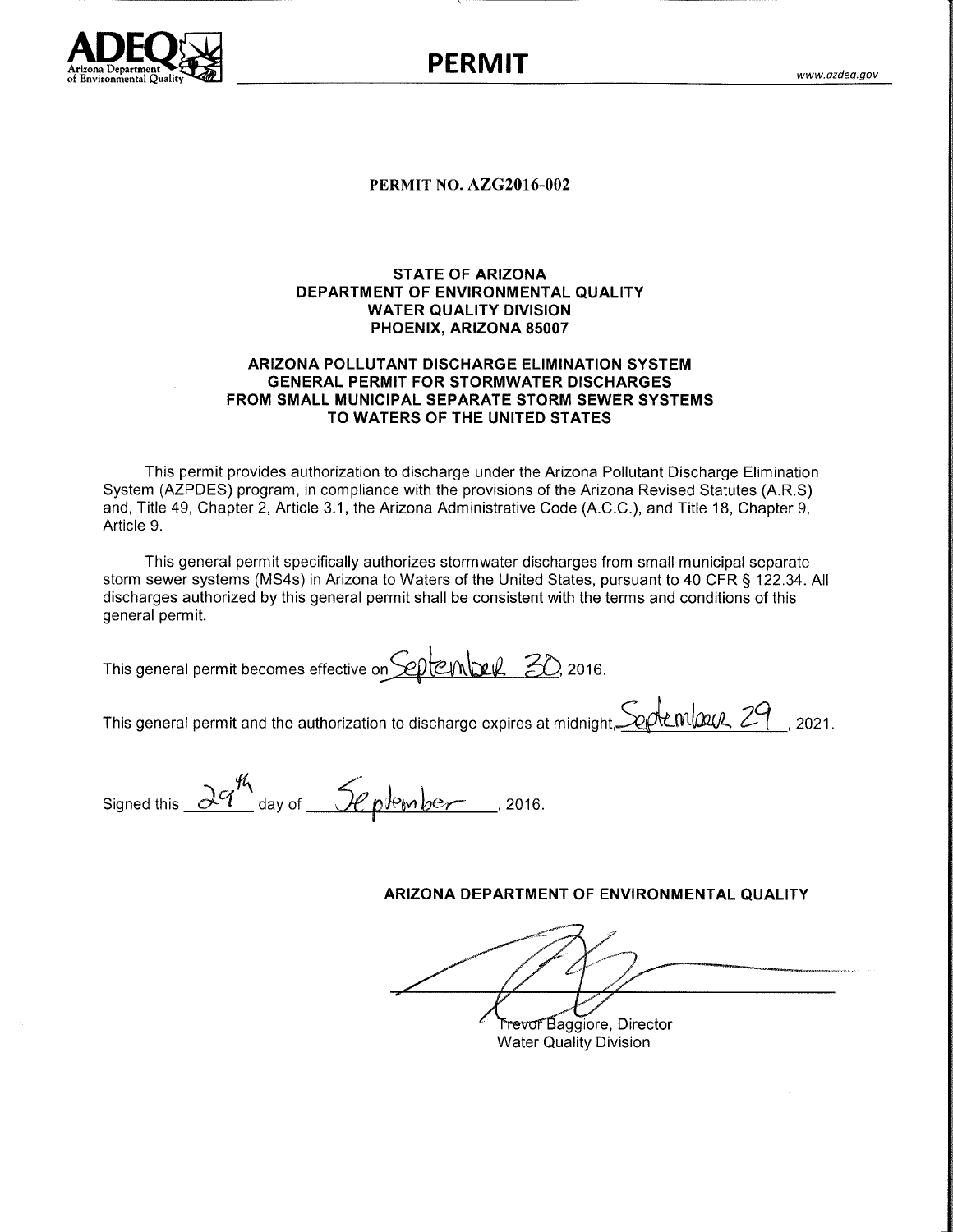

# Table of Contents

| 1.0   |                                                                              |
|-------|------------------------------------------------------------------------------|
| 1.1   |                                                                              |
| 1.2   |                                                                              |
| 1.3   |                                                                              |
| 1.4   |                                                                              |
| 1.5   |                                                                              |
| 2.0   |                                                                              |
| 2.1   |                                                                              |
| 2.2   |                                                                              |
| 2.3   |                                                                              |
| 2.4   |                                                                              |
| 2.5   |                                                                              |
| 3.0   |                                                                              |
| 3.1   |                                                                              |
| 3.2   |                                                                              |
| 3.3   |                                                                              |
|       |                                                                              |
| 4.0   |                                                                              |
| 5.0   |                                                                              |
| 5.1   |                                                                              |
| 5.2   |                                                                              |
| 6.0   |                                                                              |
| 6.1   |                                                                              |
| 6.2   |                                                                              |
| 6.3   |                                                                              |
| 6.4   |                                                                              |
| 6.4.1 |                                                                              |
| 6.4.2 |                                                                              |
| 6.4.3 |                                                                              |
| 6.4.4 |                                                                              |
| 6.4.5 | Post-Construction Stormwater Management in New Development and Redevelopment |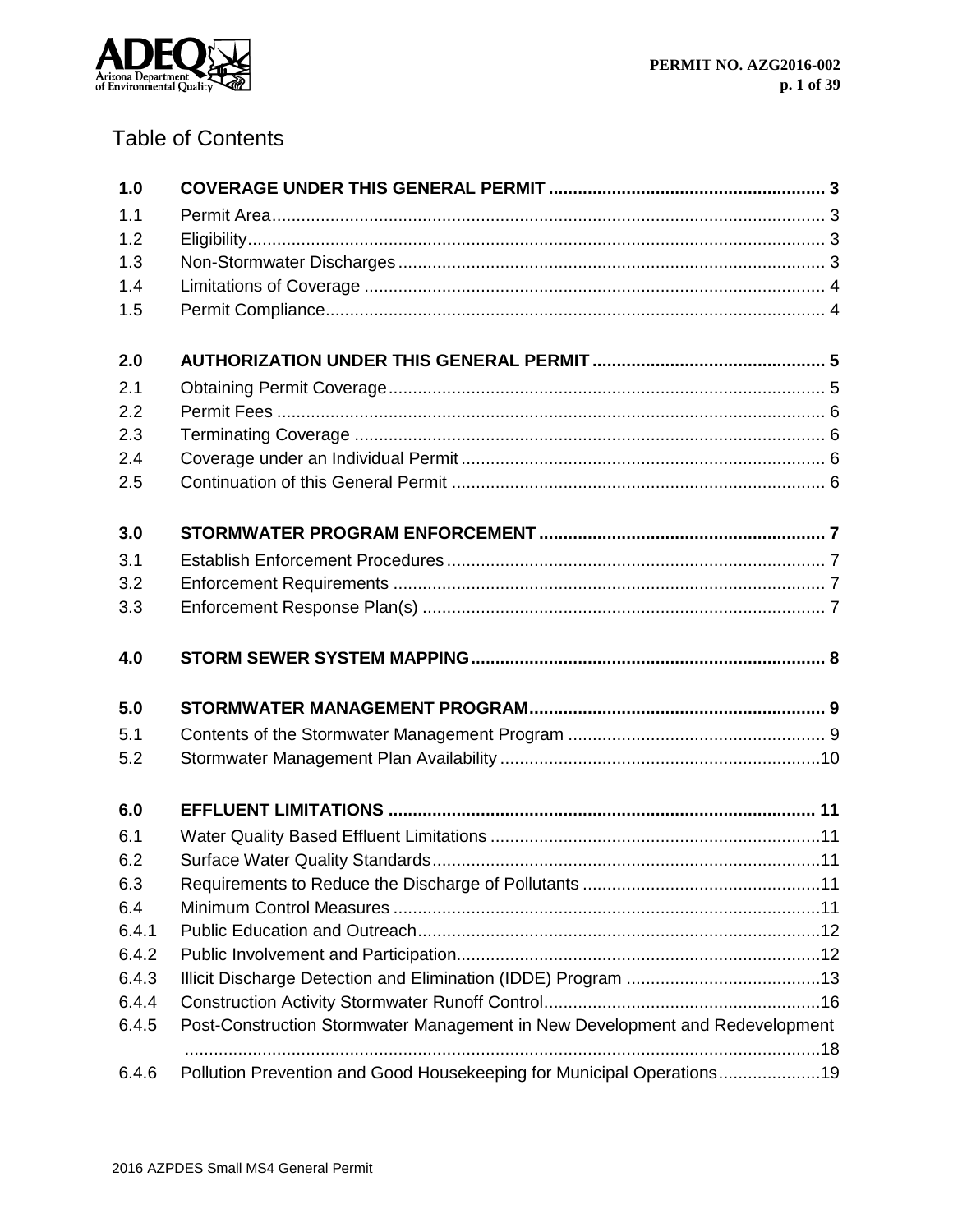

| 7.0        |                                                      |    |
|------------|------------------------------------------------------|----|
| 7.1        |                                                      |    |
| 7.2        |                                                      |    |
| 7.3        |                                                      |    |
| 7.4        |                                                      |    |
| 8.0        | PROGRAM ASSESSMENT, RECORDKEEPING, AND REPORTING  23 |    |
| 8.1        |                                                      |    |
| 8.2<br>8.3 |                                                      |    |
|            |                                                      |    |
| 9.0        |                                                      |    |
| 10.0       |                                                      | 35 |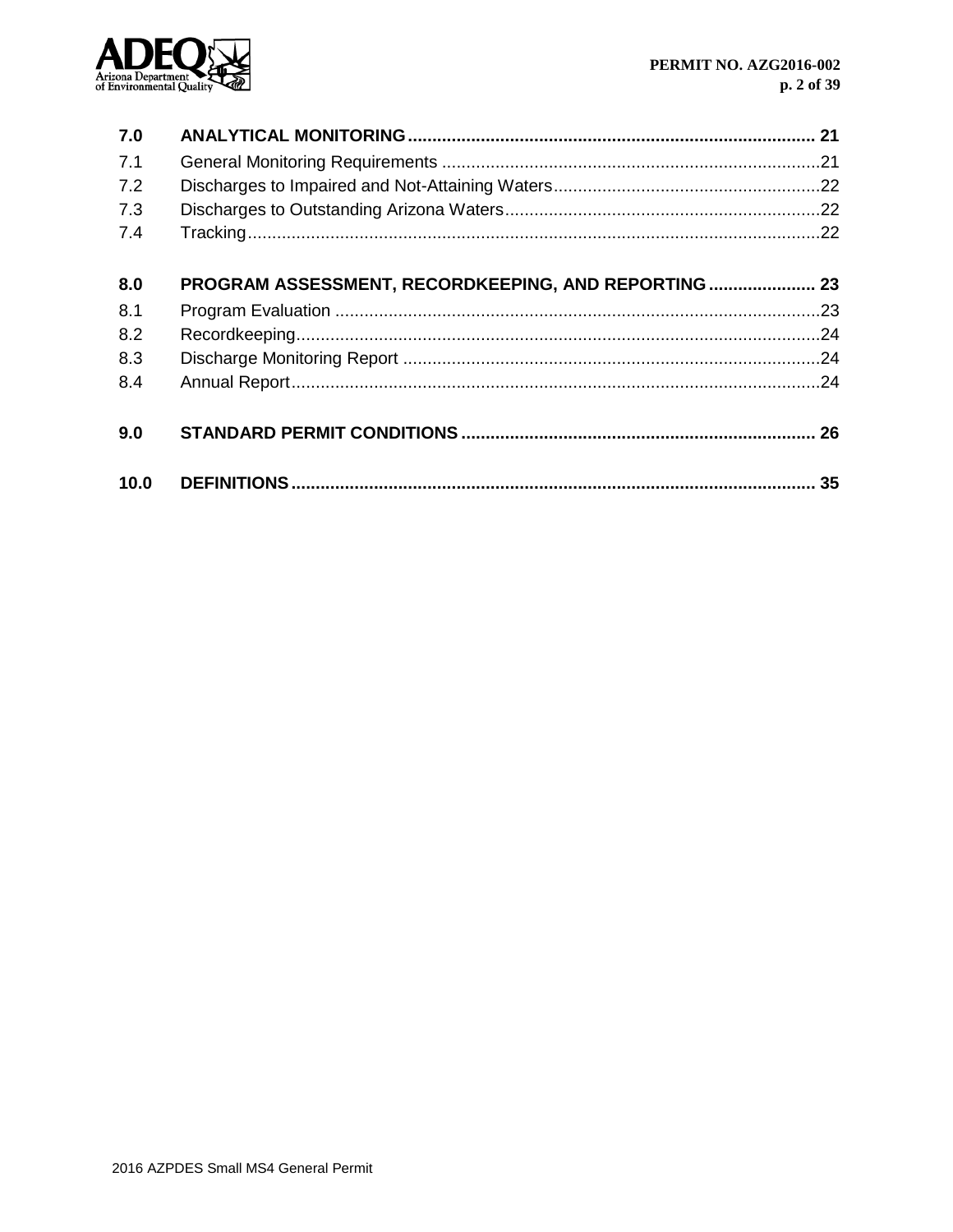

## <span id="page-3-0"></span>**1.0 COVERAGE UNDER THIS GENERAL PERMIT**

#### <span id="page-3-1"></span>**1.1 Permit Area**

This permit covers and applies to traditional and non-traditional regulated, Small Municipal Separate Storm Sewer Systems (MS4s) in Arizona, except those located in Indian Country:

- a. City or Town Urbanized area(s) determined by the most recent Decennial Census by the Bureau of Census, including areas annexed during the permit term;
- b. County Un-incorporated urbanized area determined by the most recent Decennial Census by the Bureau of Census;
- c. State, federal, and other publicly-owned properties that the director determines contributes to a violation of a water quality standard or is a significant contributor of pollutants to Waters of the U.S. and
- d. Areas outside of an urbanized area as designated by the director pursuant to Arizona Administrative Code (A.A.C.) R18-9-A902(D).

#### <span id="page-3-2"></span>**1.2 Eligibility**

This permit authorizes the discharge of stormwater from small municipal separate storm sewer systems (MS4s) provided the permittee complies with all the requirements of this general permit, and the MS4:

- a. Is located fully or partially within an urbanized area as determined by the latest Decennial Census by the Bureau of Census; or
- b. Is designated for permit authorization by the department under the A.A.C. R-18-9-A902(D)(1), R18-9-A902(D)(2), R-18-9-A902(E), and R18-9-A905(A)(1)(f) which incorporates 40 CFR §122.32.

## <span id="page-3-3"></span>**1.3 Non-Stormwater Discharges**

- **1.3.1** Except as provided in Part 1.3.2, the permittee shall prohibit non-stormwater discharges into its MS4 unless the discharges are authorized by a separate NPDES or AZPDES permit.
- **1.3.2** The following categories of non-stormwater discharges (occurring within the jurisdiction of the permittee) are prohibited if the discharges are identified by the permittee as significant contributors of pollutants to the MS4. If any of the following categories of discharges are identified as a significant contributor, the permittee must address the category as an illicit discharge as specified in Part 6.4.3.1:
	- a. Water line flushing
	- b. Landscape irrigation
	- c. Diverted stream flows
	- d. Rising ground waters
	- e. Uncontaminated ground water infiltration
	- f. Uncontaminated pumped groundwater
	- g. Discharges from potable water sources
	- h. Foundation drains
	- i. Air conditioning condensate
	- j. Irrigation water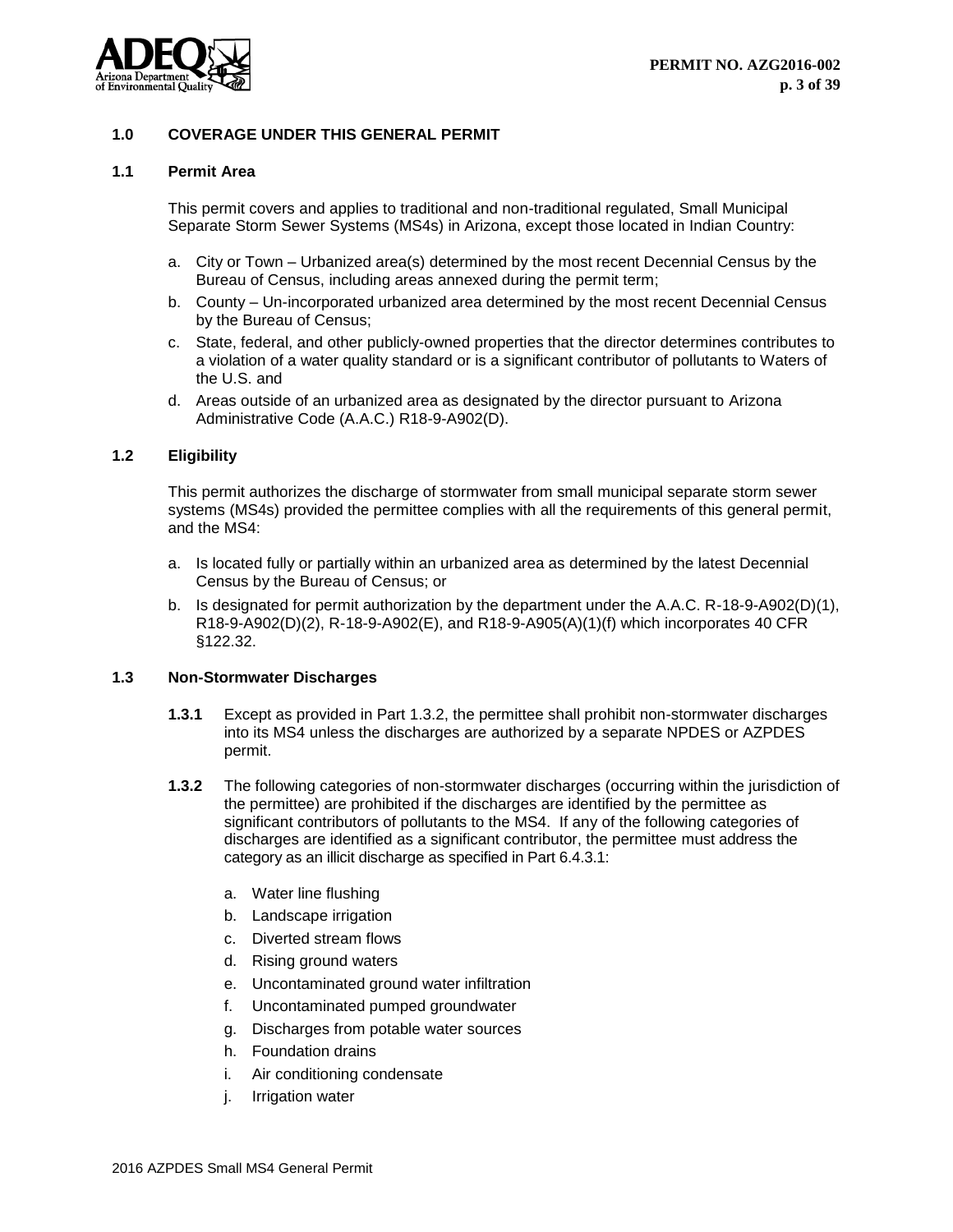

- k. Springs
- l. Water from crawl space pumps
- m. Footing drains
- n. Lawn watering
- o. Individual residential car washing
- p. Discharges from riparian habitats and wetlands
- q. Dechlorinated swimming pool discharges
- r. Street wash water, and
- s. Discharges or flows from firefighting activities

## <span id="page-4-0"></span>**1.4 Limitations of Coverage**

Except as provided in Part 1.3.2, this general permit does not authorize:

- **1.4.1** Discharges mixed with sources of non-stormwater unless the non-stormwater discharges comply with an applicable NPDES or AZPDES permit, as addressed in Part 1.3.1;
- **1.4.2** Stormwater discharges associated with industrial activity as defined in 40 CFR §122.26(b)(14)(i)-(ix) and (xi);
- **1.4.3** Stormwater discharges associated with construction activity as defined in 40 CFR §122.26(b)(14)(x) or 40 CFR §122.26(b)(15);
- **1.4.4** Stormwater discharges currently covered under another permit;
- **1.4.5** Discharges to impaired waters listed (including not-attaining waters) if discharge(s) from the MS4 contain, or may contain, pollutant(s) for which the receiving water is listed except:
	- a. If a TMDL has been established and the stormwater management program (SWMP) is consistent with the requirements of the TMDL, including any wasteload allocation or load allocation in the TMDL. The SWMP must also identify Best Management Practices (BMPs) the permittee will use to meet wasteload allocations or load allocations and include monitoring for associated pollutant(s); and
	- b. If a TMDL has not been established and the SWMP includes a section describing how the program will control the discharge of 303(d) listed pollutants and ensure to the maximum extent practicable that discharges from the MS4 will not cause or contribute to exceedances of surface water quality standards. The SWMP must also identify BMPs the permittee will use to control discharges and include monitoring of their effectiveness.
- **1.4.6** Discharges that do not comply with Arizona's anti-degradation rule R18-11-107;
- **1.4.7** Stormwater discharges prohibited under 40 CFR §122.4.

## <span id="page-4-1"></span>**1.5 Permit Compliance**

Non-compliance with any requirement of this permit constitutes a violation of the permit and may result in an enforcement action, including injunctive relief and/or penalties under state and federal laws.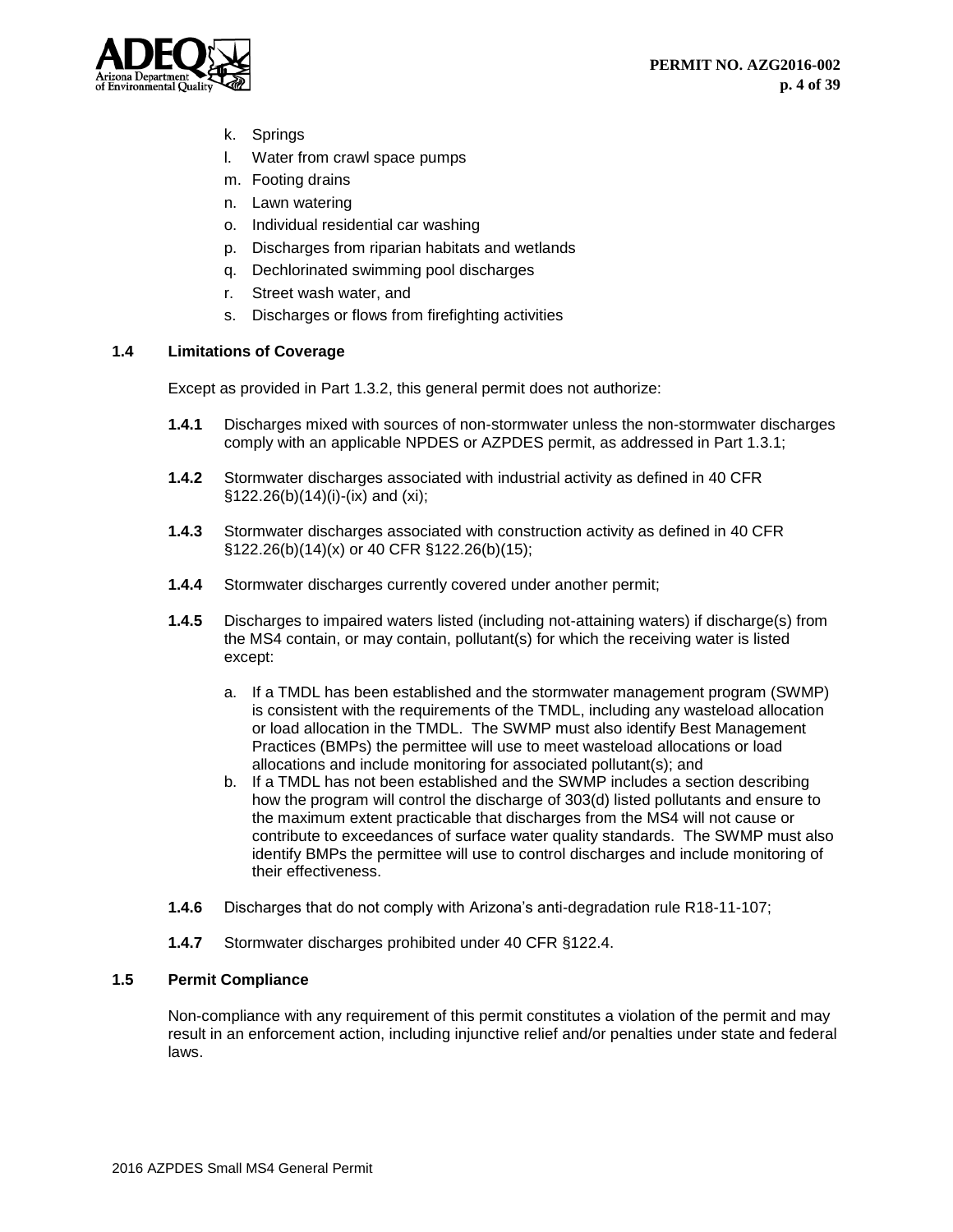

## <span id="page-5-0"></span>**2.0 AUTHORIZATION UNDER THIS GENERAL PERMIT**

Upon the effective date of this permit, existing and new permittees automatically have coverage under this permit for up to 180 days. Existing and new Small MS4 operators who wish to retain coverage under this permit must submit a complete and accurate Notice of Intent to ADEQ within 180 days of the effective date of this permit.

# <span id="page-5-1"></span>**2.1 Obtaining Permit Coverage**

- **2.1.1** A person seeking authorization to discharge under this general permit shall submit to the department a complete and accurate Notice of Intent (NOI) on a form provided by the department and includes, at a minimum, the following information:
	- a. Name of MS4
	- b. Operator name and title
	- c. Mailing address
	- d. Annual fee billing information
	- e. Contact person
	- f. Contact information
	- g. Estimated population (based on most recent Decennial Census by the Bureau of Census)
	- h. Receiving water(s) those listed in A.A.C., Title 18, Chapter 11, Article 1, Appendix B
	- i. The number of outfalls that discharge to a receiving water listed in A.A.C. R18-11, Appendix B
	- j. Outfall, name or identification of outfalls required in "i," above
	- k. Identification of a minimum of five (5) outfalls (or screening points) to be included in the visual stormwater discharge monitoring program (Part 6.4.3.8)
	- l. Identification of impaired and not-attaining waters that receive discharges from the MS4, including the pollutant(s) causing the impairment, total maximum daily load, and waste load allocation(s), as applicable
	- m. Identification of Outstanding Arizona Waters that receive discharges from the MS4
	- n. BMPs and measurable goals for each of the six (6) minimum control measures (MCMs) identified in Part 6.4
	- o. Outfall name or identification of those outfalls to be utilized for analytical monitoring of stormwater discharges to impaired, not-attaining waters and Outstanding Arizona **Waters**
	- p. Schedule for developing and implementing BMPs and associated program elements specified in this permit
	- q. Proposal for alternative to visual stormwater discharge monitoring, if applicable (Part 6.4.3.8)
	- r. Additional information specified in the NOI for ADEQ to determine eligibility under this permit.
- **2.1.2** Eligible persons wishing to retain coverage under this permit (existing and new MS4 operators) must submit a complete and accurate NOI to the department within 180 days of the effective date of this permit. Small MS4 operators notified after the effective date of this permit must submit a NOI within 180 days of receiving notification in writing by ADEQ that they are subject to permitting. Persons failing to submit a new NOI within the applicable timeframe will be considered discharging without a permit.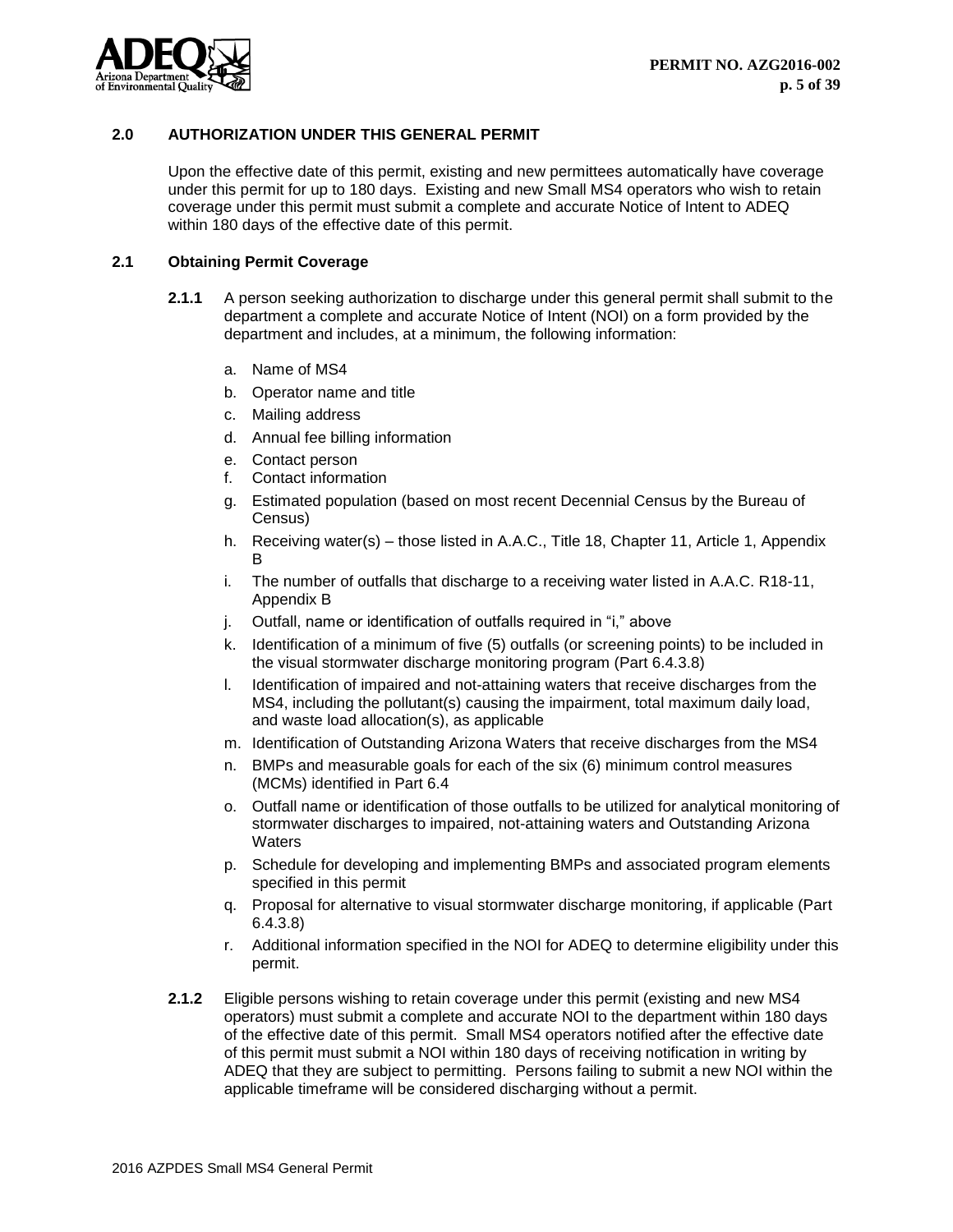

- **2.1.3** If the department notifies the applicant of deficiencies or inadequacies in any portion of the NOI, or requests additional information, the applicant must correct the deficient or inadequate portions and submit a revised NOI that addresses the deficiencies within seven (7) days of receiving notification.
- **2.1.4** The permittee must submit a revised NOI to the department within fifteen (15) days whenever there is a change of information (certifying official, mailing address, contact information, BMPs, measurable goals, etc.).
- **2.1.5** Notice of Intent forms submitted to ADEQ will be posted on the ADEQ website and made available for public comment. ADEQ may request additional information from the application based on public comments.

## <span id="page-6-0"></span>**2.2 Permit Fees**

Permittees are subject to fees established in A.A.C. R18-14-109. The department will issue an invoice annually to the permittee at the address identified on the NOI.

New permittees must submit the applicable fee with their NOI.

Existing permittees are not required to include the annual fee when submitting an NOI to obtain coverage under this permit.

## <span id="page-6-1"></span>**2.3 Terminating Coverage**

A permittee may terminate coverage under this general permit by submitting a notice of termination (NOT) on a form provided by the department. Authorization to discharge terminates at midnight on the day the NOT is received by the department.

If the operator does not obtain coverage under an alternate AZPDES permit that authorizes the discharge of stormwater prior to submitting the NOT, the operator will be considered discharging without a permit.

NOTs must be signed in accordance with Part 9.9 and must be submitted to the following address until such time as electronic submission is available:

Arizona Department of Environmental Quality Surface Water Section (5415A-1) 1110 West Washington Street Phoenix, AZ 85007

# <span id="page-6-2"></span>**2.4 Coverage under an Individual Permit**

Pursuant to A.A.C. R18-9-C902, a person may request, or be required by the director, to obtain coverage under an individual permit.

## <span id="page-6-3"></span>**2.5 Continuation of this General Permit**

If this permit is not reissued prior to the expiration date, it will be administratively continued in accordance with A.A.C. R18-9-C903 and remain in force and effect for discharges that were authorized prior to expiration.

If the MS4 operator does not submit a timely, complete, and accurate NOI requesting authorization to discharge under a reissued permit or a timely request for authorization under an individual or alternative general permit, authorization under this permit will terminate on the due date for the NOI under the reissued permit unless otherwise specified in the reissued permit.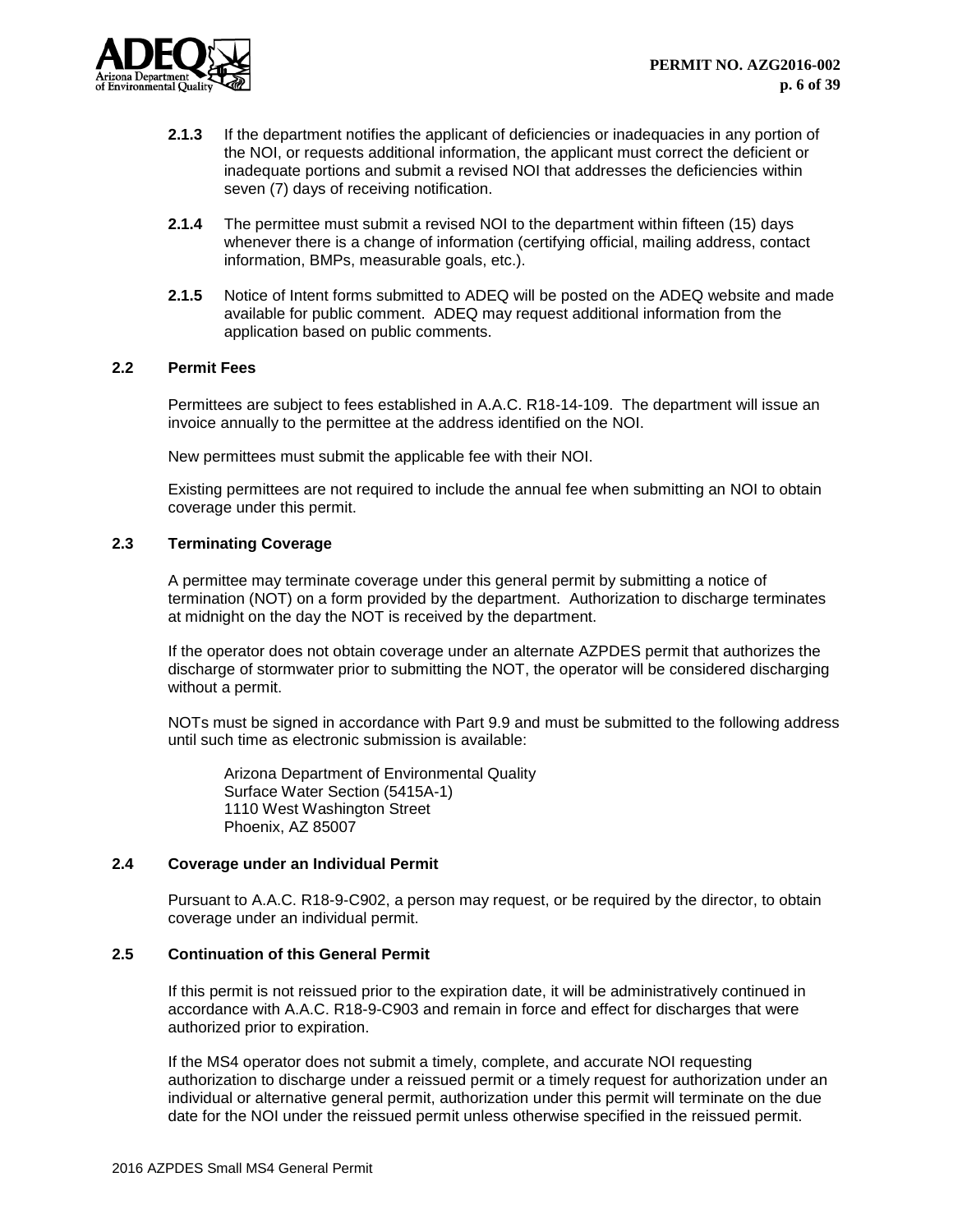

# <span id="page-7-0"></span>**3.0 STORMWATER PROGRAM ENFORCEMENT**

## <span id="page-7-1"></span>**3.1 Establish Enforcement Procedures**

Within twenty-four (24) months from the effective date of this permit, existing and new permittees shall adopt and implement local ordinance(s) or other regulatory mechanism(s) that provide adequate enforcement procedures that satisfy the requirements of this permit to control pollutant discharges into its MS4.

#### <span id="page-7-2"></span>**3.2 Enforcement Requirements**

If not already developed, the permittee must establish and exercise enforcement procedures to comply with this permit. To be considered adequate, enforcement procedures must, at a minimum, address the following:

- a. Prohibit and eliminate illicit connections and discharges to the MS4;
- b. Control the discharge of spills, and prohibit dumping or disposal of materials other than stormwater into the MS4;
- c. Require compliance with conditions in the permittee's ordinances, permits, contracts, or orders;
- d. Require owners/operators of construction activities, new or redeveloped land, and industrial and commercial facilities to minimize the discharge of pollutants to the MS4 through the installation, implementation, and maintenance of stormwater control measures;
- e. To the extent allowed under State law, the permittee must have methods to enter private property for the purpose of inspecting at reasonable times any facilities, equipment, practices, or operations related to stormwater discharges to determine whether there is compliance with local stormwater control ordinances/standards;
- f. The permittee must promptly require violators cease and desist illicit discharges or discharges of stormwater in violation of any ordinance or standard and/or cleanup and abate such discharges;
- g. To the extent allowable under State and federal law, the permittee must impose civil or criminal sanctions (including referral to a city or district attorney) and escalate corrective response, consistent with its enforcement response;
- h. Identify departments within the permittee's jurisdiction that conduct stormwater-related activities and their roles and responsibilities under this permit. Include an up-to-date organizational chart specifying these departments and key personnel positions;
- i. Identification of the local administrative and legal procedures and ordinances available to mandate compliance with stormwater-related ordinances and therefore with the conditions of this permit; and
- j. A description of how stormwater related-ordinances are implemented and appealed.

## <span id="page-7-3"></span>**3.3 Enforcement Response Plan(s)**

The permittee shall develop an enforcement response plan (ERP) that specifies how it will exercise its legal authority to comply with this permit. The ERP shall include a prioritization schedule that establishes escalated enforcement for non-compliance of illicit discharges and construction activities. In developing the ERP, the permittee shall include the following factors in prioritizing escalated enforcement: severity of non-compliance, repeated non-compliance, proximity to a receiving water or storm sewer system, and other appropriate factors. The ERP must be developed and implemented within twenty-four (24) months of obtaining permit coverage.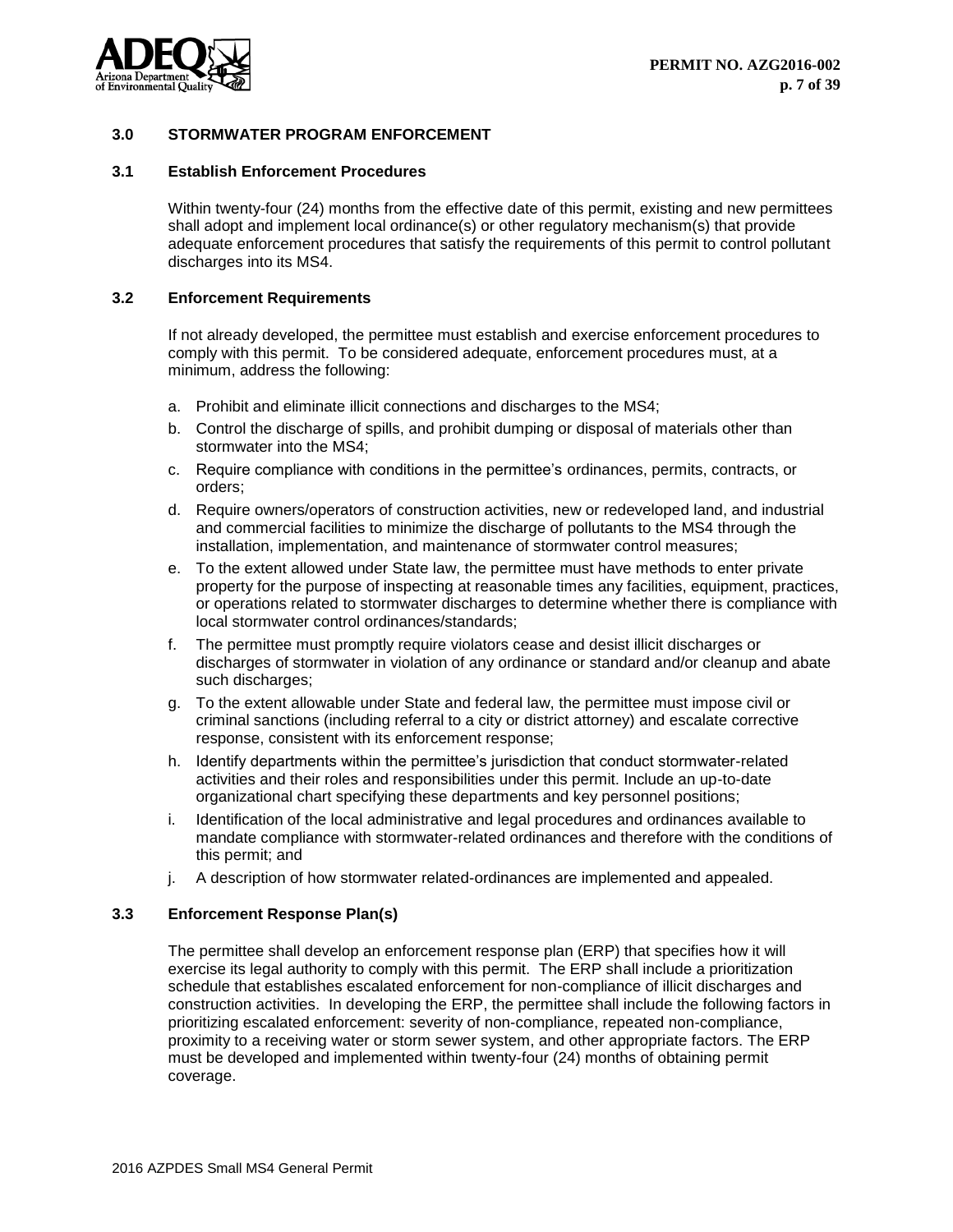

# <span id="page-8-0"></span>**4.0 STORM SEWER SYSTEM MAPPING**

The permittee must prepare and maintain an up-to-date map of the municipal separate storm sewer system. At a minimum, the map system must be sufficient in scope and detail to identify and isolate illicit discharges. The permittee is not required to submit storm sewer system mapping infrastructure to ADEQ unless specifically requested, and shall make mapping information available to ADEQ or EPA to assess permit compliance.

- **4.1** Develop a map that includes, at a minimum, the following components:
	- a. Storm sewer system (including roads with drainage systems, municipal streets, catch basins, curbs, gutters, ditches, man-made channels, or storm drains that are owned or operated by the permittee and convey stormwater to Waters of the U.S.),
	- b. Location of all outfalls, and
	- c. Name and location of all Waters of the U.S. that receive discharges from outfalls.
- **4.2** Existing permittees shall update map(s) within twelve (12) months from the effective date of this permit to include areas added as a result of the most recent Decennial Census (including annexed areas) and annually thereafter. Updates shall include mapping components identified in Section 4.1 above.
- **4.3** New permittees must include a mapping schedule in their NOI. The schedule must include how the permittee will conduct the mapping process, a timeline, measurable goals and estimated completion date(s). The permittee shall have its storm system mapped by the end of the fourth year of permit coverage.
- **4.4** The permittee must include a narrative description of the status of storm sewer system mapping, outfall mapping, and waters of the U.S. that receive discharges from the outfalls (including percent complete) in each annual report (see Part 8.3).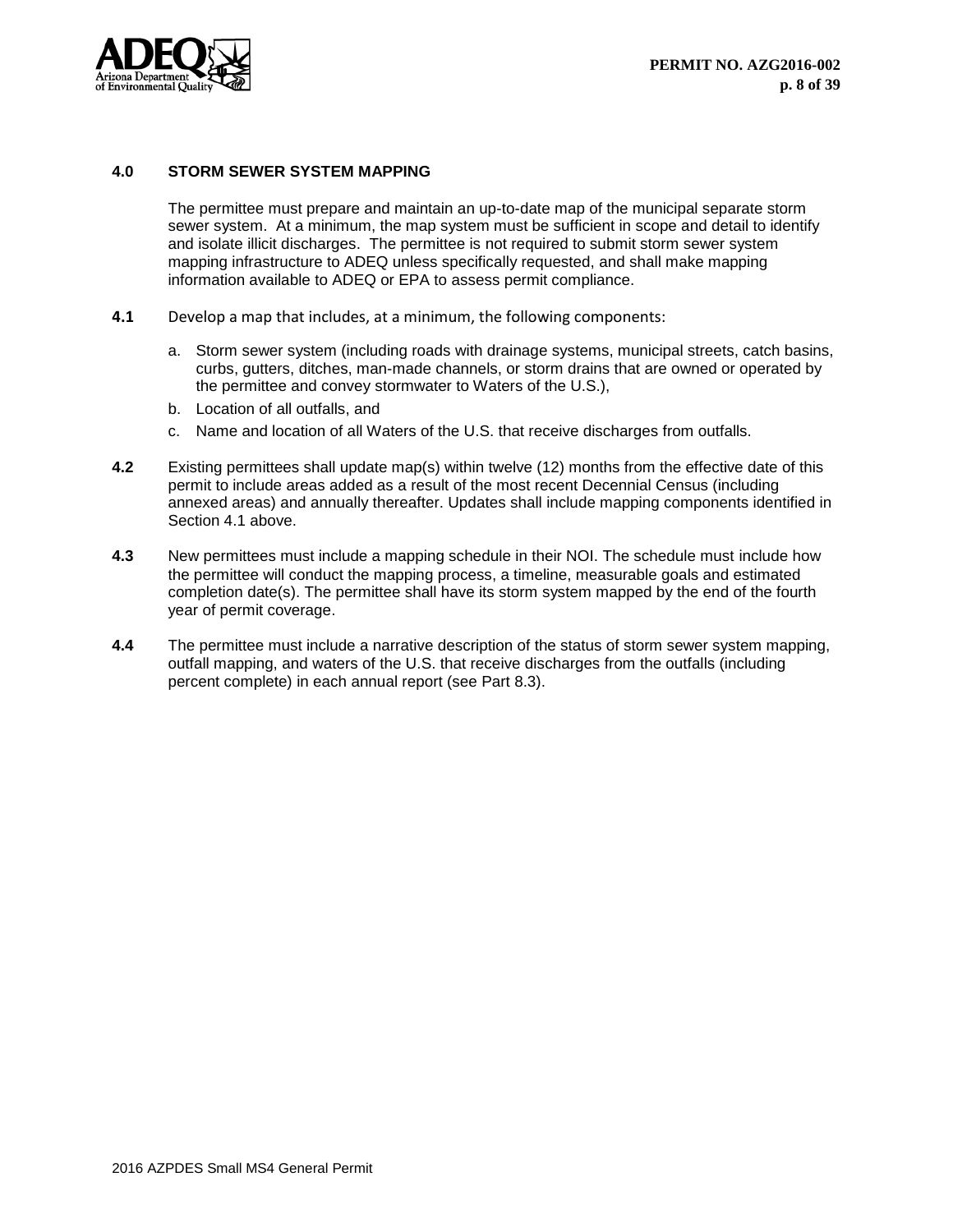

## <span id="page-9-0"></span>**5.0 STORMWATER MANAGEMENT PROGRAM**

The permittee shall develop, implement, and enforce a SWMP that is designed to reduce the discharge of pollutants from the MS4 to the maximum extent practicable, to protect water quality, and to satisfy the appropriate water quality requirements of the Clean Water Act. The program shall be documented and available for review by ADEQ, U.S. EPA, and interested persons.

Existing permittees shall modify or update their existing SWMP to meet the terms and conditions of this permit within six (6) months of the effective date of this permit.

New permittees shall develop a SWMP that meets the conditions of this permit within one (1) year of the effective date of this permit.

At a minimum, all permittees must annually assess, evaluate, and update the BMPs and SWMP and incorporate any revisions necessary to maintain permit compliance. The annual SWMP review must occur in connection with preparing the annual report (see Parts 8.1 and 8.3).

## <span id="page-9-1"></span>**5.1 Contents of the Stormwater Management Program**

At a minimum, the SWMP shall contain the following:

- a. Listing of all receiving waters, their classification under the applicable state water quality standards, any impairment(s) and associated pollutant(s) of concern, applicable TMDLs and WLAs, and number of outfalls from the MS4 that discharge to each waterbody;
- b. The process and schedule for creating and maintaining an up-to-date map that includes, at a minimum, the storm sewer system, outfalls, and receiving waters;
- c. Listing of all discharges that cause or contribute to the exceedance of an applicable surface water quality standard;
- d. Description of any other practices to achieve compliance with Part 6.1 and 6.2;
- e. Description of practices to achieve compliance with Parts 6.3 and 6.4 (MEP and MCM requirements). For each permit condition identify:
	- 1. The personnel, position or department responsible for the measure,
	- 2. The BMPs for each control measure or permit requirement, and
	- 3. The measurable goal(s) for each BMP. Each measurable goal shall include milestones and timeframes for its implementation and have a quantity and/or quality associated with its endpoint. Each goal shall have a measure of assessment.
- f. Description of practices to achieve compliance with applicable TMDLs or waste load allocation, including measurable goal(s) for each BMP and corresponding milestones and timeframes. Each goal must have an associated measure of assessment;
- g. Analytical monitoring program for impaired or not-attaining waters, and for Outstanding Arizona Waters to ensure compliance with permit limitations, wasteload allocation(s), and surface water quality standards.

The analytical monitoring program shall include a Sampling and Analyses Plan (SAP) that includes the following minimum components: sample collection, equipment and containers, decontamination, calibration procedures, sample frequency (based on illicit discharge characteristics), document site conditions, field notes, sample preservation, tracking (chainof-custody), and handling;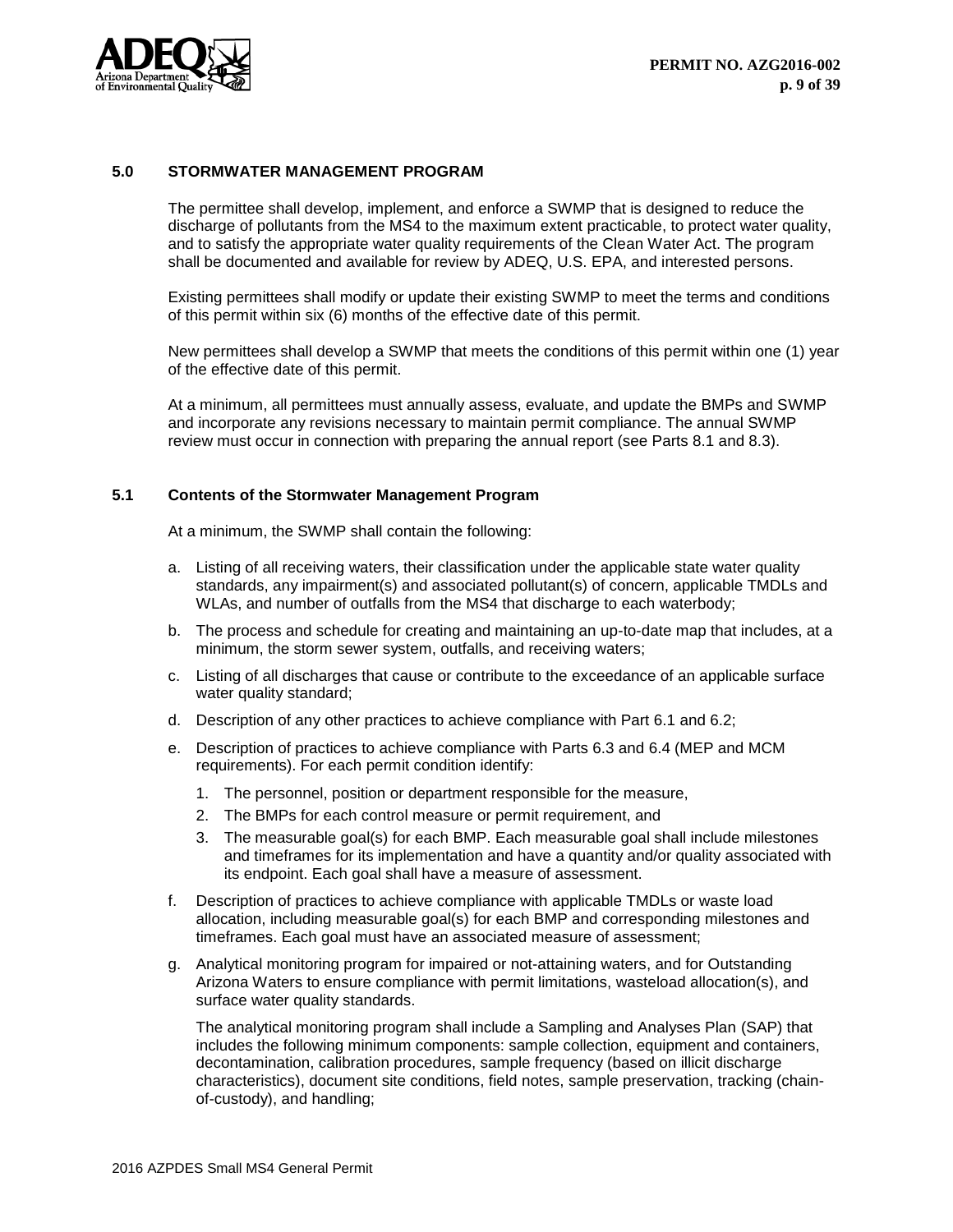

- h. Protocol for annual program evaluation (Part 8.1). Update annually and maintain copies; and
- i. Identification of personnel (department, position, etc.) responsible for program implementation.

#### <span id="page-10-0"></span>**5.2 Stormwater Management Plan Availability**

The permittee shall retain a copy of the current SWMP required by this permit at the office or facility identified on the NOI and shall be available upon request by ADEQ or U.S. EPA, or their authorized representatives.

A copy of the most up-to-date SWMP shall be made available to the public during normal business hours and posted on the permittee's website.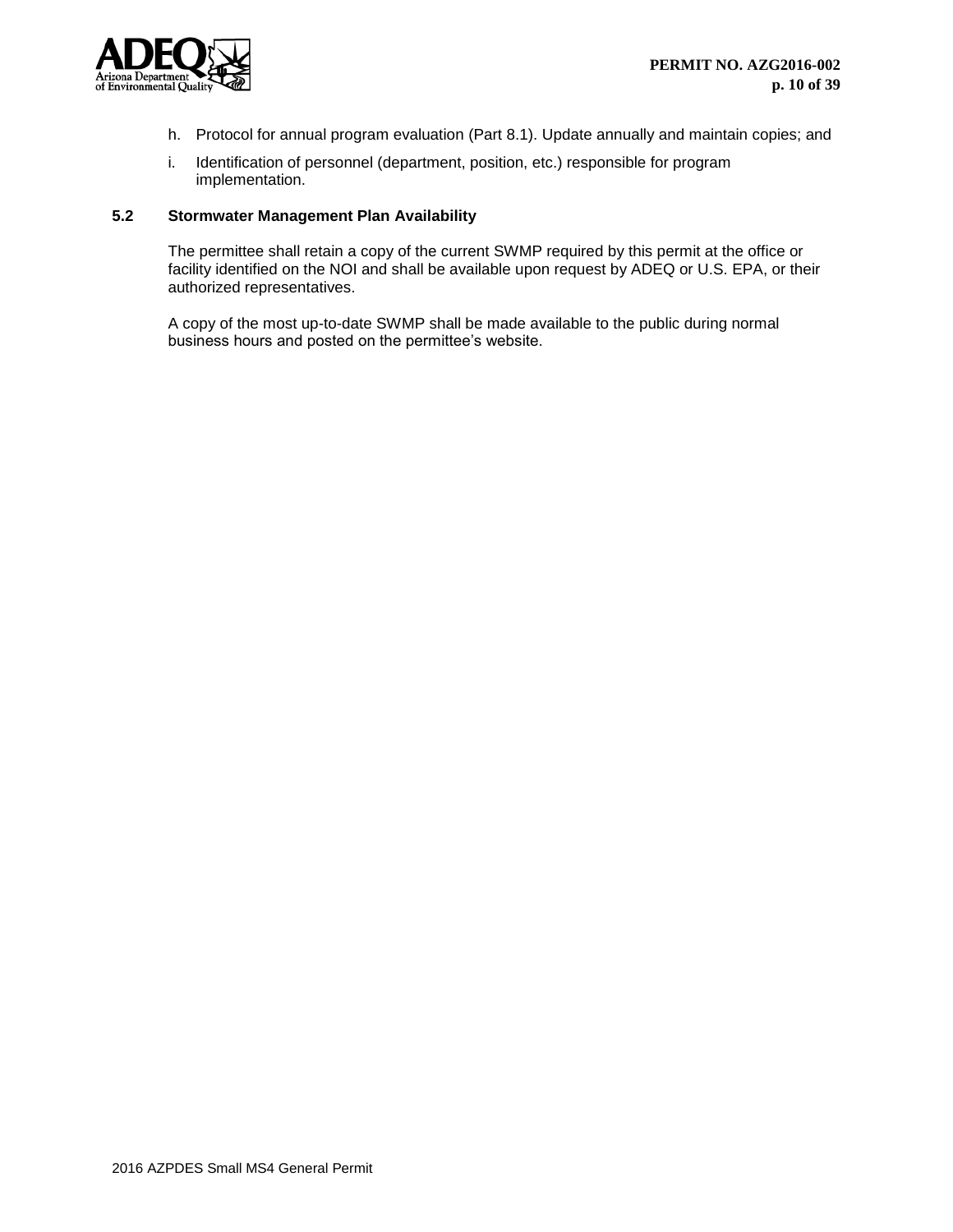

## <span id="page-11-0"></span>**6.0 EFFLUENT LIMITATIONS**

The permittee shall develop, implement and enforce a program to reduce the discharge of pollutants from the MS4 to the maximum extent practicable, to protect water quality, and to satisfy the appropriate water quality requirements of the Clean Water Act and the Arizona Surface Water Quality Standards.

## <span id="page-11-1"></span>**6.1 Water Quality Based Effluent Limitations**

Pursuant to Clean Water Act 402(p)(3)(B)(iii), this permit includes provisions to ensure that discharges from the permittee's small MS4 do not cause or contribute to an exceedance of surface water quality standards, in addition to requirements to reduce the discharge of pollutants to the maximum extent practicable.

## <span id="page-11-2"></span>**6.2 Surface Water Quality Standards**

The permittee shall implement the six (6) minimum control measures specified in Part 6.4 to the maximum extent practicable to protect water quality, and to satisfy water quality requirements of the Clean Water Act, including attainment of surface water quality standards.

If the permittee discovers, or is otherwise notified by ADEQ or U.S. EPA, that a discharge from the MS4 is causing or contributing to an exceedance of an applicable surface water quality standard, the permittee shall expand or better tailor its BMPs within the scope of the six (6) minimum control measures in Part 6.4 to achieve progress toward attainment of surface water quality standards.

To assure compliance with permit limitation, ADEQ may require the permittee to conduct analytical monitoring and will provide notice to the permittee in writing (see also Part 7).

## <span id="page-11-3"></span>**6.3 Requirements to Reduce the Discharge of Pollutants**

The permittee shall reduce the discharge of pollutants to the maximum extent practicable (MEP), to protect water quality, and to satisfy the appropriate requirements of the Clean Water Act by implementing the six (6) minimum control measures in part 6.4.

## <span id="page-11-4"></span>**6.4 Minimum Control Measures**

- a. Existing permittees shall continue to implement their existing SWMPs while making updates pursuant to this permit. This permit does not extend the compliance deadlines set forth in Permit AZG2002-002.
- b. Implementation of one (1) or more of the minimum control measures described in Parts 6.4.1 - 6.4.6 or other permit requirements may be shared with another entity (including another interconnected MS4) or the other entity may fully implement the measure or requirement, if the following requirements are satisfied:
	- The other entity implements the control measure as specified in the SWMP;
	- The particular control measure or component thereof undertaken by the other entity is at least as stringent as the corresponding permit requirement;
	- The other entity agrees to implement the control measure on the permittee's behalf. The annual report must specify that the permittee is relying on another entity to satisfy some of its permit obligations and specify what those obligations are;
	- The permittee remains responsible for compliance with all permit obligations if the other entity fails to implement the control measures (or component thereof). The permittee may enter into a legally-binding agreement with the other entity regarding the other entity's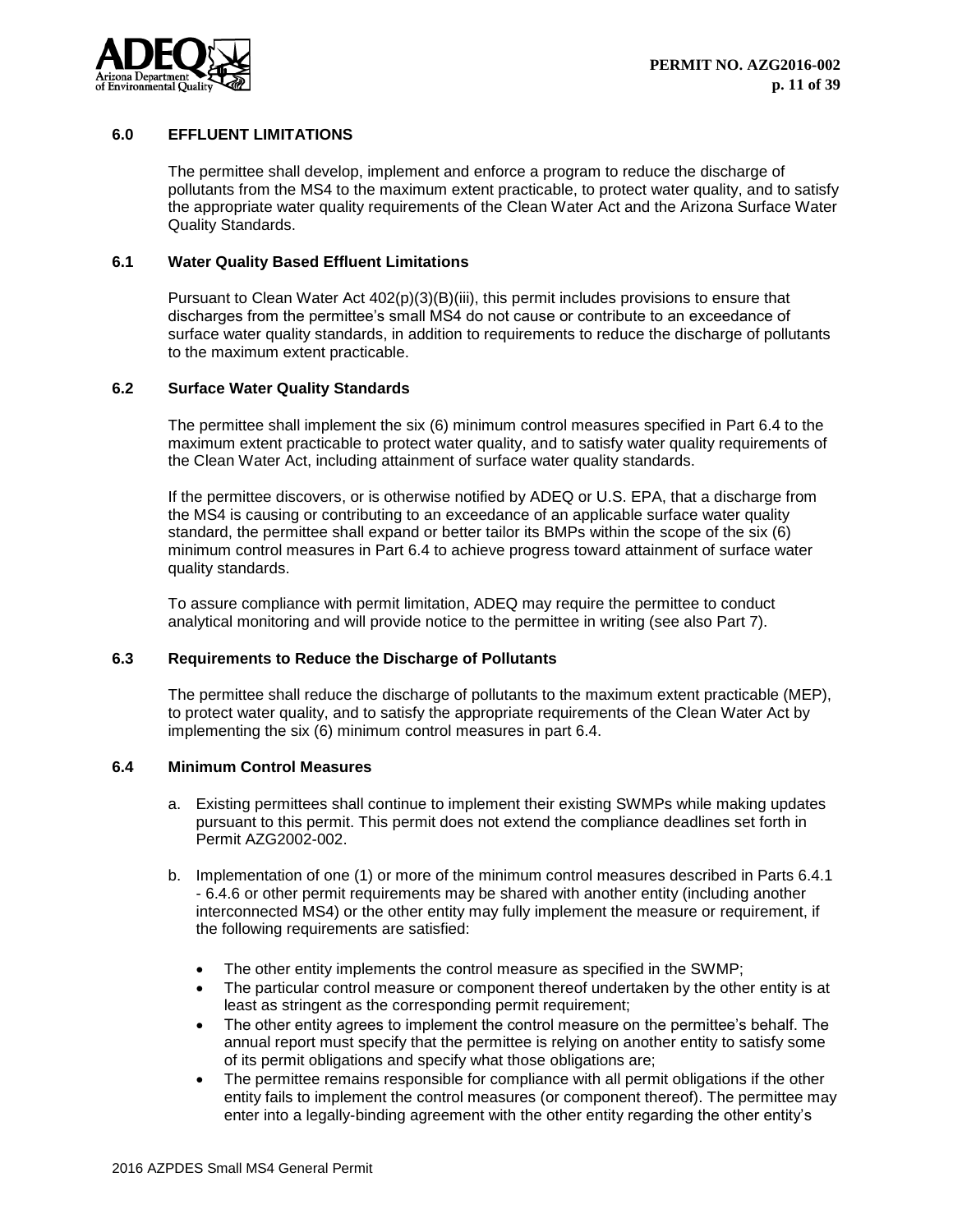

performance of control measures, but the permittee remains ultimately responsible for permit compliance.

## <span id="page-12-0"></span>**6.4.1 Public Education and Outreach**

Objective: The permittee shall implement an education program that includes educational goals based on stormwater issues of significance within the MS4 area. The program shall include a focus on pollutants of concern for impaired and TMDL waters, and priority waters that receive a discharge from the MS4. The ultimate objective of a public education program is to increase knowledge and change behavior of the public so that pollutants in stormwater are reduced.

- **6.4.1.1** The permittee shall implement the public education program required by 40 CFR §122.34(b)(2) by distributing educational material to the MS4 community. The educational program shall define goals, express specific messages, define the targeted audience for each message, and identify responsible parties for program implementation. At a minimum, the program shall provide information concerning the impact of stormwater discharges on water bodies within the community, especially waters that are impaired, not-attaining, or identified as Outstanding Arizona Waters. The program shall identify steps and/or activities the public can take to reduce the pollutants in stormwater runoff and their impacts to the environment.
- **6.4.1.2** The program shall focus on messages for specific audiences as well as show progress toward the defined educational goals of the program. The permittee shall identify methods that it will use to evaluate the effectiveness of the educational messages and the overall education program. Any methods used to evaluate the effectiveness of the program shall be tied to the defined goals of the program and the overall objective of changes in behavior and knowledge.
- **6.4.1.3** The permittee shall modify any ineffective messages or distribution techniques.
- **6.4.1.4** The permittee shall document in each annual report: the messages for each audience; the method of distribution; the measures/methods used to assess the effectiveness of the messages, and the method/measures used to assess the overall effectiveness of the education program.

## <span id="page-12-1"></span>**6.4.2 Public Involvement and Participation**

Objective: The permittee shall provide opportunities to engage the public to participate in the review and implementation of the permittee's SWMP.

- **6.4.2.1** All public involvement activities shall comply with state and local public notice requirements. The SWMP and all annual reports shall be available to the public. The permittee is encouraged to satisfy this requirement by posting records online.
- **6.4.2.2** The permittee shall annually provide the public an opportunity to participate in the review and implementation of the SWMP.
- **6.4.2.3** The permittee shall report on the activities undertaken to provide public participation opportunities including compliance with Part 6.4.2.1. Public participation opportunities pursuant to Part 6.4.2.2 may include, but are not limited to, websites, hotlines, clean-up teams, monitoring teams, or an advisory committee.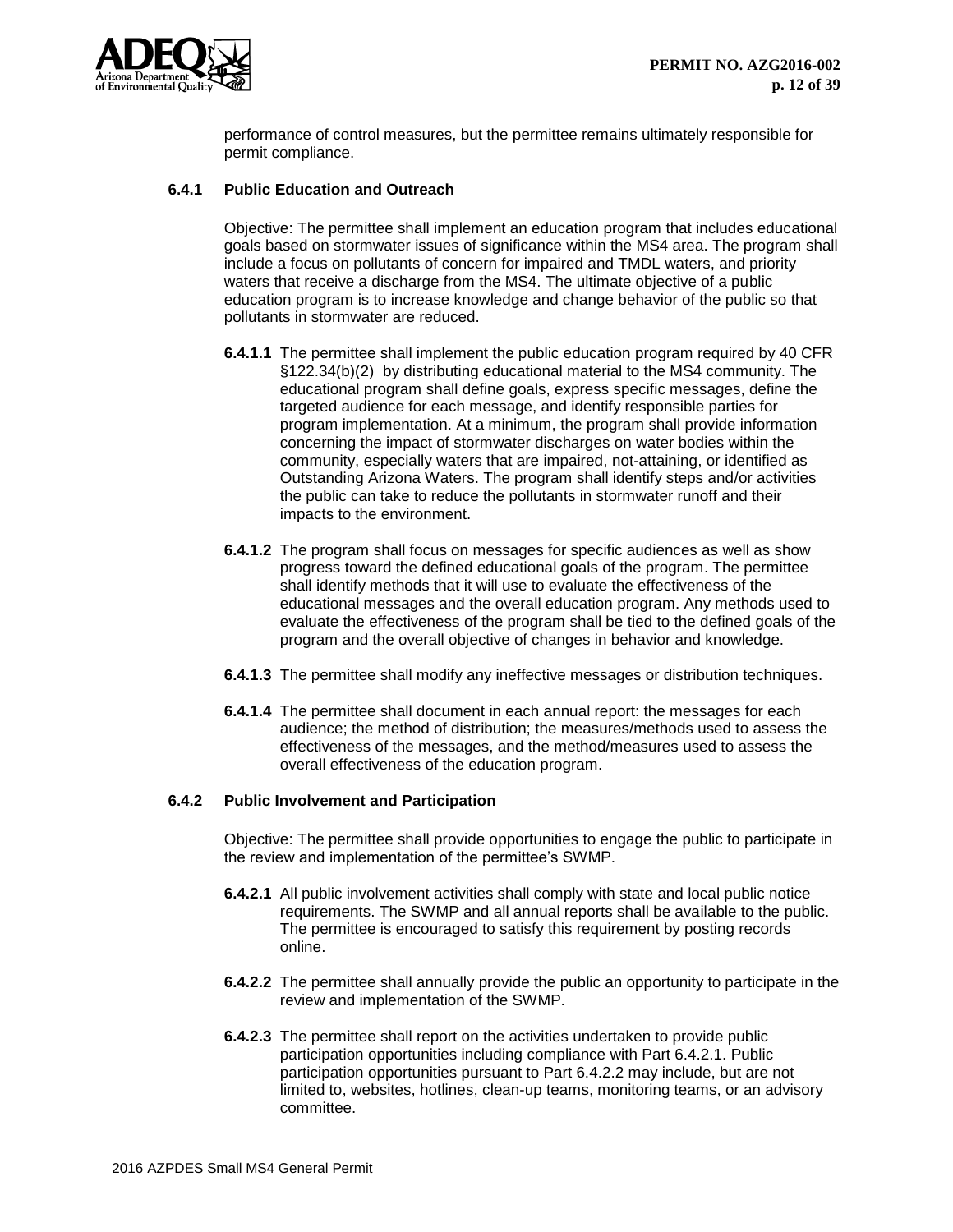

# <span id="page-13-0"></span>**6.4.3 Illicit Discharge Detection and Elimination (IDDE) Program**

The permittee shall implement an IDDE program to systematically find and eliminate sources of non-stormwater to its municipal separate storm sewer system and to implement procedures to prevent illicit connections and discharges.

The IDDE program shall be recorded in a written document. The IDDE program shall include each of the elements described in Part 6.4.3.8 (a through c), unless the permittee provides a written explanation within the IDDE program as to why a particular element is not applicable to the permittee. For existing permittees, the written IDDE program shall be completed within six (6) months of the effective date of this permit. For new permittees, the written IDDE program shall be completed within one (1) year of the effective date of the permit. The permittee shall implement the IDDE program in accordance with the goals and milestones set forth in Parts 5.0 and 6.4.3.

# **6.4.3.1. Definitions and Prohibitions**

The permittee shall prohibit illicit discharges (including sanitary sewer overflows) to and from its MS4 and require removal of such discharges consistent with Part 6.4.3.5 of this permit. An illicit discharge is any discharge to a municipal separate storm sewer that is not composed entirely of stormwater *except*:

- a. Discharges authorized under a separate NPDES permit that authorize a discharge to the MS4;
- b. Non-stormwater discharges allowed by Part 1.3.2.

# **6.4.1.5 Enforcement Procedures**

The IDDE program must ensure the permittee has adequate enforcement procedures to accomplish the following tasks: prohibit illicit discharges; investigate suspected illicit discharges; eliminate illicit discharges, including discharges from properties not owned or operated by the MS4 that discharge into the MS4 system; and implement appropriate enforcement procedures and actions. Adequate enforcement procedures consists of a current effective ordinance, by-law, or other regulatory mechanism. For existing permittees, the ordinance, by-law, or other regulatory mechanism was a requirement of AZG2002-002 and is required to be effective under that permit. The written IDDE program shall include a reference or citation of the authority the permittee will use to implement all aspects of the IDDE program as specified in Part 3.0.

## **6.4.3.3 Statement of IDDE Program Responsibilities**

The permittee shall establish a written statement that clearly identifies responsibilities with regard to eliminating illicit discharges. The statement shall identify the lead municipal agency or department responsible for implementing the IDDE Program as well as any other agencies or departments that may have responsibilities for aspects of the program. Where multiple departments and agencies have responsibilities to the IDDE program, specific areas of responsibility shall be defined and processes for coordination and data sharing shall be established and documented.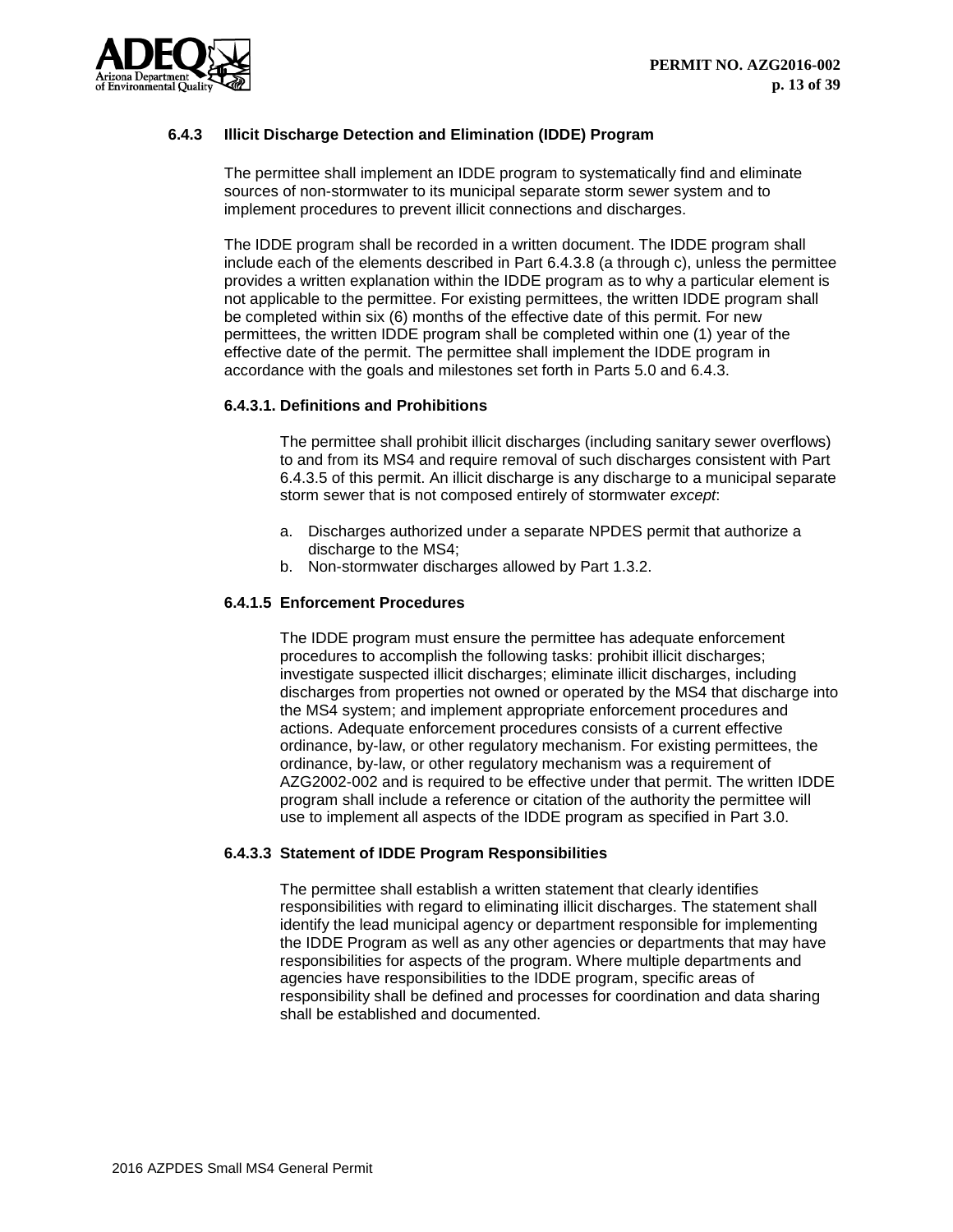

# **6.4.3.4 Illicit Discharge Prevention and Reporting**

The permittee shall develop and implement process(es) and procedures designed to prevent, identify, report, and mitigate illicit discharges to and from the MS4 (this may be a part of the education program required by Part 6.4.1; reporting (hotlines), and training of public employees involved in the IDDE program).

# **6.4.3.5 Eliminating Illicit Discharges**

Illicit discharges to the MS4 are prohibited and constitutes a violation of this permit when the permittee is not fully implementing applicable permit requirements and the SWMP.

Upon detection of an illicit discharge, the permittee shall eliminate it as expeditiously as possible. The permittee shall identify and notify all responsible parties for any such discharge and require immediate cessation in accordance with its legal authorities. Where elimination of an illicit discharge is not immediately possible, the permittee shall establish an expeditious schedule for its elimination and report the dates of identification and schedules for removal in the permittee's annual reports. The permittee shall immediately commence actions necessary for elimination. In the interim, the permittee shall take all reasonable and prudent measures to minimize the discharge of pollutants to its MS4.

To the extent known, the permittee shall include in the annual report the following information: the location of the illicit discharge and its source(s); a description of the discharge; estimated illicit discharge duration; the method of discovery; date of discovery; date of elimination; mitigation or enforcement action; responsible person (if known); and estimated volume.

## **6.4.3.6 Non-Stormwater Discharges**

The non-stormwater discharges identified in Part 1.3.2 do not need to be addressed as an illicit discharge unless it is determined by the permittee that any of these sources is a significant contributor of pollutants. Non-stormwater discharges from the MS4 that cause or contribute to a violation of a surface water quality standard where the permittee fails to take action to eliminate the discharge of pollutants constitutes a permit violation.

## **6.4.3.7 Existing Permittees IDDE Programs**

During the development of the new components of the IDDE program required by this permit, existing permittees must continue to implement their current IDDE program required by the AZG2002-002 to detect and eliminate illicit discharges to its MS4.

## **6.4.3.8 Visual Monitoring**

The permittee shall develop, implement, and maintain a visual monitoring program that includes both dry weather and stormwater discharges to identify, monitor, and eliminate illicit discharges; and to ensure compliance with effluent limitations in this permit.

The monitoring programs shall include written procedures for conducting visual monitoring of outfalls from the MS4.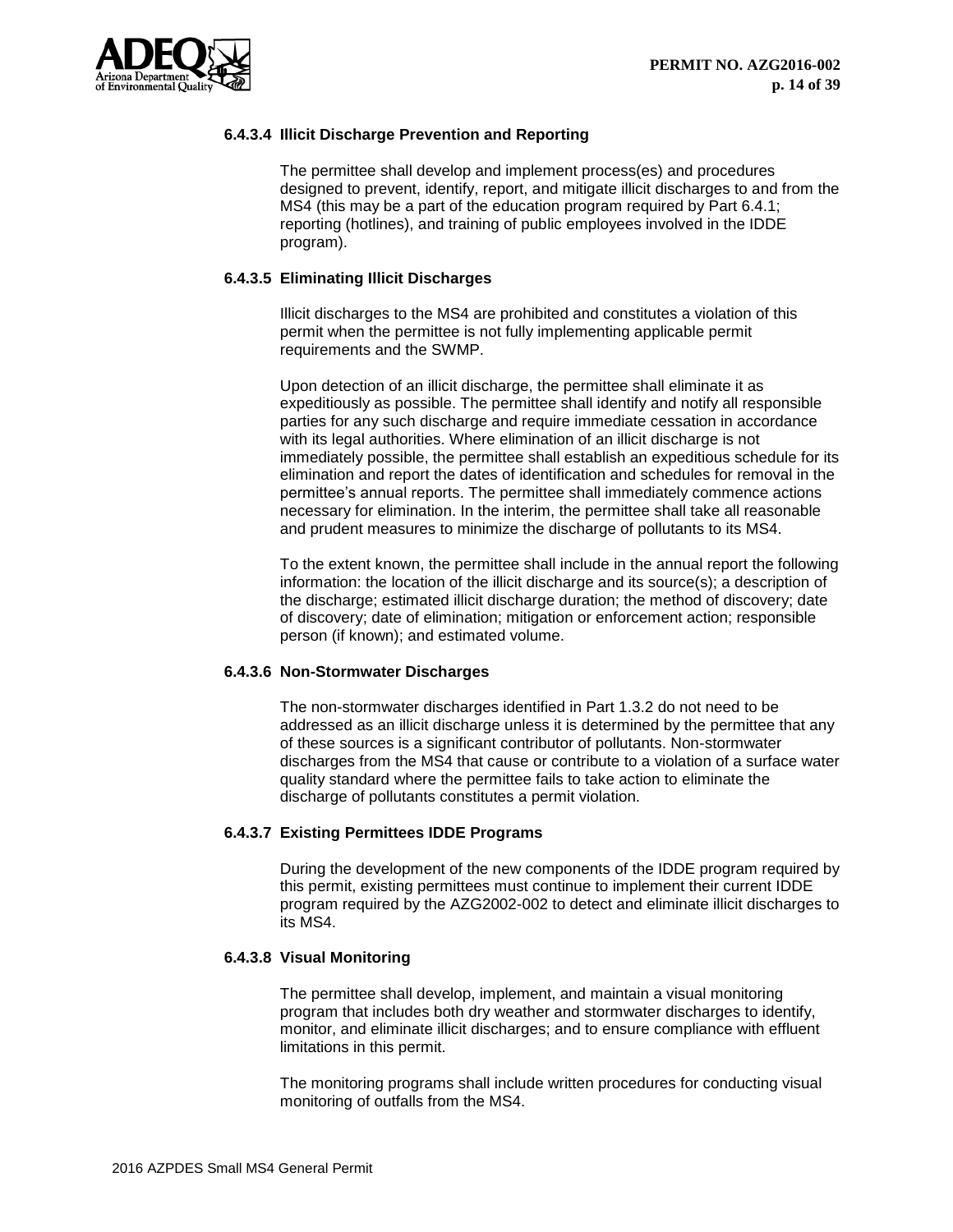

Monitoring procedures shall include, at a minimum, the following information/observations: outfall identification, personnel, time, date, weather conditions at time of inspection, estimated flowrate, apparent odor, color, clarity, debris, floatables, and other necessary information to characterize the screening.

In the event an illicit discharge is discovered as a result of dry or wet weather outfall monitoring, the permittee shall implement measures to eliminate the illicit discharge (part 6.4.3.5).

For each confirmed illicit discharge, the permittee shall include in the annual report the following information: the location of the discharge and its source(s); a description of the discharge; estimated illicit discharge duration; the method of discovery; date of discovery; date of elimination; mitigation or enforcement action; responsible person (if known); and estimated volume.

# **a) Visual Dry Weather Outfall Monitoring**

Within six (6) months of obtaining authorization to discharge, the permittee shall develop and implement a visual, dry weather outfall monitoring program. Dry weather monitoring must be conducted at least 72 hours after a storm event that resulted in a discharge from the storm sewer system.

The permittee shall document and include findings of dry weather monitoring in the annual report.

# **b) Visual Stormwater Discharge Monitoring**

The permittee shall identify a minimum of five (5) outfalls that are representative of its stormwater discharges to conduct visual stormwater discharge monitoring. If the permittee has less than five (5) outfalls, then the permittee shall monitor all outfalls as part of the stormwater discharge monitoring program. In the event a Small MS4 does not have five (5) outfalls, a minimum of five (5) screening points, or combination of outfalls and screening points, shall utilized. Screening points shall be at locations where stormwater leaves the Small MS4's permitted area including locations where stormwater may discharge to another MS4 or other conveyance. The outfalls / screening points selected for visual stormwater discharge monitoring shall be identified in the NOI.

Within six (6) months of obtaining authorization to discharge, the permittee shall develop and implement a stormwater discharge visual monitoring program. The stormwater discharge monitoring program must be conducted in response to a storm event that results in a discharge from the storm sewer system and, to the extent practicable, should include the first flush.

The permittee shall conduct a minimum of two (2) stormwater discharge monitoring events during each wet season of the representative outfall(s) and shall document and include findings in the annual report.

> Summer Wet Season: June 1 through October 31 Winter Wet Season: November 1 through May 31

In the event a permittee cannot access any outfall(s) during a wet weather discharge, the permittee shall conduct wet weather screening as soon as practicable after the storm or discharge event.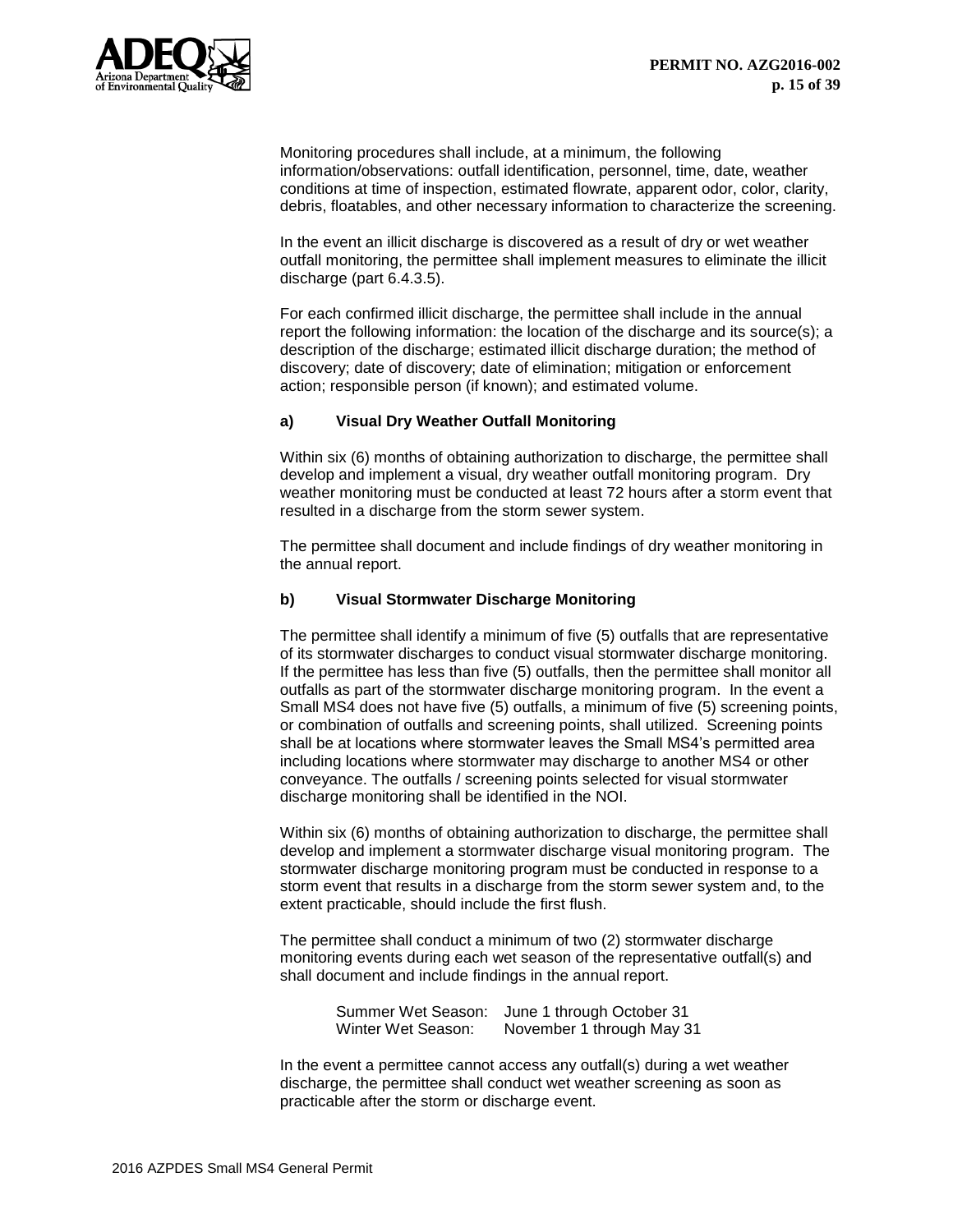

Visual Stormwater Discharge Monitoring Alternative – the permittee may elect to submit in its NOI (see part 2.1.1) alternative practices to visual stormwater discharge monitoring. In doing so, the permittee shall include a written description as to how and why the proposed alternative is as effective, or more effective, than visual stormwater discharge monitoring.

# **c) Follow-up Screening**

The permittee shall establish a follow-up screening schedule for identified or suspected illicit discharges to ensure they do not recur.

# **6.4.3.9 Indicators of IDDE Program Progress**

The permittee shall define or describe indicators for tracking program success. At a minimum, indicators shall include measures that demonstrate efforts to locate illicit discharges identified and removed. Such measures may include response time to inspection, public awareness, time from discovery to elimination, and other appropriate factors.

The permittee shall evaluate and report the overall effectiveness of the program based on the tracking measures outlined in Part 6.4.3.8 in the annual program evaluation and in the annual report.

## **6.4.3.10 Staff Training**

The permittee shall, at a minimum, provide annual training to employees involved in the IDDE program (e.g., street workers, inspectors, solid waste personnel, etc.). The training must include the IDDE program components and how to recognize illicit discharges. The permittee shall report on the frequency and type of employee training in the annual report.

## **6.4.3.11 Unpermitted (Illicit) Discharges to the MS4**

The permittee shall develop, implement, and enforce a program to actively identify facilities and activities (e.g., industrial facilities, construction activities, etc.) that discharge to the MS4 without an AZPDES/NPDES permit.

The permittee shall include the number of facilities contacted each year in the annual report and shall include the facility name, type of activity conducted at the facility (including SIC code, to the extent known), and whether or not the facility has AZPDES permit coverage, if known or available.

A description of the permittee's illicit discharge program shall be included in the SWMP.

## <span id="page-16-0"></span>**6.4.4 Construction Activity Stormwater Runoff Control**

The permittee must develop, implement, maintain, and enforce a construction activity stormwater runoff control program to minimize or eliminate pollutant discharges to the MS4s from construction activities that will disturb one (1) or more acres of land, including sites less than one (1) acre that are part of a common plan of development or sale.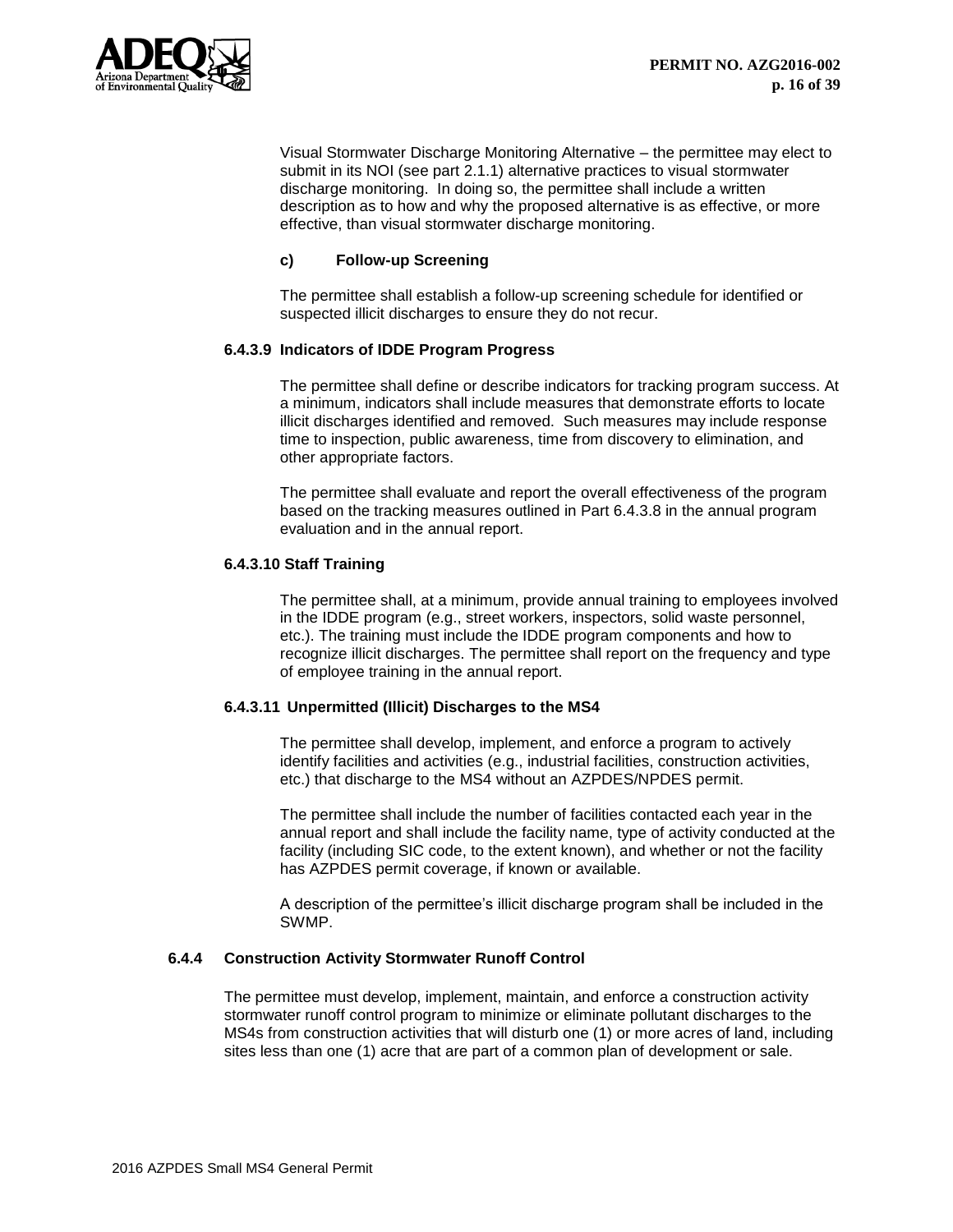

# **6.4.4.1 Construction Activity Stormwater Runoff Implementation**

Existing and new permittees must assess existing legal authority, codes, and other relevant mechanisms and adopt, and implement measures to ensure compliance with construction activity runoff timeframe(s) specified in Part 3.1.

# **6.4.4.2 Construction Activity Stormwater Runoff Program Components**

The construction activity stormwater runoff control program shall include, at a minimum, the elements in Paragraphs a. through h. of this part:

- a. An ordinance or other regulatory mechanism that requires the use of sediment and erosion control practices.
- b. An inventory of all construction activities that disturb or will disturb one (1) or more acres within the permitted area, including those that are less than one (1) acre but are part of a larger common plan of development or sale if the larger common plan will ultimately disturb greater than one (1) acre.
- c. Written procedures for site inspections and enforcement of sediment and erosion control measures. If not already existing, these procedures shall be completed within one (1) year from the date of submitting an NOI to ADEQ. The procedures shall clearly define who is responsible for site inspections as well as who has authority to implement enforcement procedures. The program must allow the permittee, to the extent authorized by law, to impose sanctions ensuring compliance with the local program. These procedures and regulatory authorities shall be documented in the SWMP.
- d. In developing construction activity inspection frequency, the permittee shall consider, at a minimum, the following:
	- 1. Phase of construction;
	- 2. Proximity to an impaired, not-attaining water or Outstanding Arizona Water;
	- 3. Size of the construction activity (acreage disturbed); and
	- 4. History of non-compliance (site or operator).
- e. Based on construction activity inspection findings, the permittee must take all necessary follow-up actions (i.e., re-inspection, enforcement) to ensure compliance in accordance with the permittee's enforcement response plan required under Part 3.3.
- f. Requirements for construction operators to implement sediment and erosion control BMPs appropriate for the conditions at the construction activity. Examples of appropriate sediment and erosion control measures for construction activities include local requirements to:
	- 1. Minimize the amount of disturbed area and protect natural resources;
	- 2. Stabilize sites when projects are complete or operations have temporarily ceased;
	- 3. Protect slopes on the site of the construction activity;
	- 4. Protect storm drain inlets and armor all newly-constructed outlets;
	- 5. Use perimeter controls at the site;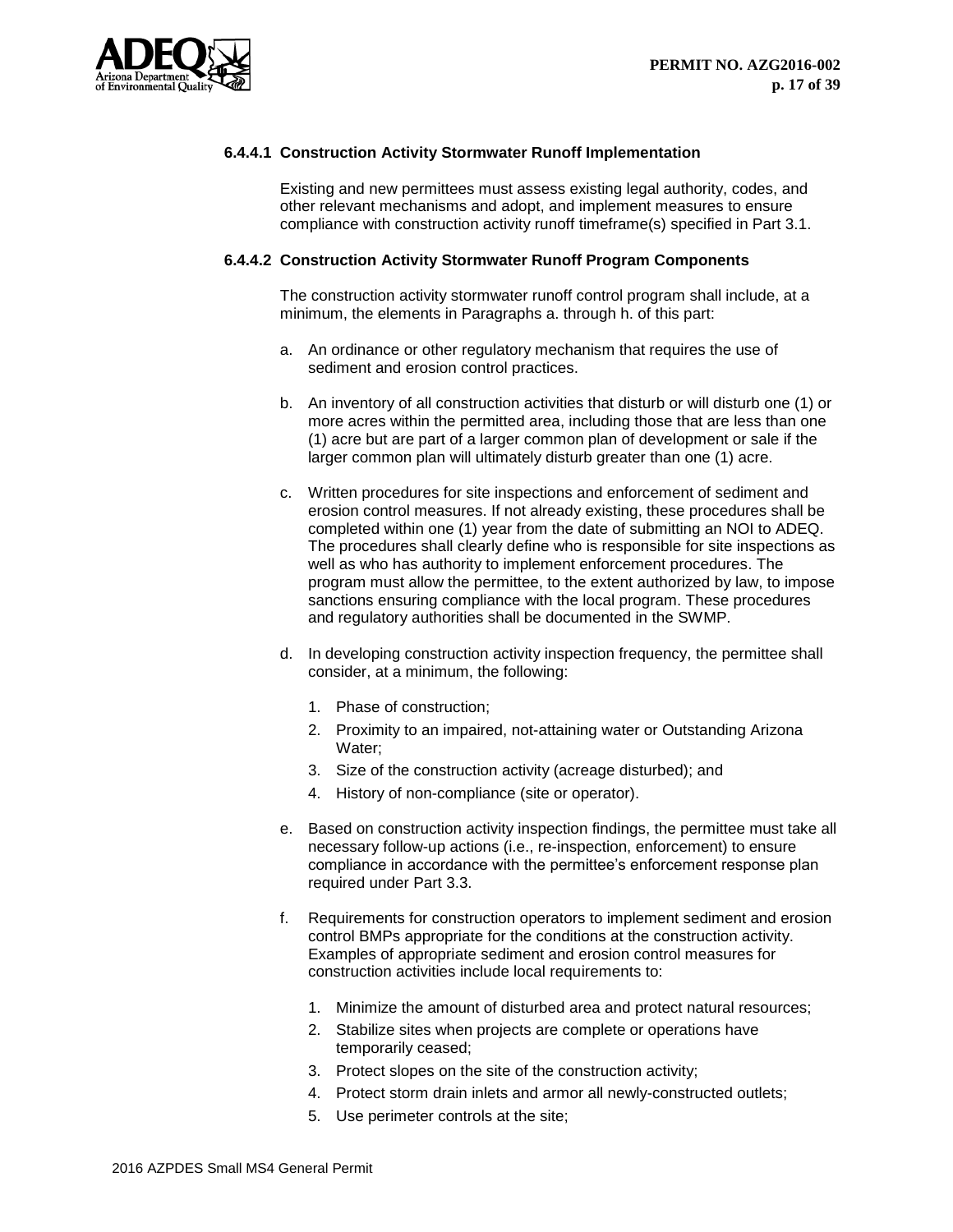

- 6. Stabilize entrance(s) and exit(s) at the location of the construction activity to prevent off-site tracking; and
- 7. Inspect stormwater controls at consistent intervals.
- g. Requirements to control wastes, including but not limited to: discarded building materials; paints; fertilizers; concrete wash out; chemicals; litter; and sanitary wastes.
- h. Written procedures for site plan review. If not already existing, the procedures for site plan review which incorporate consideration of potential water quality impacts shall be completed within one (1) year from date the NOI is submitted to ADEQ. Site plan review shall include: a review by the permittee of the site design; the planned operations at the location of the construction activity; planned stormwater controls during the construction phase; and the planned controls to be used to manage runoff created after development (see 6.4.5).

#### **6.4.4.3 Personnel Qualifications**

The permittee shall ensure staff who conduct activities related to implementing the construction stormwater program (permitting, plan review, construction activity inspections, enforcement, etc.) have the knowledge, skills, and abilities to proficiently carryout their assigned duties.

#### **6.4.4.4 Construction Activity Operator Education and Public Involvement**

The permittee must develop and implement a program to provide education to construction activity operators on erosion and sediment control best management practices requirements and establish procedures for receipt of and consideration of information submitted by the public (see also Part 6.4.2).

## **6.4.4.5 Tracking and Recordkeeping**

The permittee must track the number of inspections and re-inspections of construction activities to verify the sites are inspected at the frequency established under Part 6.4.4.2 (d) and (e) and include this information in the annual report.

# <span id="page-18-0"></span>**6.4.5 Post-Construction Stormwater Management in New Development and Redevelopment**

Permittees shall develop, implement, and enforce a program to address post-construction stormwater runoff from new development and redevelopment projects that disturb one (1) or more acres of land (or less than one (1) acre if part of a common plan of development) that discharge into the permittee's MS4.

The post-construction stormwater management program must include a combination of structural and/or non-structural best management practices, as well as the components identified in this section.

Permittees shall maintain all records associated, including enforcement actions, in accordance with Part 8.2

.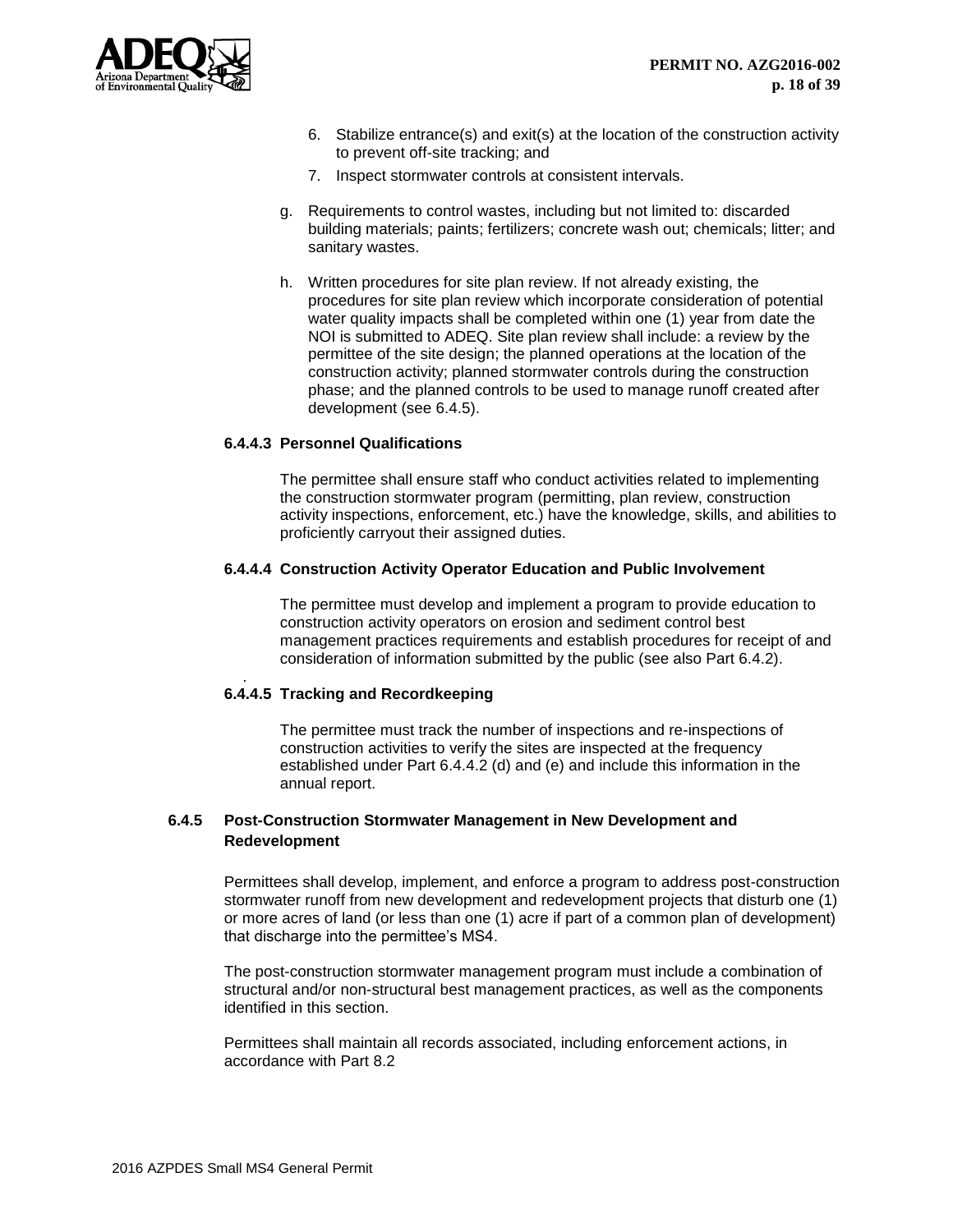

## **6.4.5.1 Regulatory Mechanism for Post-Construction Stormwater Controls**

The new development/redevelopment program shall include an ordinance or regulatory mechanism to address runoff from new development and redevelopment projects.

The regulatory mechanism must specify that owners or operators of new development and redevelopment sites discharging to the MS4, design, install, and maintain post-construction stormwater controls that reduce or eliminate the discharge of pollutants from the site after construction activities are completed.

Permittees must evaluate existing ordinance or other regulatory mechanism(s) to address post-construction stormwater runoff from new development and redevelopment projects. If it is determined existing ordinances or other regulatory mechanism(s) must be modified, the permittee must develop, adopt and implement a revised ordinance or other mechanism within the timeframes(s) specified in Part 3.1.

The permittee's new development/redevelopment program shall have procedures to ensure any stormwater controls or management practices for new development and redevelopment will prevent or minimize impacts to water quality from stormwater runoff.

#### **6.4.5.2 Site Plan Review**

The permittee shall design, implement, and maintain a site plan review process to evaluate and approve post-construction stormwater controls.

#### **6.4.5.3 Post-Construction Stormwater Control Inventory**

Within the first year of the effective date of this permit, the permittee shall implement and maintain an inventory system of all post-construction structural stormwater control measures installed and implemented at new development and redeveloped sites, including both public and private sector sites located within the permit area that discharge into the MS4. The inventory must be searchable by property location (either on paper or electronic) or other relevant criteria.

## **6.4.5.4 Operation and Maintenance of Post-Construction BMPs**

The permittee shall establish processes, procedures, and other such provisions necessary to ensure the long-term operation and maintenance of postconstruction stormwater BMPs.

## <span id="page-19-0"></span>**6.4.6 Pollution Prevention and Good Housekeeping for Municipal Operations**

The permittee must develop, implement, and maintain an operations and maintenance program that includes a training component with the ultimate goal of preventing or reducing pollutant runoff and protecting water quality from municipal facilities and activities. The provisions in this part apply to facilities and activities that are not subject to separate AZPDES permitting.

Existing permittees must continue to implement established operation and maintenance programs while updating those programs, as necessary, to comply with the requirements of this permit. Program updates must be developed and implemented within six (6) months of obtaining permit coverage.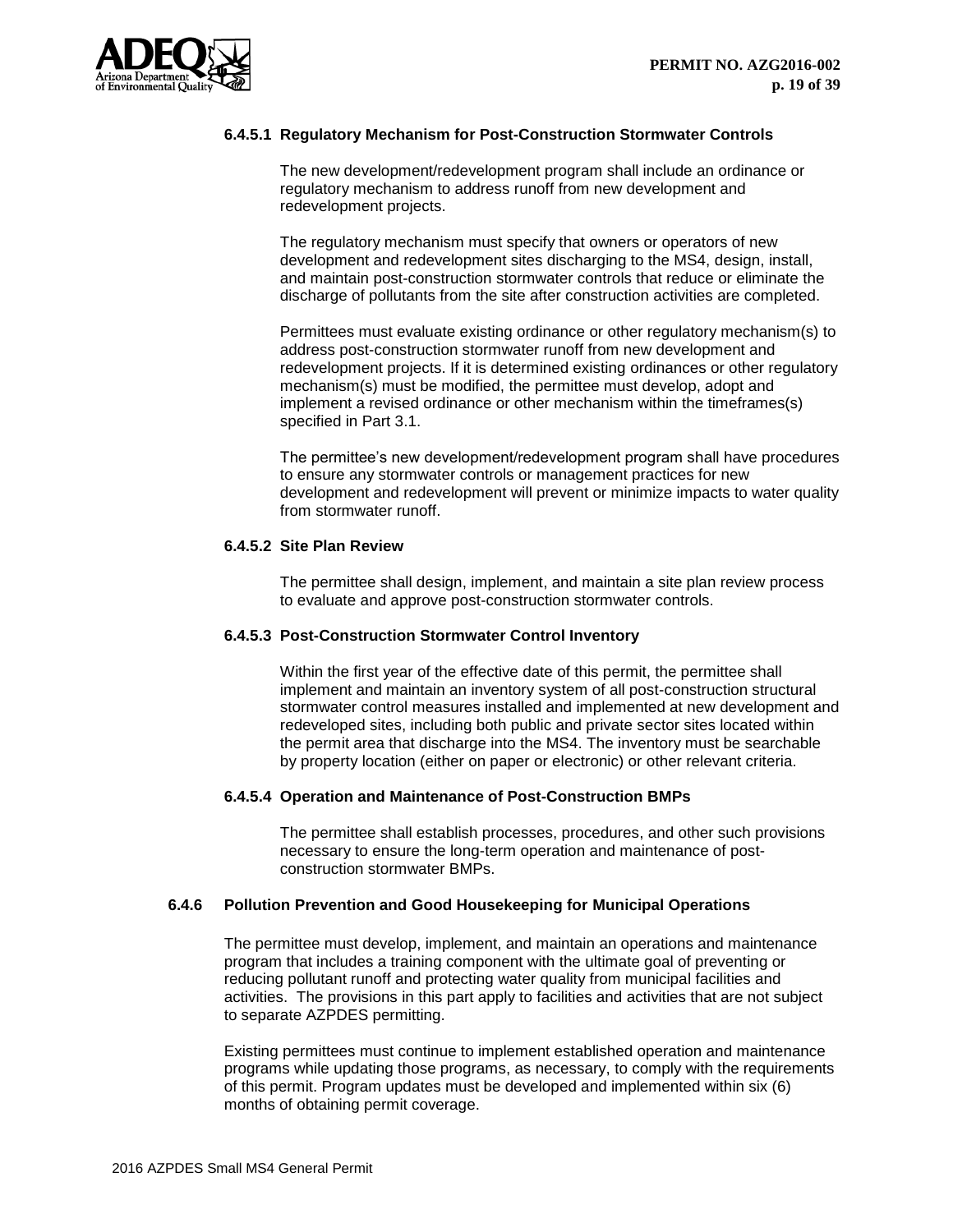

New permittees must develop and implement the following program requirements within one (1) year of obtaining permit coverage.

At a minimum, the program must include:

- a. Develop an inventory of municipal operations that discharge;
- b. Prioritize municipal facilities based on their risk to discharge pollutants and develop and implement a site inspection schedule (example, more frequent inspections for higher risk facilities, less frequent inspections for lower risk facilities);
- c. Develop and implement an inspection schedule for municipally-owned and operated facilities and activities to ensure stormwater controls are effective and being properly maintained;
- d. Based on inspection findings, update municipally-owned or operated facilities priority status and modify inspection frequency, as appropriate;
- e. Develop and implement stormwater controls at municipally-owned or operated facilities and discharge activities to reduce or eliminate the discharge of pollutants;
- f. Develop and implement an employee training program to incorporate pollution prevention and good housekeeping techniques into everyday operations and maintenance activities; and
- g. Develop maintenance activities, maintenance schedules, and long-term inspections procedures for structural and non-structural stormwater controls to reduce floatables, trash, and other pollutants discharged from the MS4.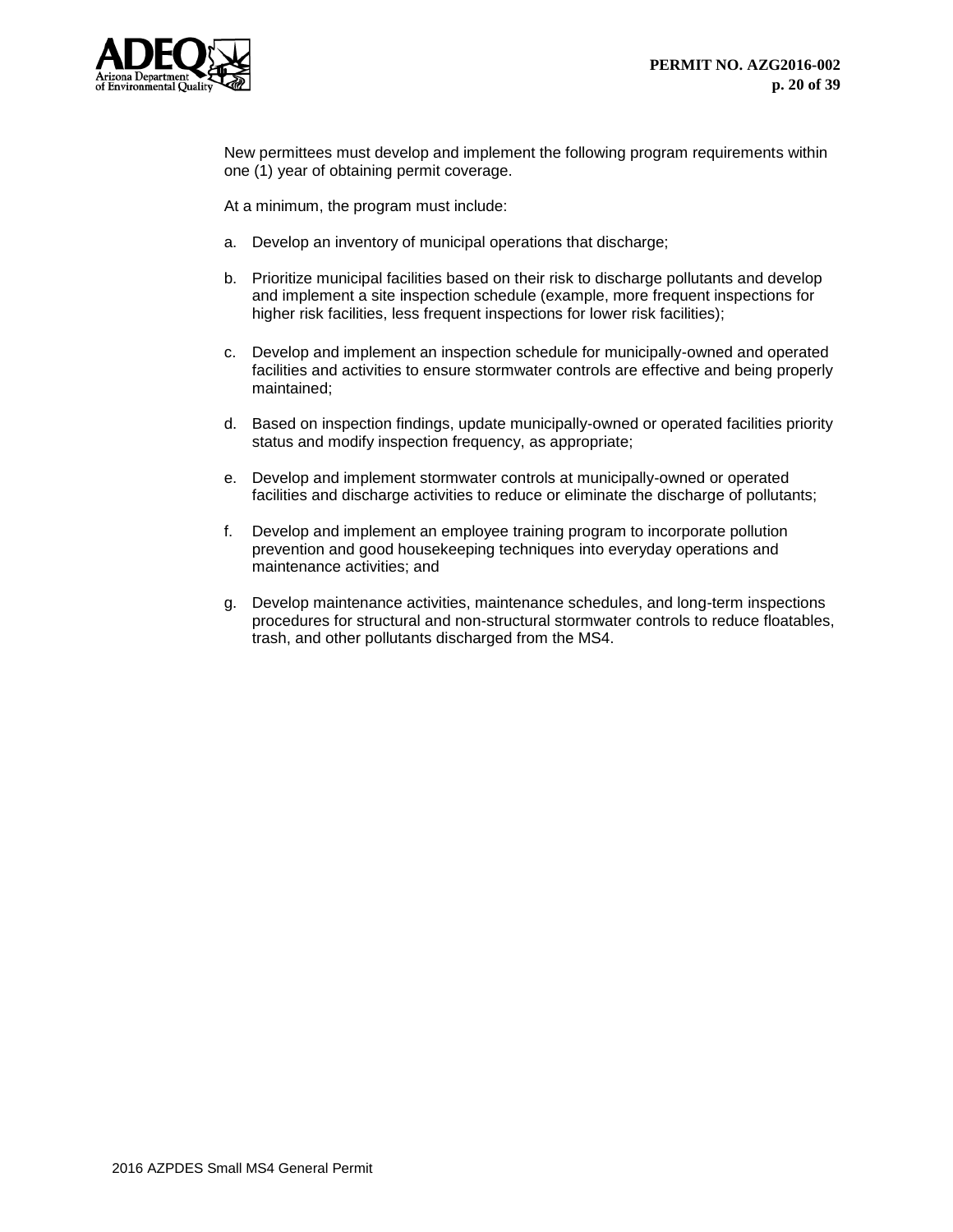

# <span id="page-21-0"></span>**7.0 ANALYTICAL MONITORING**

In addition to analytical monitoring of municipal stormwater discharges to impaired, not-attaining waters and Outstanding Arizona Waters (OAWs), ADEQ may notify the permittee in writing of additional monitoring requirements to ensure protection of receiving water quality or to ensure permit compliance. Additional monitoring will be required if there is evidence that a pollutant is being discharged by the permittee that may be causing or contributing to exceedances of a water quality standard. Any such notice will provide an explanation of the reasons for the monitoring, locations, and parameters to be monitored, frequency and period of monitoring, sample types, and reporting requirements.

Analytical monitoring shall be conducted in accordance with approved test methods in accordance with A.A.C. R18-9-A905(B).

## <span id="page-21-1"></span>**7.1 General Monitoring Requirements**

The monitoring provisions of this Part apply to permittees that must conduct analytical monitoring. The permittee shall collect and analyze stormwater samples and document monitoring activities consistent with the procedures described in Part 6.4.3.8 and Part 9.

- a. The purpose of the monitoring section of this permit is to:
	- 1. Assess the impacts to impaired, not-attaining, or Outstanding Arizona Waters (OAWs) resulting from stormwater discharges from Small MS4 outfalls;
	- 2. Characterize stormwater discharges;
	- 3. Identify sources of elevated pollutant loads and specific pollutants; and
	- 4. Assess the overall health and evaluate long-term trends in water quality of impaired, not attaining, or OAWs.
- b. The permittee shall identify in the SWMP and annual reports discharges that:
	- 1. Discharge to impaired waters listed on the Arizona's 303(d) list (Category 5) and those listed as not attaining (Category 4) on Arizona's Water Quality Assessment report;
	- 2. Discharges to OAWs listed in A.A.C. R18-11-112; and
	- 3. Additional monitoring required by ADEQ.
- c. Annual reporting requirements for outfall monitoring are included in Part 8.3.
- d. Analytical Monitoring Schedule:
	- 1. Existing Permittees Impaired, not-attaining, and OAW monitoring must be fully implemented no later June 1, 2017.
	- 2. New Permittees Impaired, not-attaining, and OAW monitoring must be fully implemented no later than November 1, 2017.
	- 3. Alternative schedule specified by ADEQ.

The required monitoring events may be distributed during seasons when precipitation occurs, or when snowmelt results in a measurable discharge from the site. Wet seasons apply statewide and are defined as follows:

> Summer wet season: June 1 – October 31 Winter wet season: November 1 – May 31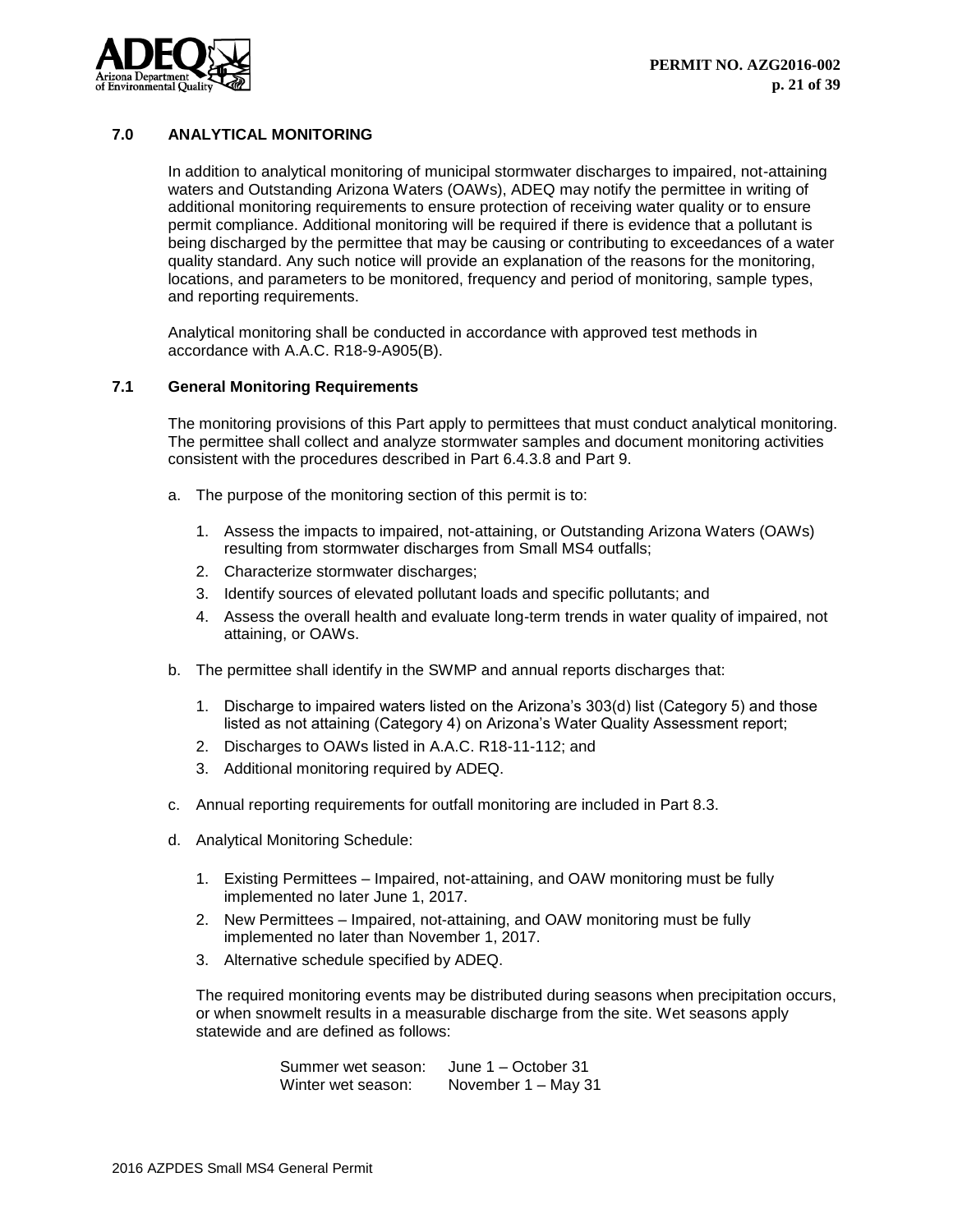

The term 'wet season' includes areas of the state where freezing conditions exist that prevent runoff from occurring for extended periods. In areas where freezing conditions exist, the required monitoring and sample collection may be distributed during seasons when precipitation runoff, either as melting snow or rain mixed with melting snow, occurs.

## <span id="page-22-0"></span>**7.2 Discharges to Impaired and Not-Attaining Waters**

If an outfall discharges to an impaired or not-attaining water, the permittee shall develop and implement a monitoring program for all pollutants for which the waterbody is listed.

If the waterbody is listed for suspended solids, turbidity or sediment/sedimentation and the discharge occurs for more than 48 hours after the storm event, the permittee shall monitor for suspended sediment concentration (SSC). If the pollutant causing the impairment is expressed in the form of an indicator or surrogate pollutant, the permittee shall monitor for that indicator or surrogate pollutant.

The permittee shall comply with all applicable waste load allocations established in approved TMDLs. In the event monitoring requirements (frequency, analytical parameters, etc.) are established in an approved TMDL, the permittee shall comply with the specifications in the approved TMDL.

# <span id="page-22-1"></span>**7.3 Discharges to Outstanding Arizona Waters**

Analytical monitoring of outfalls that discharge to an OAW must be conducted twice per wet season for the entire permit term to assure discharges from the MS4 do not degrade existing water quality, or cause or contribute to an exceedance of an Arizona surface water quality standard. The permittee shall establish a list of analytical parameters to be included in the monitoring program and shall identify the analytical parameter and justification/rationale for selecting the key parameters in the SWMP.

## <span id="page-22-2"></span>**7.4 Tracking**

Permittees with outfalls that discharge to impaired, not-attaining, or OAWs shall develop a system to track the information required in the permit and the information required to be reported in the annual report (see Part 8.3). The tracking system shall be developed and implemented within twelve (12) months of the effective date of this permit.

The permittee must implement, and revise as necessary, a comprehensive monitoring and assessment program. A description of this program must be included in the SWMP. The monitoring and assessment program must be designed to meet the following objectives:

- a. Assess compliance with this permit;
- b. Measure the effectiveness of the permittee's stormwater management program;
- c. Assess the chemical, physical, and biological impacts to receiving waters resulting from stormwater discharges;
- d. Characterize stormwater discharges;
- e. Identify sources of specific pollutants;
- f. Detect and eliminate illicit discharges and illegal connections to the MS4; and
- g. Assess the overall health and evaluate long-term trends in receiving water quality.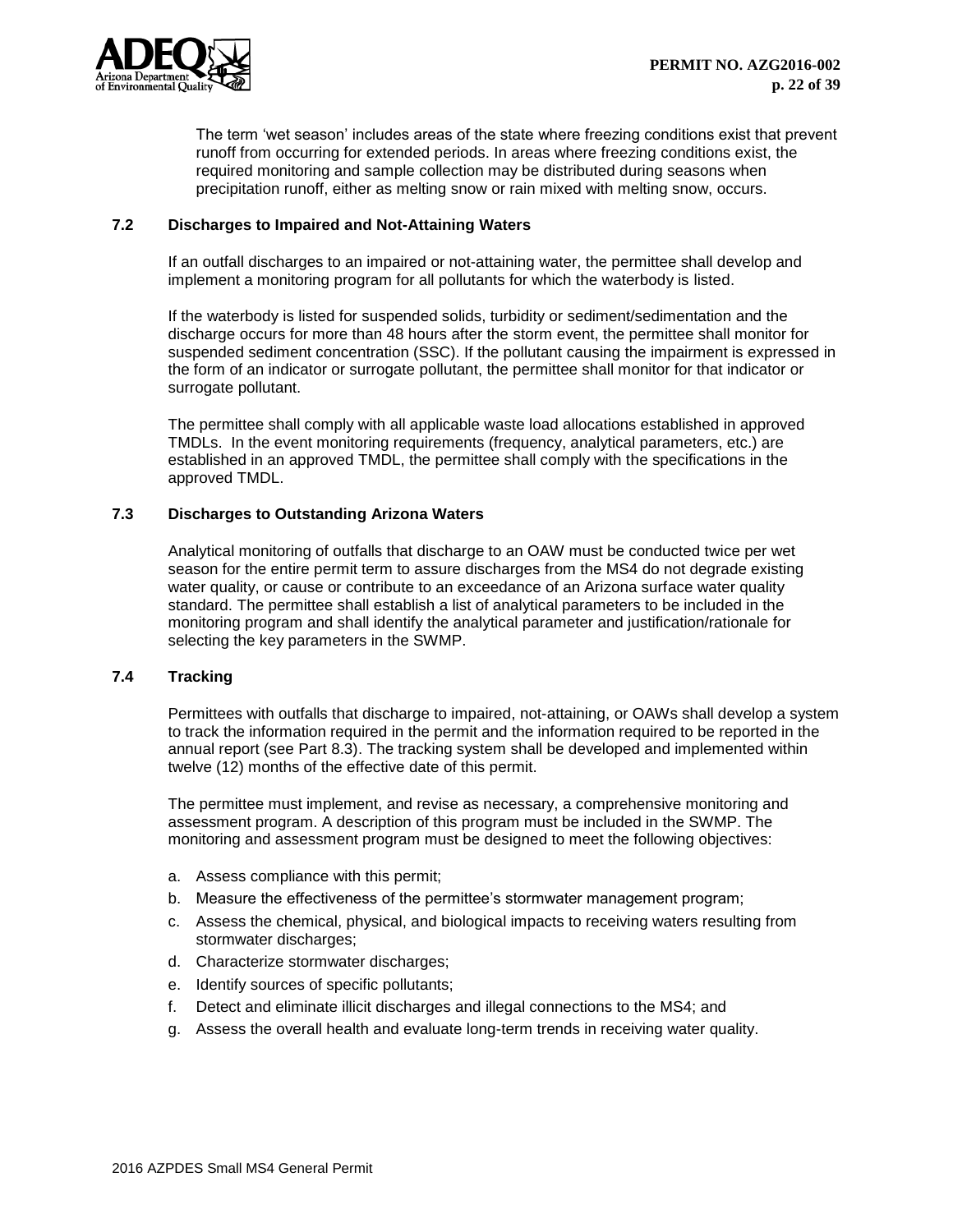

## <span id="page-23-0"></span>**8.0 PROGRAM ASSESSMENT, RECORDKEEPING, AND REPORTING**

#### <span id="page-23-1"></span>**8.1 Program Evaluation**

- **8.1.1** The permittee shall annually self-evaluate its compliance with the terms and conditions of this permit. The permittee shall maintain the annual evaluation documentation as part of the SWMP. The permittee shall include this information in the annual report.
- **8.1.2** The permittee shall evaluate the appropriateness of the selected BMPs in achieving the objectives of each control measure and the defined measurable goals. The permittee may change BMPs in accordance with the following provisions:
	- a. Adding (but not subtracting or replacing) components or controls may be made at any time;
	- b. Changes replacing an ineffective or infeasible BMP specifically identified in the SWMP with an alternative BMP may be made if the proposed changes meet the criteria of this Part.

The permittee shall include this information in the annual report.

- **8.1.3** BMP modification documentation shall include the following information and all documentation shall be kept in the SWMP:
	- a. An analysis of why the BMP is ineffective or infeasible;
	- b. Expectations on the effectiveness of the replacement BMP; and
	- c. An analysis of why the replacement BMP is expected to achieve the defined goals of the BMP to be replaced.

The permittee shall indicate BMP modifications along with a brief explanation of the modification in the annual report.

- **8.1.4** ADEQ may require the permittee to add, modify, repair, replace or change BMPs or other measures described in the annual reports to address the following:
	- a. Impacts to receiving water quality caused or contributed to by discharges from the MS4;
	- b. To satisfy conditions of this permit;
	- c. To include more stringent requirements necessary to comply with new state or federal legal requirements; or
	- d. Attainment of surface water quality standards.

Any changes requested by ADEQ will be in writing and will require the permittee to develop a schedule to implement the changes and will offer the permittee the opportunity to propose alternative program changes to meet the objective of the requested modification.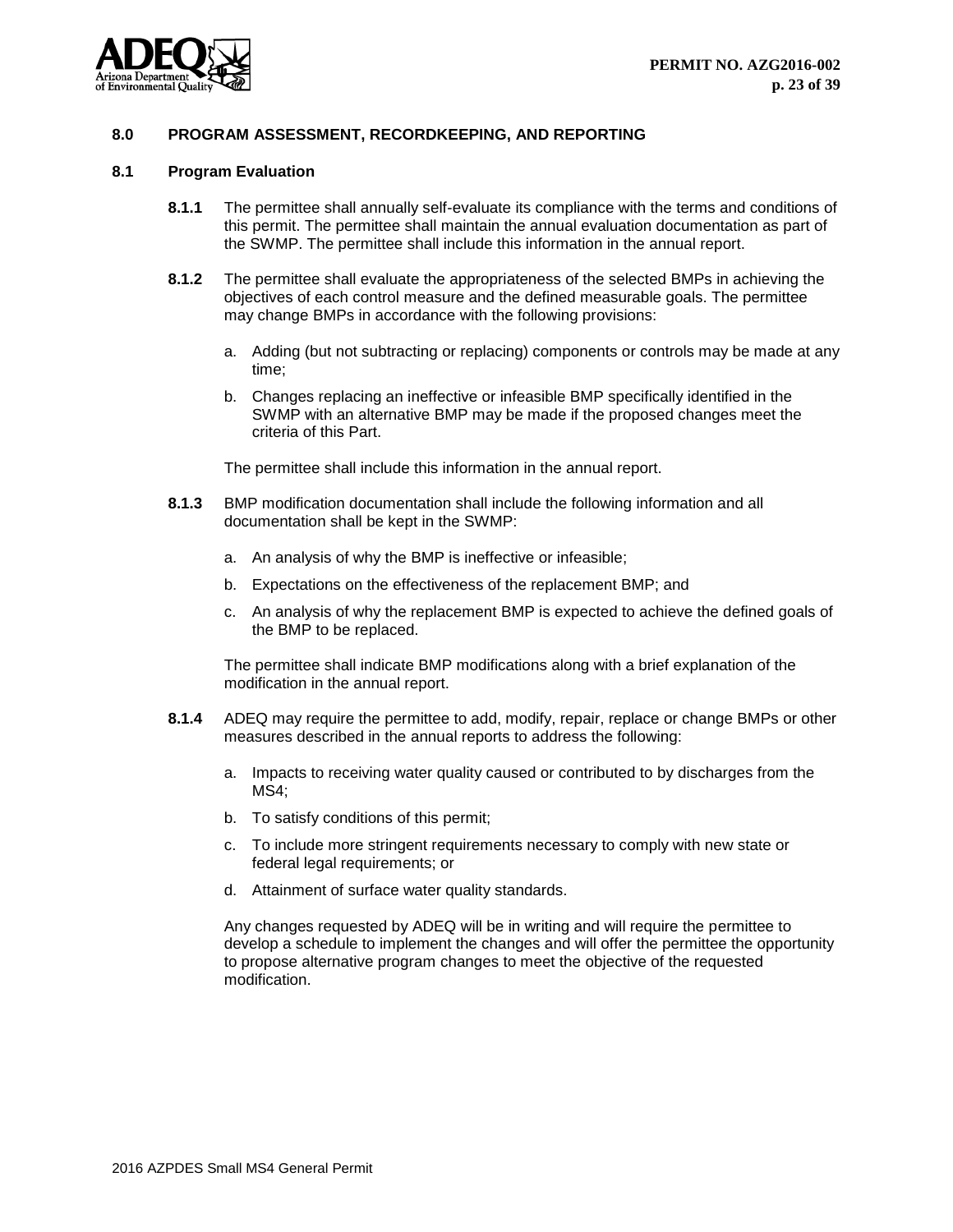

# <span id="page-24-0"></span>**8.2 Recordkeeping**

- **8.2.1** The permittee shall keep all records required by this permit for a period of at least three (3) years. Records include information used in the development of any written program required by this permit, any monitoring results, copies of reports, records of screening, follow-up and elimination of illicit discharges; maintenance records; inspection records; enforcement actions; and data used in the development of the notice of intent, SWMP, plans, and annual reports. This list provides examples of records that should be maintained, but is not all inclusive.
- **8.2.2** Records other than those required to be included in the discharge monitoring report (Part 8.3) and annual report (Part 8.4), shall be submitted upon request by ADEQ, or U.S. EPA.
- **8.2.3** The permittee shall make the records relating to this permit, including the written stormwater management program, available to the public. The public may view the records during normal business hours. The permittee may charge a reasonable fee for copying requests. The permittee is encouraged to satisfy this requirement by posting records online.

## <span id="page-24-1"></span>**8.3 Discharge Monitoring Report**

The permittee must submit all monitoring results (analytical and visual monitoring results) on a discharge monitoring report (DMR) in a manner prescribed by ADEQ (electronic, paper format, etc.). In the event electronic reporting becomes available, permittees must submit analytical and visual monitoring results using an online program or portal application prescribed by ADEQ (or U.S. EPA). DMRs must be submitted no later than September 30 of each year and shall include analytical and visual monitoring results for the period July 1 through June 30 of the preceding calendar year.

## <span id="page-24-2"></span>**8.4 Annual Report**

The permittee shall submit an annual report each year of the permit term to ADEQ. The reporting period is from July 1 through June 30 each year. The annual report is due to ADEQ on or before September 30 each year for the reporting period. The annual reports shall contain the following information:

- a. The status of compliance with the permit terms and conditions;
- b. Updates regarding mapping requirements (see Part 4.1), including percent complete;
- c. An evaluation of the appropriateness and efficacy of the selected BMPs;
- d. An assessment of the progress towards achieving the measurable goals and objectives of each control measure in Part 6.4 including description of the targeted messages for each audience; method of distribution and dates of distribution; methods used to evaluate the program; and any changes to the program;
- e. Description of the activities used to promote public participation;
- f. Description of the activities related to implementation of the IDDE program including: status and results of the illicit discharge potential protocols described in Parts 6.4.3.4 (program responsibilities and systematic procedure); number and identifier of assets inspected or evaluated; number and identifier of outfalls screened; number of illicit discharges located; number of illicit discharges removed; and employee training;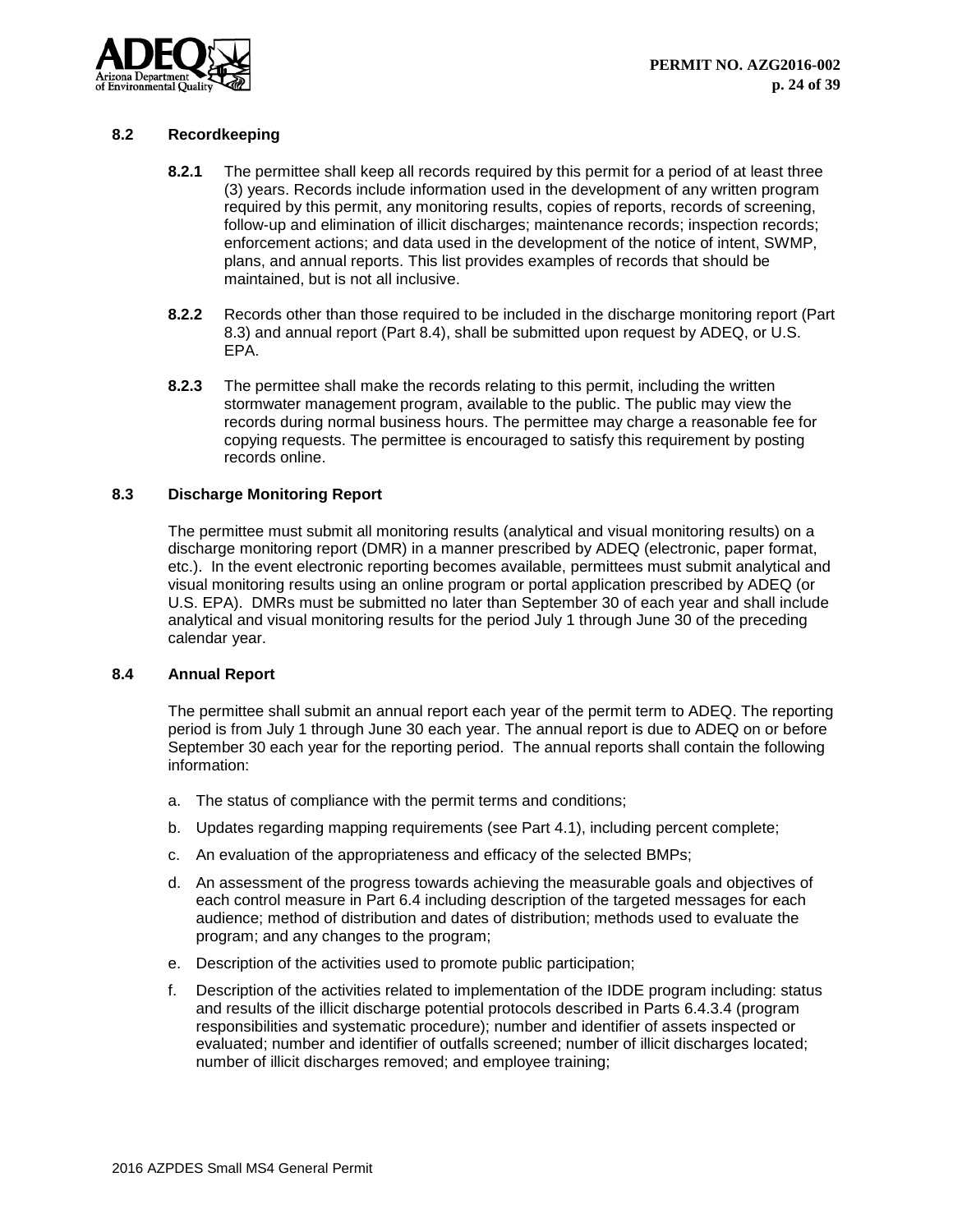

- g. All outfall screening and monitoring data collected by or on behalf of the permittee during the reporting period and cumulative for the permit term, including but not limited to all data collected pursuant to Parts 6.4.3 and 7.0;
- h. The status of any plans or activities required by Part 6.4.3 and/or Part 7.1 (impaired and notattaining waters), including:
	- 1. Identification of all discharges determined to be causing or contributing to an exceedance of water quality standards and description of response;
	- 2. For discharges subject to TMDLs, identification of specific BMPs used to address the pollutant identified as the cause of the impairment and assessment of the BMPs effectiveness at controlling the pollutant;
- i. Status of the construction runoff management including number of project plans reviewed, number of inspections, and number of enforcement actions;
- j. Status of stormwater management for new development and redevelopment including status of ordinance development and review;
- k. Status of the operation and maintenance programs required by Part 6.4.6.1;
- l. Description of any changes in identified BMPs or measurable goals;
- m. Any additional reporting requirements specified in Parts 1-7; and
- n. Description of activities to be conducted during the next reporting cycle.

Reports must be submitted to ADEQ at the following address:

Arizona Department of Environmental Quality 1110 West Washington Street, Mail Code 5451A-1 Phoenix, Arizona 85007

In the event electronic reporting becomes available, permittees must submit their annual reports using an online program or portal application prescribed by ADEQ (or U.S. EPA).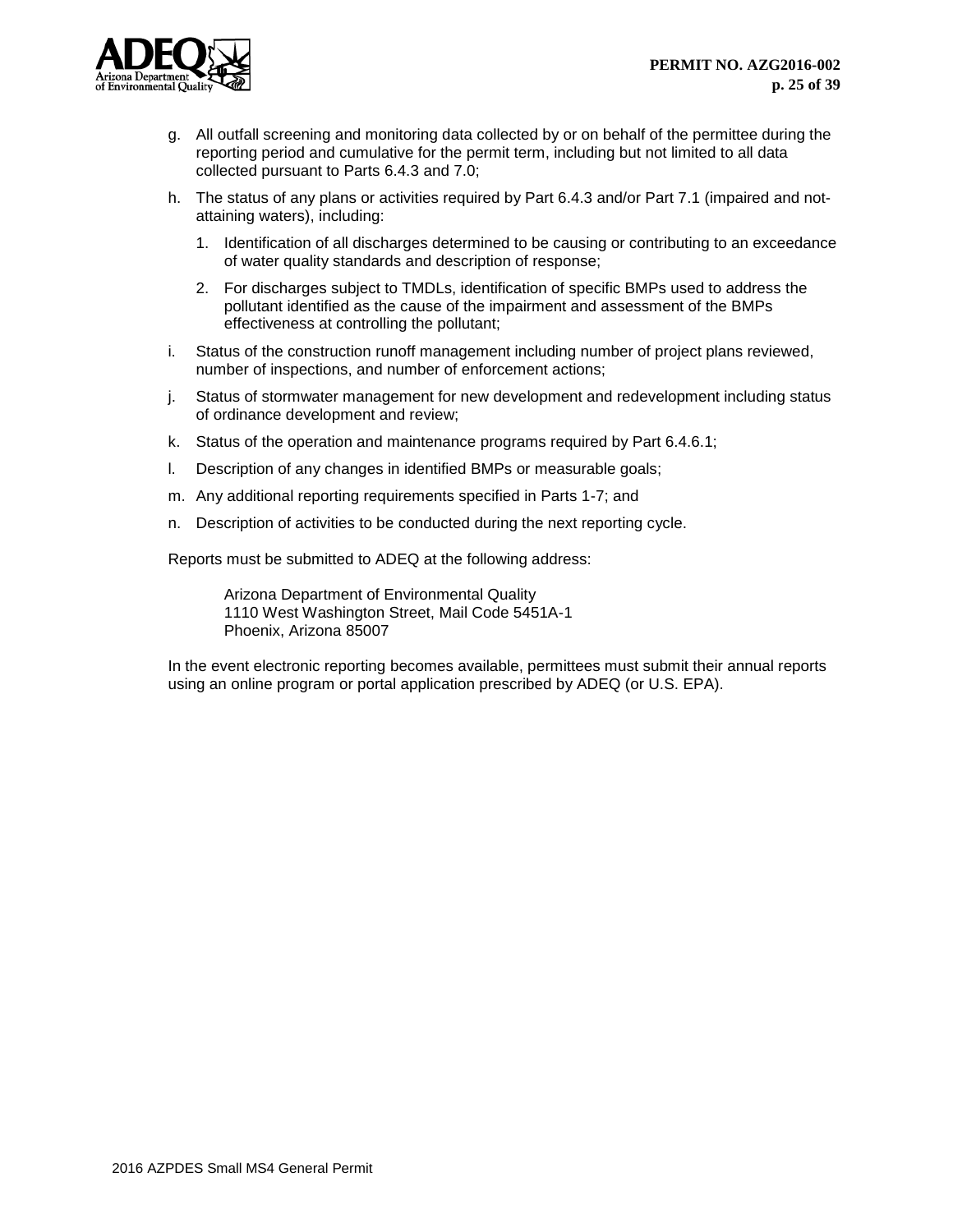

# <span id="page-26-0"></span>**9.0 STANDARD PERMIT CONDITIONS**

Standard permit conditions in Part 9 are consistent with the general permit provisions required under 40 CFR 122.41 and A.A.C. R-18-9-A905(A)(3).

- **1. Duty to Comply:** [A.A.C. R18-9-A905(A)(3)(a), which incorporates 40 CFR 122.41(a)(1) and A.R.S. §§ 49-261, 262, 263.01, and 263.02.]
	- a. The operator shall comply with all conditions of this permit. Any permit noncompliance constitutes a violation of the Clean Water Act; A.R.S. Title 49, Chapter 2, Article 3.1; and A.A.C. Title 18, Chapter 9, Article 9, and is grounds for enforcement action, permit termination, revocation and reissuance, or modification, or denial of a permit renewal application.
	- b. The issuance of this permit does not waive any federal, state, county, or local regulations or permit requirements with which a person discharging under this permit is required to comply.
	- c. The operator shall comply with any effluent standards or prohibitions established under section 307(a) of the Clean Water Act for toxic pollutants within the time provided in the regulations that establish these standards or prohibitions, even if this permit has not yet been modified to incorporate the requirement.
- **2. Duty to Reapply / Continuation of the Expired General Permit:** [A.A.C. R18-9-A905, which incorporates 40 CFR 122.41(b) and A.A.C. R18-9-C903]
	- a. Upon reissuance of the general permit, the permittee shall file an NOI, within the timeframe specified in the new general permit, and shall obtain new written authorization to discharge from the Director.
	- b. If the Director does not reissue the general permit before the expiration date, the current general permit will be administratively continued and remain in force and effect until the general permit is reissued.
	- c. Any operator granted authorization to discharge under the general permit before the expiration date automatically remains covered by the continued general permit until the earlier of:
		- i. Reissuance or replacement of the general permit, at which time the operator shall comply with the NOI conditions of the new general permit to maintain authorization to discharge; or
		- ii. The date the operator has submitted a Notice of Termination; or
		- iii. The date the Director has issued an individual permit for the discharge; or
		- iv. The date the Director has issued a formal permit decision not to reissue the general permit, at which time the operator shall seek coverage under an alternative general permit or an individual permit, or cease discharge.
- **3. Need To Halt or Reduce Activity Not a Defense:** [A.A.C. R18-9-A905(A)(3)(a), which incorporates 40 CFR 122.41(c)]

It shall not be a defense for an operator in an enforcement action that it would have been necessary to halt or reduce the permitted activity in order to maintain compliance with the conditions of this permit.

**4. Duty to Mitigate:** [A.A.C. R18-9-A905(A)(3)(a), which incorporates 40 CFR 122.41(d)]

The operator shall take all reasonable steps to minimize or prevent any discharge in violation of this permit that has a reasonable likelihood of adversely affecting human health or the environment per A.R.S. § 49-255.01(E)(1)(d).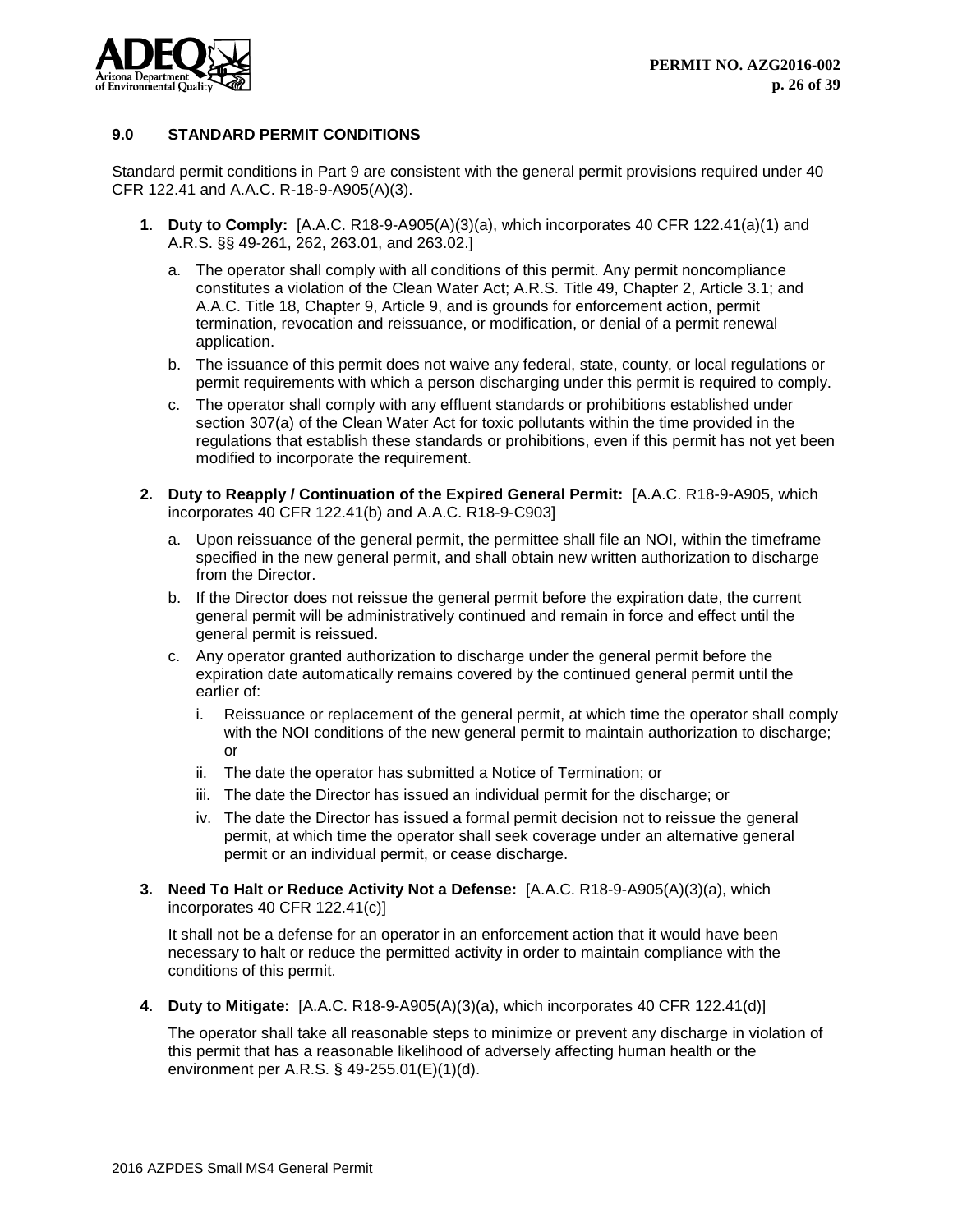

# **5. Proper Operation and Maintenance:** [A.A.C. R18-9-A905(A)(3)(a), which incorporates 40 CFR 122.41(e)]

The operator shall at all times properly operate and maintain all facilities and systems of treatment and control (and related appurtenances) which are installed or used by the operator to achieve compliance with the conditions of this permit. Proper operation and maintenance also includes adequate laboratory controls and appropriate quality assurance procedures.

# **6. Permit Actions:** [A.A.C. R18-9-A905(A)(3)(a), which incorporates 40 CFR 122.41(f)]

This permit may be modified, revoked and reissued, or terminated for cause. Filing a request by the operator for a permit modification, revocation and reissuance, or termination, or a notification of planned changes or anticipated noncompliance does not stay any permit condition.

**7. Property Rights:** [A.A.C. R18-9-A905(A)(3)(a), which incorporates 40 CFR 122.41(g)]

This permit does not convey any property rights of any sort, or any exclusive privileges, nor does it authorize any injury to private property or invasion of personal rights, nor any infringement of federal, state, Indian tribe, or local laws or regulations.

**8. Duty to Provide Information:** [A.A.C. R18-9-A905(A)(3)(a), which incorporates 40 CFR 122.41(h)]

The operator shall furnish to ADEQ, within a reasonable time, any information which the Director may request to determine whether cause exists for modifying, revoking and reissuing, or terminating this permit or to determine compliance with this permit. The operator shall also furnish to ADEQ upon request, copies of records required to be kept by this permit.

**9. Signatory Requirements:** [A.A.C. R18-9-A905(A)(3)(a), which incorporates 40 CFR 122.41(k) and (l); A.A.C. R18-9-A905(A)(1)(c), which incorporates 40 CFR 122.22]

All Notices of Intent (NOI) and Notices of Termination (NOT) must be signed as follows:

- a. NOIs:
	- i. For a corporation*:* By a responsible corporate officer. For the purpose of this section, a responsible corporate officer means: a president, secretary, treasurer, or vice-president of the corporation in charge of a principal business function, or any other person who performs similar policy or decision-making functions for the corporation; or the manager of one or more manufacturing, production, or operating facilities, provided, the manager is authorized to make management decisions which govern the operation of the regulated facility including having the explicit or implicit duty of making major capital investment recommendations, and initiating and directing other comprehensive measures to assure long term environmental compliance with environmental laws and regulations; the manager can ensure that the necessary systems are established or actions taken to gather complete and accurate information for permit application requirements; and where authority to sign documents has been assigned or delegated to the manager in accordance with corporate procedures;
	- ii. For a partnership or sole proprietorship: By a general partner or the proprietor, respectively; or
	- iii. For a municipality, state, federal, or other public agency: By either a principal executive officer or ranking elected official. For purposes of this section, a principal executive officer of a federal (or state) agency includes: (1) The chief executive officer (or director) of the agency, or (2) a senior executive officer having responsibility for the overall operations of a principal geographic unit of the agency.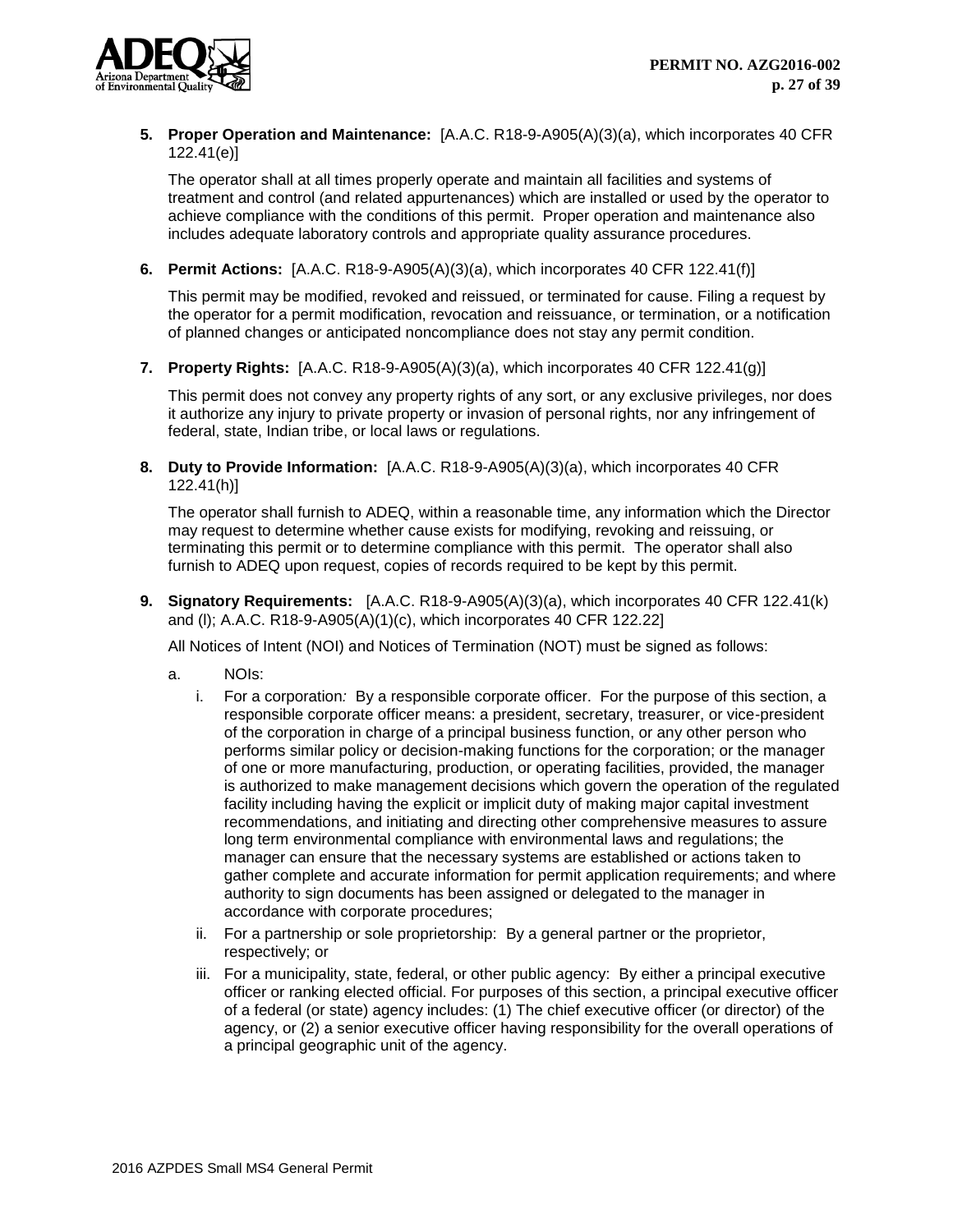

- b. All NOTs, reports, plans, inspection reports, monitoring reports, and other information required by this permit must be signed by a person described in Part 9.9(a), above or by a duly authorized representative of that person. A person is a duly authorized representative only if:
	- i. The authorization is made in writing by a person described in Subsection 9(a) above;
	- ii. The authorization specifies either an individual or a position having responsibility for the overall operation of the regulated facility or activity such as the position of manager, operator, superintendent, position of equivalent responsibility, or an individual or position having overall responsibility for environmental matters for the company. (A duly authorized representative may be either a named individual or any individual occupying a named position); and
	- iii. The signed and dated written authorization is included in the SWMP. A copy must be submitted to ADEQ, upon request.
- c. Certification. Any person signing documents under the terms of this permit shall make the following certification:

*I certify under penalty of law that this document and all attachments were prepared under my direction or supervision in accordance with a system designed to assure that qualified personnel properly gathered and evaluated the information submitted. Based on my inquiry of the person or persons who manage the system, or those persons directly responsible for gathering information, the information submitted is, to the best of my knowledge and belief, true, accurate, and complete. I am aware that there are significant penalties for submitting false information, including the possibility of fine and imprisonment for knowing violations*.

# **10. Inspection and Entry:** [A.A.C. R18-9-A905(A)(3)(a), which incorporates 40 CFR 122.41(i)]

The operator shall allow the Director or an authorized representative upon the presentation of credentials and such other documents as may be required by law to:

- a. Enter upon the operator's premises where a regulated facility or activity is located or conducted or where records must be kept under the conditions of this permit;
- b. Have access to and copy at reasonable times, any records that must be kept under the conditions of this general permit;
- c. Inspect at reasonable times any facility or equipment (including monitoring and control equipment), practices or operations requiated or required under this permit;
- d. Sample or monitor at reasonable times any substances or parameters at any location, for the purposes of assuring permit compliance or as otherwise authorized by A.R.S. Title 49, Chapter 2, Article 3.1, and 18 A.A.C. 9, Articles 9.
- **11. Monitoring and Records:** [A.A.C. R18-9-A905(A)(3)(a), which incorporates 40 CFR 122.41(j)]
	- a. Representative Samples/Measurements: Samples and measurements taken for the purpose of monitoring must be representative of the volume and nature of the monitored activity.
	- b. Retention of Records: The operator shall retain records of all monitoring information, including all calibration and maintenance records, copies of all reports required by this permit, and records of all data used to complete the application for this permit, for a period of at least three (3) years from the date permit coverage ends. Operators shall submit any such records to the Director upon request. The operator shall retain the SWPPP developed in accordance with Part 6 of this permit, for at least three (3) years after the last modification or amendment is made to the plan. The Director may extend this retention period upon request by notifying the operator in writing at any time prior to the end of the standard three year retention period.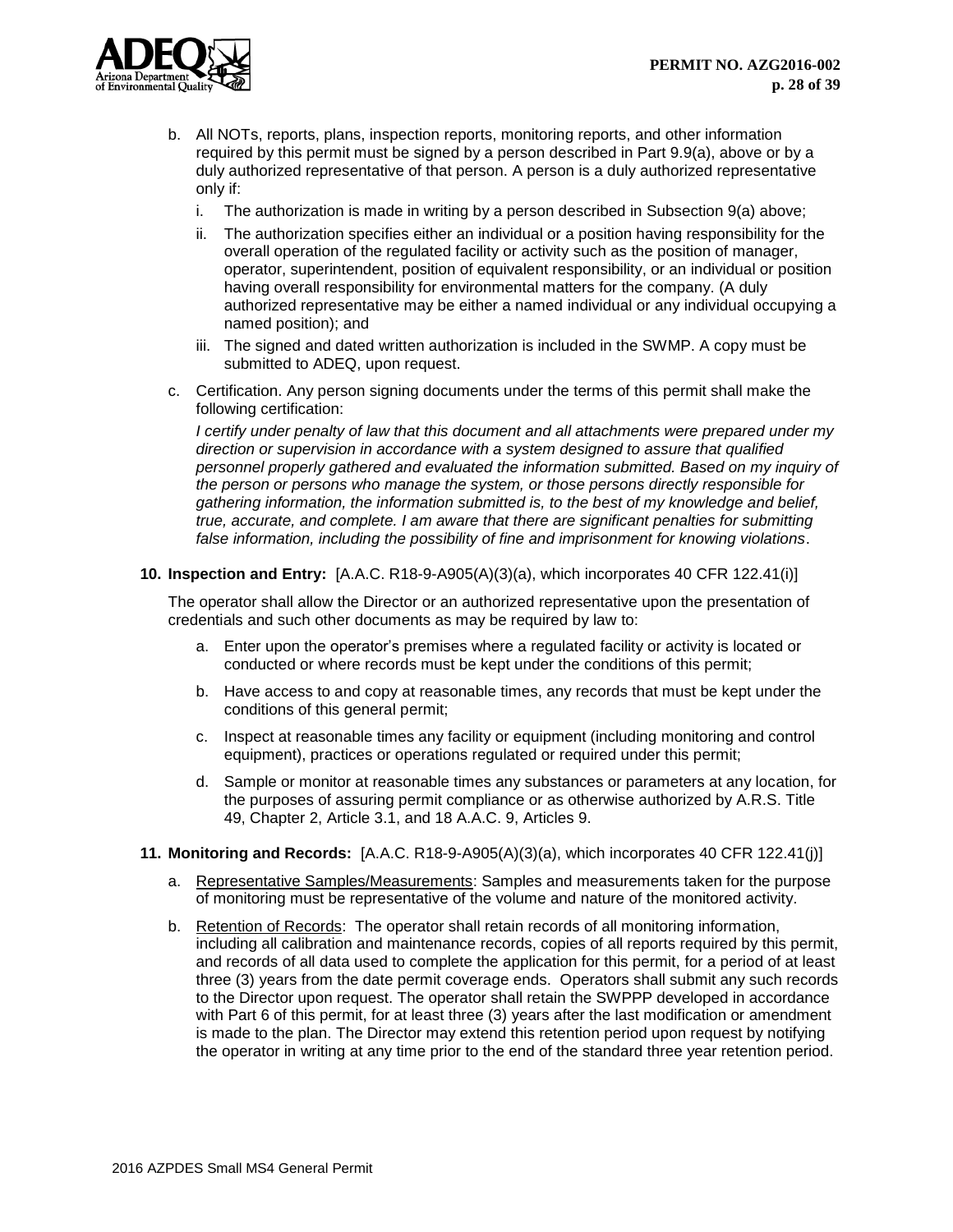

- c. Records Contents: Records of monitoring information must include:
	- i. The date, exact location, and time of sampling or measurements;
	- ii. The initials or name(s) of the individual(s) who performed the sampling or measurements;
	- iii. The date(s) analyses were performed;
	- iv. The time(s) analyses were initiated;
	- v. The initials or name(s) of the individual(s) who performed the analyses;
	- vi. References and written procedures, when available, for the analytical techniques or methods used;
	- vii. The analytical techniques or methods used; and
	- viii. The results of such analyses.
- d. Any person who falsifies, tampers with, or knowingly renders inaccurate any monitoring device or method required to be maintained in this permit is subject to the enforcement actions established under A.R.S. Title 49, Chapter 2, Article 4, which includes the possibility of fines and/or imprisonment.
- **12. Reporting Requirements:** [A.A.C. R18-9-A905(A)(3)(a), which incorporates 40 CFR 122.41(l)]
	- a. Planned changes: The operator shall give notice to the Director as soon as possible of any planned physical alterations or additions to the permitted facility. Notice is required only when:
		- i. The alteration or addition to a permitted facility may meet one of the criteria for determining whether a facility is a new source in 40 CFR 122.29(b) (incorporated by reference at A.A.C. R18-9-A905(A)(1)(e)); or
		- ii. The alteration or addition could significantly change the nature or increase the quantity of pollutants discharged. This notification applies to pollutants which are subject neither to effluent limitations in the permit, nor to notification requirements under 40 CFR 122.42(a)(1) (incorporated by reference at A.A.C. R18-9-A905(A)(3)(b)).
	- b. Monitoring reports: Monitoring results must be reported at the intervals specified elsewhere in this permit.
		- i. Monitoring results must be reported on a Discharge Monitoring Report (DMR) or forms (paper or electronic) provided or specified by ADEQ.
		- ii. If the operator monitors any pollutant more frequently than required by the permit using test procedures approved under 40 CFR Part 136 unless otherwise specified in 40 CFR Part 503, or as specified in the permit, the results of this monitoring shall be included in the calculation and reporting of the data submitted in the DMR.
		- iii. Calculations for all limitations which require averaging of measurements must use an arithmetic mean and non-detected results must be incorporated in calculations as the limit of quantitation for the analysis.
	- c. Anticipated noncompliance: The operator shall give advance notice to the Director of any planned changes in the permitted facility or activity that may result in noncompliance with permit requirements.
	- d. Twenty-four hour reporting:
		- i. The operator shall report to ADEQ any noncompliance with this permit which may endanger human health or the environment. The operator shall orally notify the office listed below within 24 hours:

Arizona Department of Environmental Quality – Water Quality Division 1110 W. Washington Street Phoenix, AZ 85007 Office: (602) 771 - 4508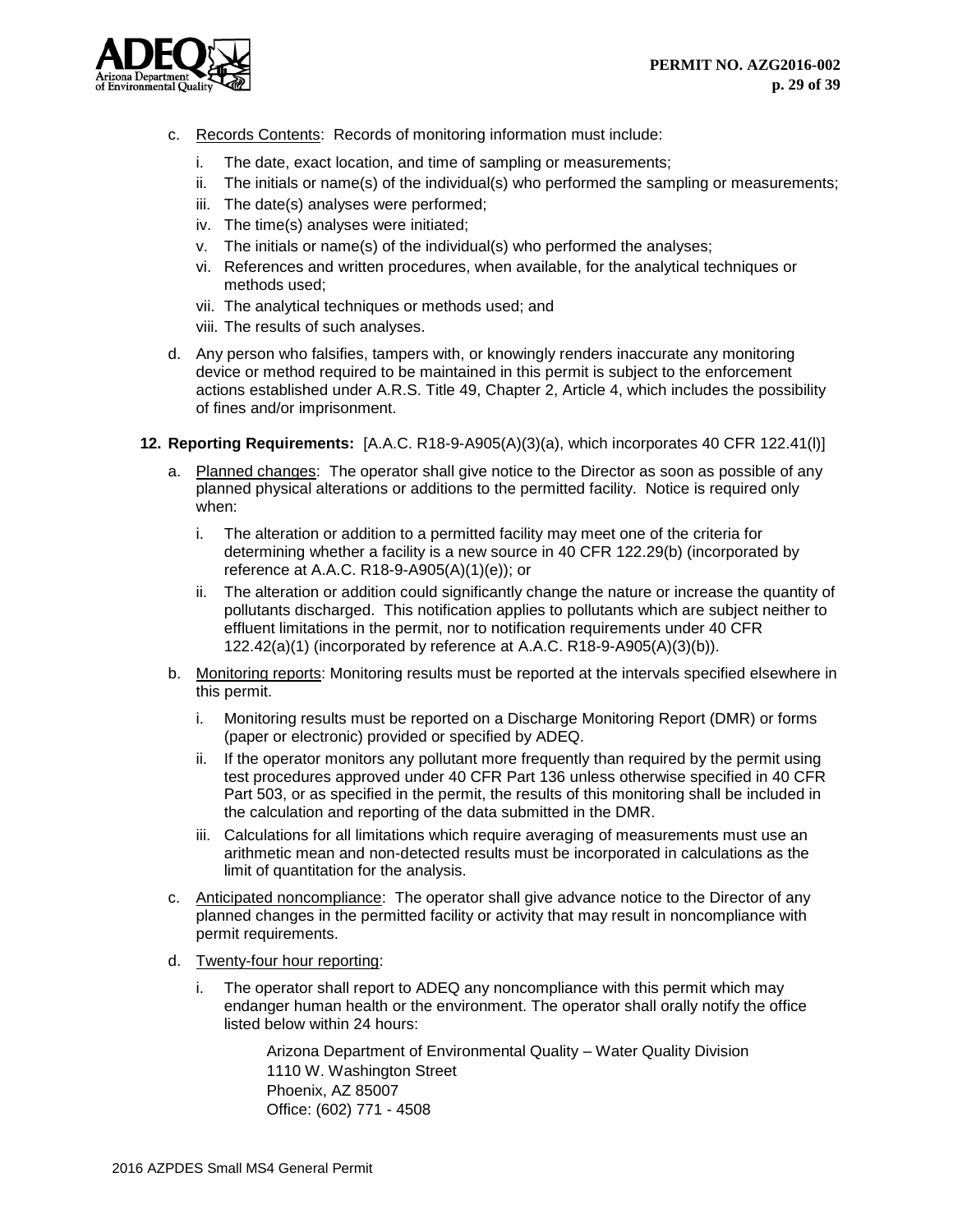

- ii. A written submission shall also be provided to the office identified above within five (5) days of the time the operator becomes aware of the circumstances. The written submission shall contain a description of the noncompliance and its cause; the period of noncompliance, including exact dates and times, and if the noncompliance has not been corrected, the anticipated time it is expected to continue; and steps taken or planned to reduce, eliminate, and prevent recurrence of the noncompliance.
- iii. The following shall be included as information which must be reported within 24 hours under this paragraph.
	- 1) Any upset which exceeds any effluent limitation in the permit.
	- 2) Violation of a maximum daily discharge limitation for any of the pollutants listed by the Director in the permit to be reported within 24 hours. (See 40 CFR 122.44(g) which is incorporated by reference at A.A.C. R18-9-A905(A)(3)(d)).
- iv. ADEQ may waive the written report on a case-by-case basis for reports under this subsection if the oral report has been received within 24 hours.
- e. Other noncompliance: The operator shall report all instances of noncompliance not otherwise required to be reported under this subsection, at the time monitoring reports are submitted. The reports shall contain the information listed in subsection 12(d).
- f. Other information: When the operator becomes aware that it failed to submit any relevant facts or submitted incorrect information in the Notice of Intent or in any other report to the Department, the operator shall promptly submit the facts or information to ADEQ at the address listed in Part 8.2.

# **13. Reopener Clause:** [A.A.C. R18-9-A905(A)(3)(d), which incorporates 40 CFR 122.44(c)]

The Department may elect to modify the permit prior to its expiration (rather than waiting for the new permit cycle) to comply with any new statutory or regulatory requirements, such as for effluent limitation guidelines, which may be promulgated in the course of the current permit cycle.

## **14. Other Environmental Laws:**

No condition of this general permit releases the operator from any responsibility or requirements under other environmental statutes or regulations. For example, this permit does not authorize the "taking" of endangered or threatened species as prohibited by Section 9 of the Endangered Species Act, 16 U.S.C. 1538. Information regarding the location of endangered and threatened species and guidance on what activities constitute a "taking" are available from the U.S. Fish and Wildlife Service. The operator shall also comply with applicable State and Federal laws, including Spill Prevention Control and Countermeasures (SPCC).

## **15. State or Tribal Law:** [Pursuant to A.A.C. R18-9-A904(C)]

Nothing in this permit shall be construed to preclude the institution of any legal action or relieve the operator from any responsibilities, liabilities, or penalties established pursuant to any applicable State or Tribal law or regulation under authority preserved by Section 510 of the Clean Water Act.

## **16. Severability:**

The provisions of this general permit are severable, and if any provision of this general permit, or the application of any provision of this general permit to any circumstance, is held invalid, the application of the provision to other circumstances, and the remainder of this general permit shall not be affected.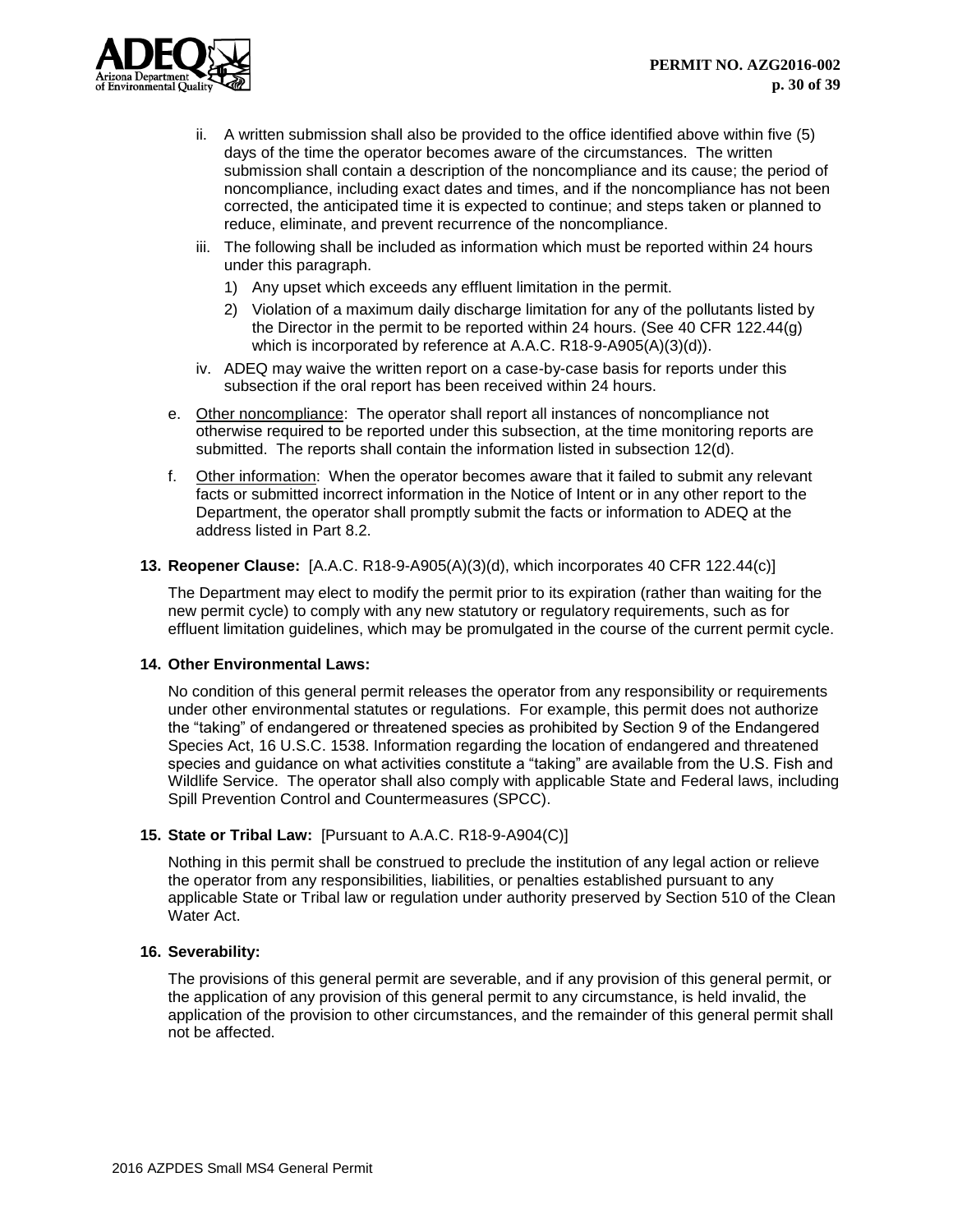

- **17. Requiring Coverage under an Individual Permit or an Alternative General Permit:** [Pursuant to A.A.C. R18-9-C902 and R18-9-A909]
	- a. The Director may require a person authorized by this permit to apply for and/or obtain either an individual AZPDES permit or an alternative AZPDES general permit. Any interested person may petition the Department to take action under this section. The Department may require an operator authorized to discharge under this permit to apply for an individual permit in any of the following cases:
		- i. A change occurs in the availability of demonstrated technology or practices for the control or abatement of pollutants applicable to the point source;
		- ii. Effluent limitation guidelines are promulgated for point sources covered by the general permit;
		- iii. An Arizona Water Quality Management Plan containing requirements applicable to the point sources is approved;
		- iv. Circumstances change after the time of the request to be covered so that the discharger is no longer appropriately controlled under the general permit, or either a temporary or permanent reduction or elimination of the authorized discharge is necessary;
		- v. If the Director determines that the discharge is a significant contributor of pollutants. When making this determination, the Director shall consider:
			- 1) The location of the discharge with respect to waters of the United States,
			- 2) The size of the discharge,
			- 3) The quantity and nature of the pollutants discharged to waters of the U.S., and
			- 4) Any other relevant factor.
	- b. If an individual permit is required, the Director shall notify the discharger in writing of the decision. The notice shall include:
		- i. A brief statement of the reasons for the decision;
		- ii. An application form;
		- iii. A statement setting a deadline to file the application;
		- iv. A statement that on the effective date of issuance or denial of the individual permit, coverage under the general permit will automatically terminate;
		- v. The applicant's right to appeal the individual permit requirement with the Water Quality Appeals Board under A.R.S. § 49-323, the number of days the applicant has to file a protest challenging the individual permit requirement, and the name and telephone number of the Department contact person who can answer questions regarding the appeals process; and
		- vi. The applicant's right to request an informal settlement conference under A.R.S. 41- 1092.03(A) and 41-1092.06.
	- c. The discharger shall apply for an individual permit within 90 days of receipt of the notice, unless the Director grants a later date. In no case shall the deadline be more than 180 days after the date of the notice.
	- d. If the discharger fails to submit the individual permit application within the time period established in Part 9.17(c) the applicability of the general permit to the discharger is automatically terminated at the end of the day specified by the Director for application submittal.
	- e. Coverage under the general permit shall continue until an individual permit is issued or denied unless the general permit coverage is terminated under Part 9.17(d).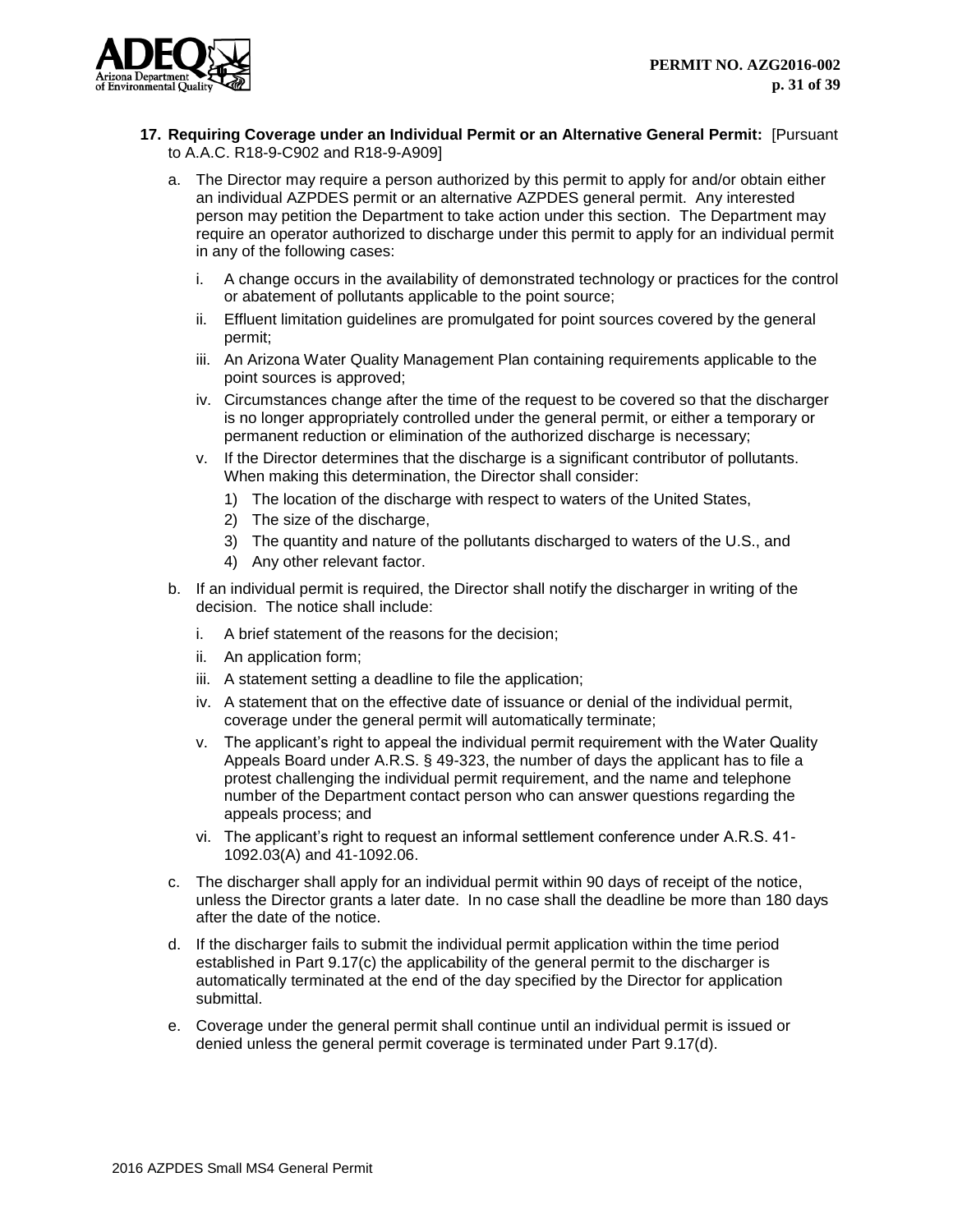

- **18. Request for an Individual Permit:** [Pursuant to A.A.C. R18-9-C902]
	- a. An operator may request an exclusion from coverage of a general permit by applying for an individual permit.
		- i. The operator shall submit an individual permit application under R18-9-B901(B) and include the reasons supporting the request no later than 90 days after publication of the general permit.
		- ii. The Director shall grant the request if the reasons cited by the operator are adequate to support the request.
	- b. If an individual permit is issued to a person otherwise subject to a general permit, the applicability of the general permit to the discharge is automatically terminated on the effective date of the individual permit.

## **19. Change of Operator:** [A.A.C. R18-9-C904]

If a change of ownership or operator occurs for a facility operating under a general permit:

- a. Permitted owner or operator: The operator shall provide the Department with a Notice of Termination by certified mail within 30 days after the new owner or operator assumes responsibility for the facility.
	- i. The Notice of Termination shall include all requirements for termination specified in the general permit for which the Notice of Termination is submitted.
	- ii. An operator shall comply with the permit conditions specified in the general permit for which the Notice of Termination is submitted until the Notice of Termination is received by the Department.
- b. New owner or operator:
	- i. The new owner or operator shall complete and file a Notice of Intent with the Department within the time period specified in the general permit before taking over operational control of, or initiation of activities at, the facility.
	- ii. If the previous operator was required to implement a stormwater pollution prevention plan, the new owner shall develop a new stormwater pollution prevention plan, or may modify, certify, and implement the old stormwater pollution prevention plan if the old stormwater pollution prevention plan complies with the requirements of the current general permit.
	- iii. The operator shall provide the Department with a Notice of Termination if a permitted facility ceases operation, ceases to discharge, or changes operator status. In the case of a construction activity, the operator shall submit a Notice of Termination to the Department when:
		- 1) The facility ceases construction operations and the discharge is no longer associated with construction or construction-related activities,
		- 2) The construction is complete and final site stabilization is achieved, or
		- 3) The operator's status changes.
- **20. Bypass:** [A.A.C. R18-9-A905(A)(3)(a), which incorporates 40 CFR 122.41(m)]
	- a. Definitions:
		- i. Bypass means the intentional diversion of waste streams from any portion of a treatment facility;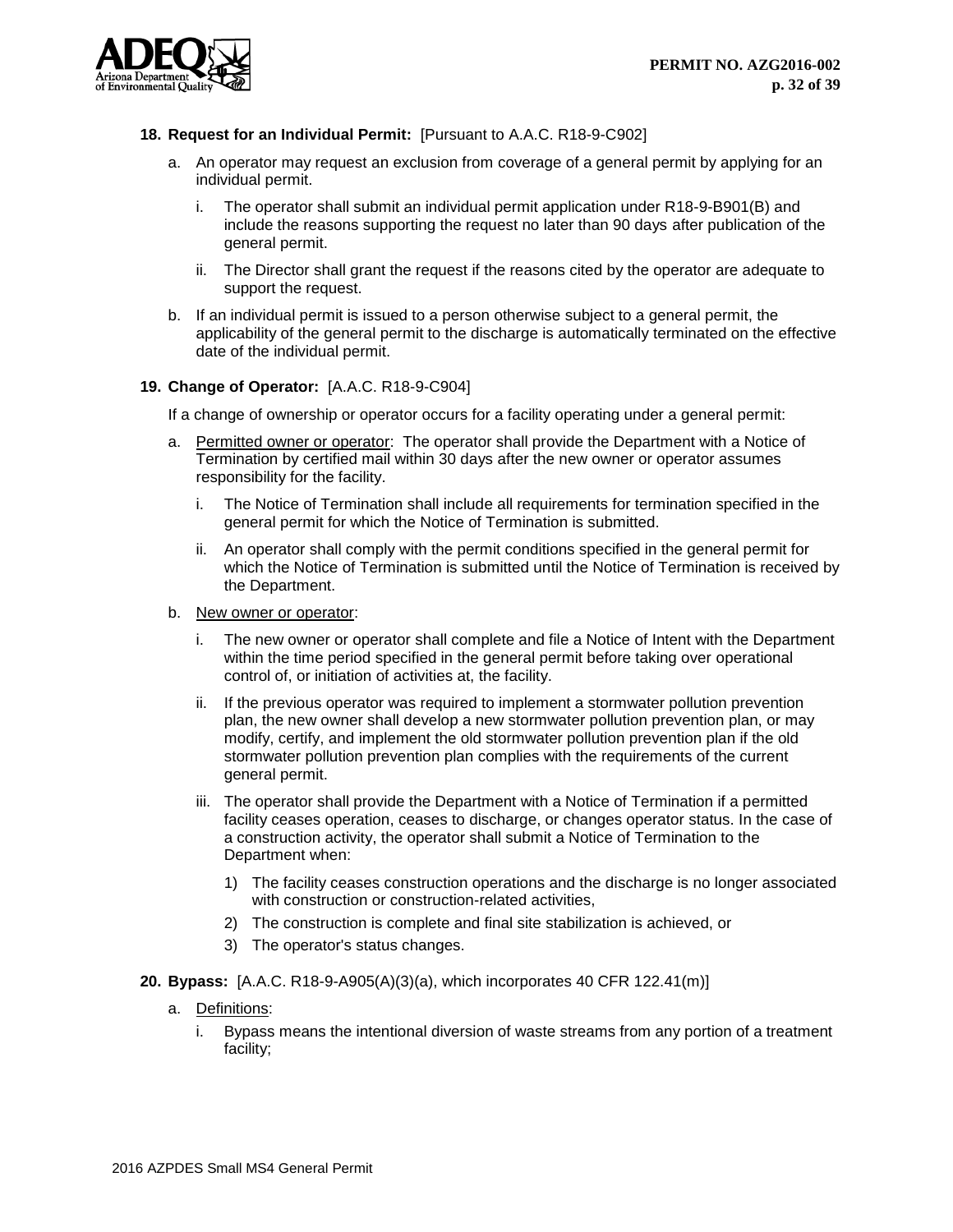

- ii. Severe property damage means substantial physical damage to property, damage to the treatment facilities which causes them to become inoperable, or substantial and permanent loss of natural resources which can reasonably be expected to occur in the absence of a bypass. Severe property damage does not mean economic loss caused by delays in production.
- b. Bypass not exceeding limitations: The operator may allow any bypass to occur that does not cause effluent limitations to be exceeded, but only if it also is for essential maintenance to assure efficient operation. These bypasses are not subject to the provisions Part 9.20(c) and 20(d).
- c. Notice:
	- i. Anticipated bypass. If the operator knows in advance of the need for a bypass, if possible prior notice shall be submitted at least ten days before the date of the bypass.
	- ii. Unanticipated bypass. The operator shall submit notice of an unanticipated bypass as required in Part 9.12(d).
- d. Prohibition of bypass:
	- i. Bypass is prohibited, and ADEQ may take enforcement action against the operator for bypass, unless:
		- 1) Bypass was unavoidable to prevent loss of life, personal injury, or severe property damage;
		- 2) There were no feasible alternatives to the bypass, such as the use of auxiliary treatment facilities, retention of untreated wastes, or maintenance during normal periods of equipment downtime. This condition is not satisfied if adequate back-up equipment should have been installed in the exercise of reasonable engineering judgment to prevent a bypass which occurred during normal periods of equipment downtime or preventive maintenance; and
		- 3) The operator submitted notices as required under Part 9.20(c).
	- ii. ADEQ may approve an anticipated bypass, after considering its adverse effects, if the Department determines that it will meet the three conditions listed above in this Part 9.20(d).
- **21. Upset:** [A.R.S. §§ 49-255(8) and 255.01(E), A.A.C. R18-9-A905(A)(3)(a), which incorporates 40 CFR 122.41(n)]
	- a. Definition: Upset means an exceptional incident in which there is unintentional and temporary noncompliance with technology based permit effluent limitations because of factors beyond the reasonable control of the operator. An upset does not include noncompliance to the extent caused by operational error, improperly designed treatment facilities, inadequate treatment facilities, lack of preventive maintenance, or careless or improper operation.
	- b. Effect of an upset: An upset constitutes an affirmative defense to an action brought for noncompliance with such technology based permit effluent limitations if the requirements of Part 9.21(c) are met. No determination made during administrative review of claims that noncompliance was caused by upset, and before an action for noncompliance, is final administrative action subject to judicial review.
	- c. Conditions necessary for a demonstration of upset: An operator who wishes to establish the affirmative defense of upset must demonstrate, through properly signed, contemporaneous operating logs, or other relevant evidence that:
		- i. An upset occurred and that the operator can identify the cause(s) of the upset;
		- ii. The permitted facility was at the time being properly operated;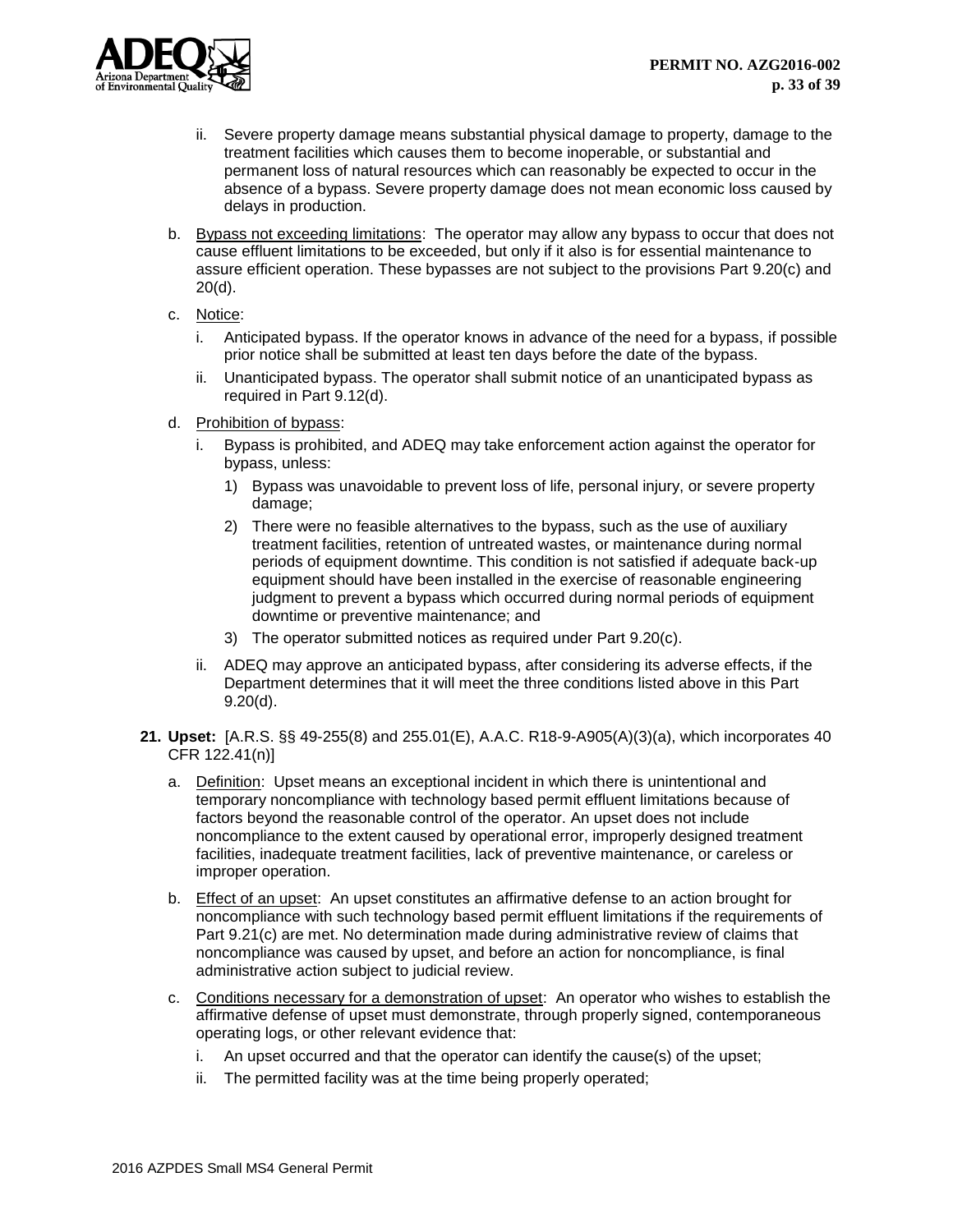

- iii. The operator submitted notice of the upset as required in Part 9.12(d)(iii); and
- iv. The operator complied with any remedial measures required under Part 9.4.
- d. Burden of proof: In any enforcement proceeding, the operator, who is seeking to establish the occurrence of an upset, has the burden of proof.

# **22. Penalties for Violations of Permit Conditions**

Any permit noncompliance constitutes a violation and is grounds for an enforcement action, permit termination, revocation and reissuance, modification, or denial of a permit renewal application.

- a. Civil Penalties: A.R.S. § 49-262 provides that any person who violates any provision of A.R.S. Title 49, Chapter 2, Article 2, 3 or 3.1 or a rule, permit, discharge limitation or order issued or adopted under A.R.S. Title 49, Chapter 2, Article 3.1 is subject to a civil penalty not to exceed \$25,000 per day per violation.
- b. Criminal Penalties: Any person who violates a condition of this general permit, or violates a provision under A.R.S. Title 49, Chapter 2, Article 3.1, or A.A.C. Title 18, Chapter 2, Article 9 is subject to the enforcement actions established under A.R.S. Title 49, Chapter 2, Article 4, which may include the possibility of fines and/or imprisonment.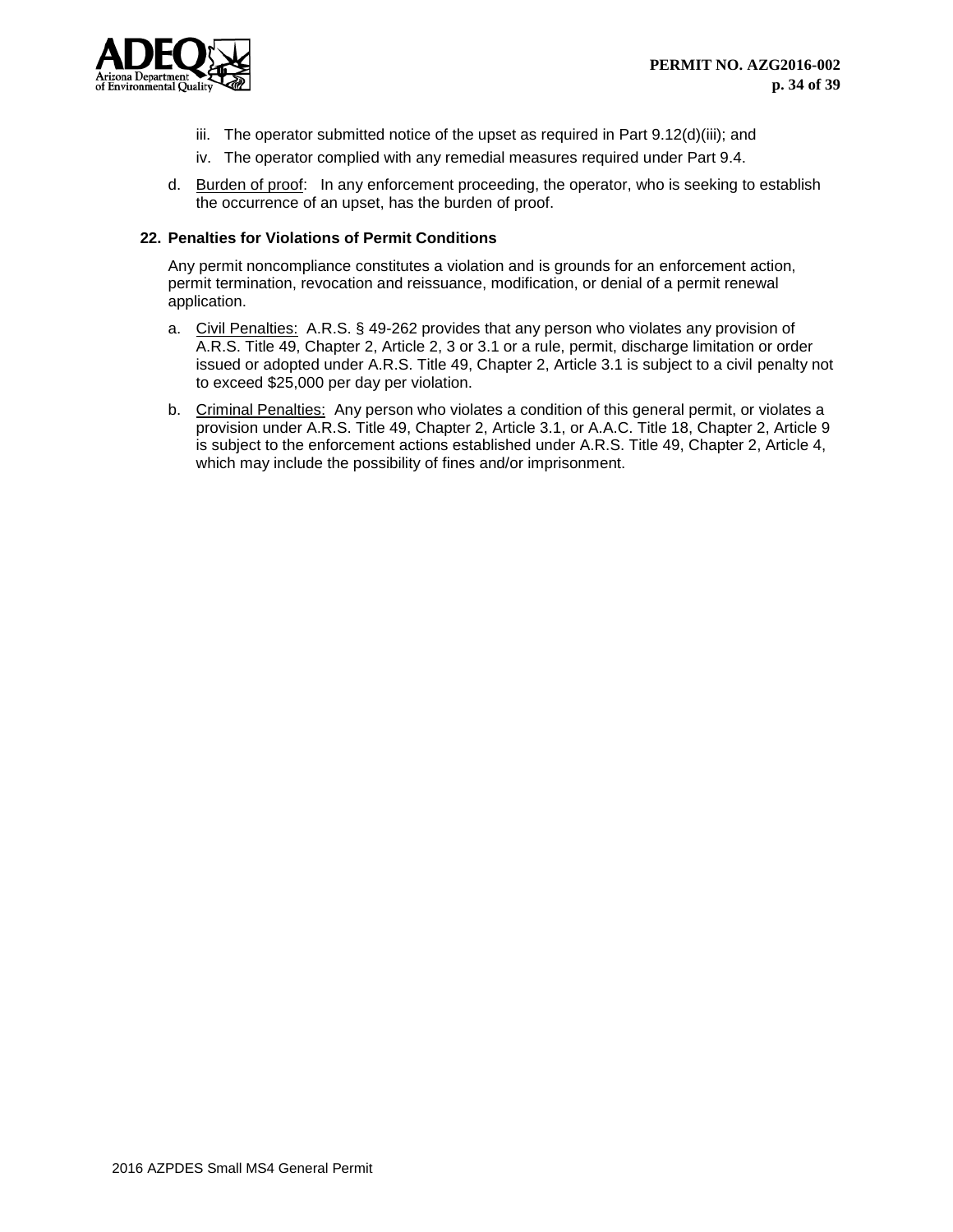

## <span id="page-35-0"></span>**10.0 DEFINITIONS**

- **1. Analytical monitoring** means monitoring conducted to provide quantitative results in accordance with A.A.C. R18-9-A905(B).
- **2. Best management practices** (BMPs) means schedules of activities, prohibitions of practices, maintenance procedures, and other management practices to prevent or reduce the pollution of "waters of the United States." BMPs also include treatment requirements, operating procedures, and practices to control plant site runoff, spillage or leaks, sludge or waste disposal, or drainage from raw material storage.
- **3. Common plan of development** a contiguous area where multiple separate and distinct land disturbing activities may be taking place at different times, on different schedules, but under one plan. A 'plan' is broadly defined to include design, permit application, advertisement or physical demarcation indicating that land-disturbing activities may occur.
- **4. Construction activity** means earth-disturbing activities such as, clearing, grading, excavating, stockpiling of fill material and other similar activities. This definition encompasses both large construction activities defined in 40 CFR 122.26 (b)(14)(x) and small construction activities in 40 CFR 122.26 (b)(15)(i) and includes construction support activities.
- **5. Controls** or **Control Measures** or **Measures –** means schedules of activities, prohibitions of practices, maintenance procedures, and other management practices to prevent or control the pollution of waters of the United States. Controls also include treatment requirements, operating procedures, and practices to control plant site runoff, spillage or leaks, sludge or waste disposal, or drainage from raw material storage.
- **6. CWA** or **The Act** means Clean Water Act (formerly referred to as the Federal Water Pollution Control Act or Federal Water Pollution Control Act Amendments of 1972) Pub.L. 92-500, as amended Pub. L. 95 217, Pub. L. 95-576, Pub. L. 96-483 and Pub. L. 97-117, 33 U.S.C. 1251 et.seq.
- **7. Department**  the Arizona Department of Environmental Quality.
- **8. Discharge** when used without qualification means the "discharge of a pollutant."
- **9. Discharge of a pollutant** any addition of any "pollutant" or combination of pollutants to "waters of the United States" from any "point source," or any addition of any pollutant or combination of pollutants to the waters of the "contiguous zone" or the ocean from any point source other than a vessel or other floating craft which is being used as a means of transportation. This includes additions of pollutants into waters of the United States from surface runoff which is collected or channeled by man. See 40 CFR 122.2.
- **10. Discharge point** the location where stormwater flows exit the construction activity.
- **11. Effluent limitations** means any limitation or condition on quantities, discharge rates, or concentration of pollutants which are discharged from a point source.
- **12. Effluent Limitations Guideline (ELG)** defined in 40 CFR § 122.2 as a regulation published by the Administrator under section 304(b) of CWA to adopt or revise effluent limitations.
- **13. Ephemeral water** a surface water that has a channel that is at all times above the water table, and that flows only in direct response to precipitation. [A.A.C. R18-11-101(22)]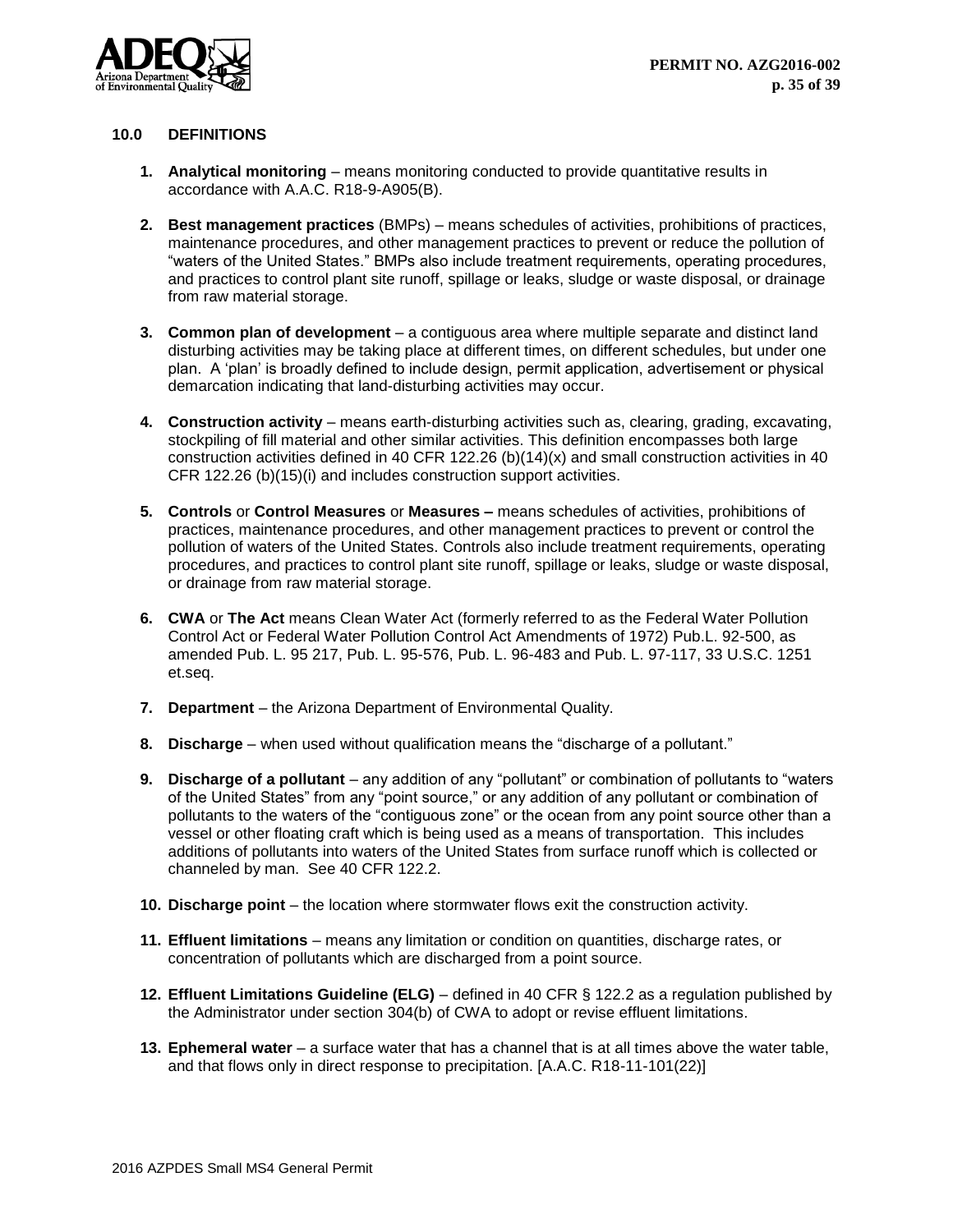

- **14. Existing Permittees** means Small MS4 operators who had coverage under ADEQ's 2002 Small MS4 General Permit.
- **15. Facility** means any "point source" or any other facility (including land or appurtenances thereto) that is subject to regulation under the AZPDES/NPDES program.
- **16. Field Screening Point** means location(s) where municipal stormwater leaves a Small MS4 operator's permitted area and goes to a Waters of the U.S. by way of a conveyance (such as another municipal storm sewer system).
- **17. Illicit connection** means any man-made conveyance connecting an illicit discharge directly to a municipal separate storm sewer.
- **18. Illicit discharge** means any discharge to a municipal separate storm sewer that is not composed entirely of stormwater except discharges pursuant to a AZPDES/NPDES permit (other than the AZPDES permit for discharges from the municipal separate storm sewer) and discharges resulting from firefighting activities.
- **19. Impaired water** waters that have been assessed by ADEQ, under the Clean Water Act, as not attaining a water quality standard for at least one (1) designated use, and are listed in Arizona's current 303(d) List or on the 305(b) Category 4 list.
- **20. Intermittent water** or **Intermittent stream** a stream or reach that flows continuously only at certain times of the year, as when it receives water from a spring or from another surface source, such as melting snow. [A.A.C. R18-11-101(25)]
- **21. Maximum Extent Practicable (MEP) –** means maximum extent practicable, the technologybased discharge standard for municipal separate storm sewer systems to reduce pollutants in storm water discharges. A discussion of MEP as it applies to small MS4s is found at 40 CFR 122.34. CWA section 402(p)(3)(B)(iii) requires that a municipal permit "shall require controls to reduce the discharge of pollutants to the maximum extent practicable, including management practices, control techniques and system design, and engineering methods, and other provisions such as the Administrator or the State determines appropriate for the control of such pollutants.
- **22. Measurable Goal** means a quantitative measure of progress in implementing a component of a storm water management program.
- **23. Minimize** to reduce and/or eliminate to the extent achievable using control measures that are technologically available and economically practicable and achievable in light of best industry practices.
- **24. Municipal separate storm sewer** a conveyance or system of conveyances (including roads with drainage systems, municipal streets, catch basins, curbs, gutters, ditches, man-made channels, or storm drains):
	- a. Owned or operated by a State, city, town, borough, county, parish, district, association, or other public body (created by or pursuant to State law) having jurisdiction over disposal of sewage, industrial wastes, stormwater, or other wastes, including special districts under State law such as a sewer district, flood control district or drainage district, or similar entity, or a designated and approved management agency under section 208 of the Clean Water Act (33 U.S.C. 1288) that discharges to waters of the United States;
	- b. Designed or used for collecting or conveying stormwater;
	- c. Which is not a combined sewer; and
	- d. Which is not part of a Publicly Owned Treatment Works.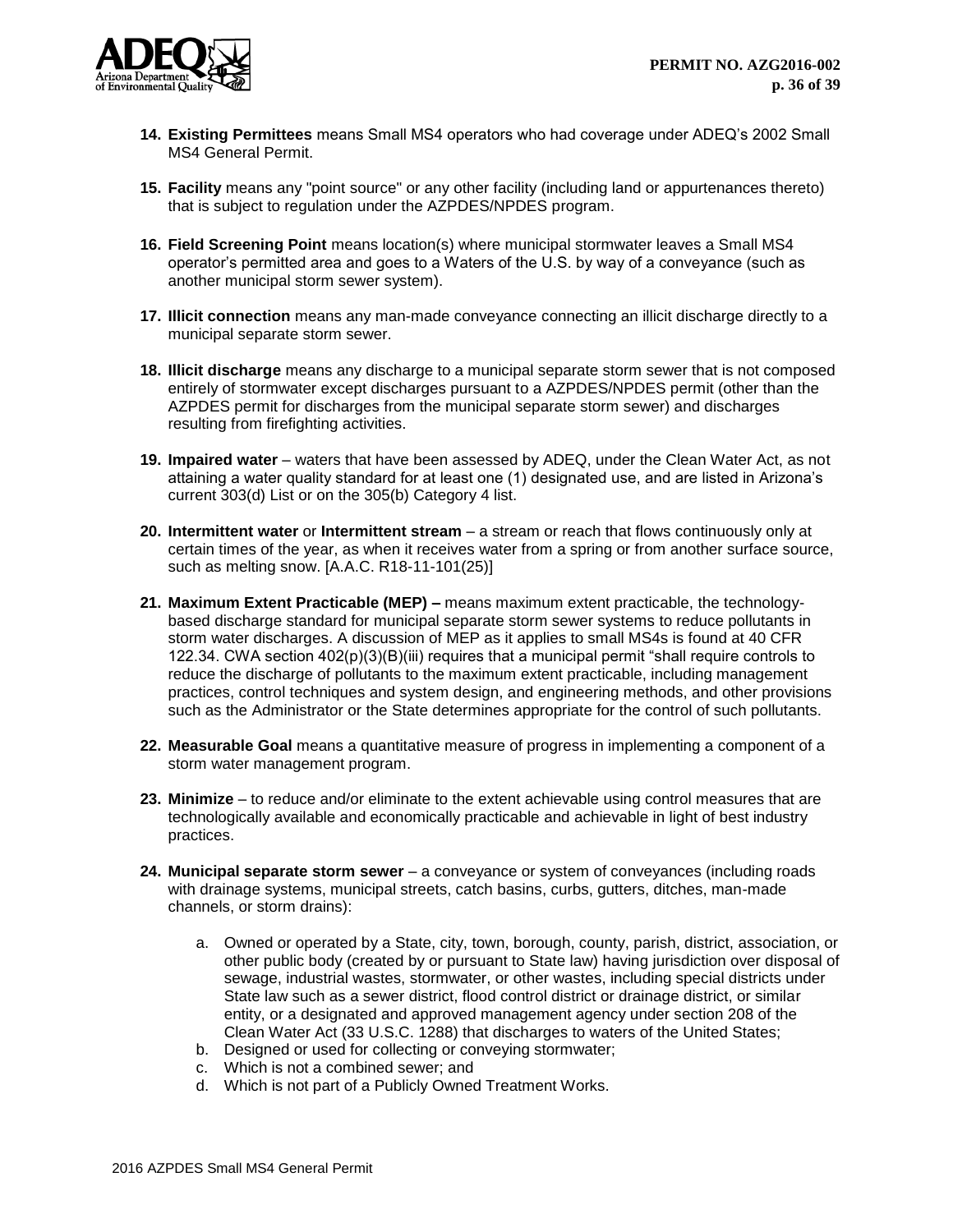

- **25. Municipal separate storm sewer system (MS4)** all separate storm sewers defined as "large," "medium," or "small" municipal separate storm sewer systems or any municipal separate storm sewers on a system-wide or jurisdiction-wide basis as determined by the Director under A.A.C. R18-9-C902(A)(1)(g)(i) through (iv). [A.A.C. R18-9-A901(23)]. This also includes similar systems owned or operated by separate storm sewer municipal jurisdictions not required to obtain stormwater discharge authorization.
- **26. New Permittees** means Small MS4 operators who did not have permit coverage under ADEQ's 2002 Small MS4 General Permit.
- **27. Not-Attaining** means a surface water is assessed as impaired, but is not placed on the 303(d) List because:
	- a. A TMDL is prepared and implemented for the surface water;
	- b. An action, which meets the requirements of R18-11-604(D)(2)(h), is occurring and is expected to bring the surface water to attaining before the next 303(d) List submission; or
	- c. The impairment of the surface water is due to pollution but not a pollutant, for which a TMDL load allocation cannot be developed.
- **28. Non-traditional MS4** means systems similar to separate storm sewer systems in municipalities, such as systems at military bases, large hospital or prison complexes, and highways and other thoroughfares. The term does not include separate storm sewers in very discrete areas, such as individual buildings. 40 CFR 122.26(a)(16)(iii).
- **29. Notice of Intent (NOI)** the application to operate under this general permit.
- **30. Notice of Termination (NOT)** the application to terminate coverage under this general permit.
- **31. Outfall –** means a *point source* as defined by 40 CFR 122.2 at the point where a municipal separate storm sewer discharges to waters of the United States and does not include open conveyances connecting two (2) municipal separate storm sewers, or pipes, tunnels or other conveyances which connect segments of the same stream or other waters of the United States and are used to convey waters of the United States.
- **32. Outstanding Arizona Water (OAW)** a surface water that has been designated by ADEQ as an outstanding state resource under A.A.C. R18-11-112.
- **33. Owner or operator** means the owner or operator of any "facility or activity" subject to regulation under the NPDES program.
- **34. Perennial water** a surface water that flows continuously throughout the year (A.A.C. R18-11- 101(30)).
- **35. Permittee –** refers to any person (defined below) authorized by this NPDES permit to discharge to Waters of the United States.
- **36. Person** an individual, employee, officer, managing body, trust, firm, joint stock company, consortium, public or private corporation, including a government corporation, partnership, association or state, a political subdivision of this state, a commission, the United States government or any federal facility, interstate body, or other entity.
- **37. Point source** any discernible, confined, and discrete conveyance, including but not limited to, any pipe, ditch, channel, tunnel, conduit, well, discrete fissure, container, rolling stock concentrated animal feeding operation, landfill leachate collection system, vessel or other floating craft from which pollutants are or may be discharged. This term does not include return flows from irrigated agriculture or agricultural stormwater runoff.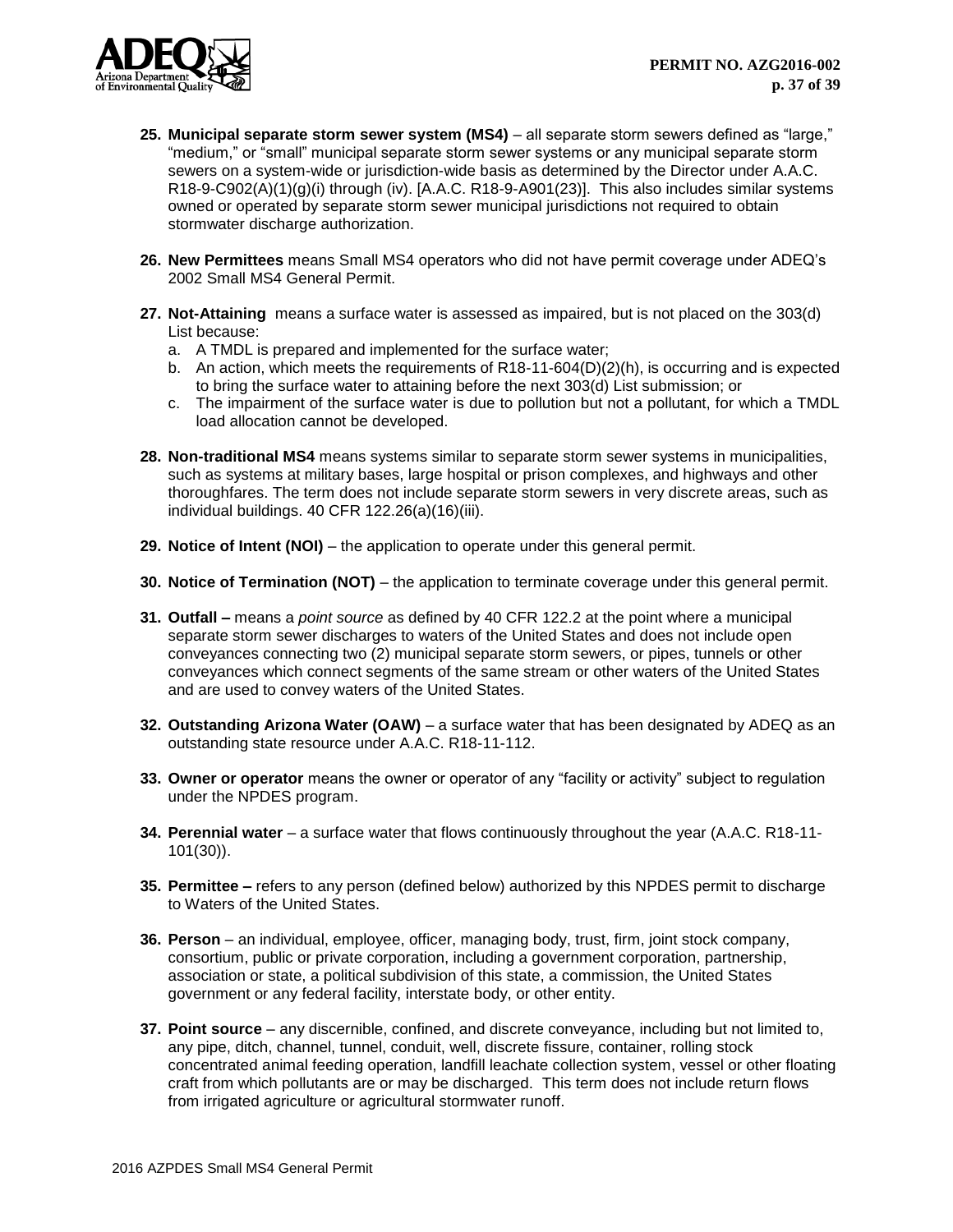

- **38. Pollutant** sediment, fluids, contaminants, toxic wastes, toxic pollutants, dredged spoil, solid waste, substances and chemicals, pesticides, herbicides, fertilizers and other agricultural chemicals, incinerator residue, sewage, garbage, sewage sludge, munitions, petroleum products, chemical wastes, biological materials, radioactive materials, heat, wrecked or discarded equipment, rock, sand, cellar dirt (e.g., overburden material), and mining, industrial, municipal and agricultural wastes or any other liquid, solid, gaseous or hazardous substances. [A.R.S. § 49- 201(29)]
- **39. Receiving water** as used in this permit means "Water of the United States" as defined in 40 CFR §122.2 that receives discharges from the MS4.
- **40. Satellite Installation** means facilities that are not subject to separate AZPDES permitting, are non-contiguous with the primary facility, and meet the following criteria: a) located in an urbanized area, and b) have the potential to discharge pollutants. Examples include golf courses, parks and recreation areas, and vehicle and equipment maintenance facilities.
- **41. Stormwater** stormwater runoff, snow melt runoff, and surface runoff and drainage. See 40 CFR 122.26(b)(13).
- **42. Stormwater Discharge Associated with Construction Activity** a discharge of pollutants in stormwater runoff from areas where soil disturbing activities (e.g., clearing, grading, or excavating), construction materials, or equipment storage or maintenance (e.g., fill piles, borrow areas, concrete truck washout, fueling), or other industrial stormwater directly related to the construction process (e.g., concrete or asphalt batch plants) are located. See 40 CFR 122.26(b)(14)(x) and 40 CFR 122.26(b)(15).
- **43. Stormwater Discharge Associated with Industrial Activity** means the discharge from any conveyance which is used for collecting and conveying stormwater and which is directly related to manufacturing, processing, or raw materials storage areas at an industrial plant (See 40 CFR §122.26(b)(14) for specifics of this definition).
- **44. Stormwater Management Program (SWMP)** means a comprehensive program to manage the quality of stormwater discharged from the municipal separate storm sewer system. For the purposes of this permit, the Stormwater Management Program is considered a single document, but may actually consist of separate programs (e.g. "chapters") for each permittee.
- **45. Stormwater Pollution Prevention Plan (SWPPP)** a site-specific, written document that, among other things: (1) identifies potential sources of stormwater pollution at the location of the construction activity; (2) describes control measures to reduce or eliminate pollutants in stormwater discharges from the construction activity; and (3) identifies procedures the operator will implement to comply with the terms and conditions of this general permit.
- **46. Surface Water** as used in this permit means "Water of the United States" as defined in 40 CFR §122.2.
- **47. Total Maximum Daily Load (TMDL)** an estimation of the total amount of a pollutant from all sources that may be added to a water while still allowing the water to achieve and maintain applicable surface water quality standards. Each total maximum daily load shall include allocations for sources that contribute the pollutant to the water, as required by section 303(d) of the clean water act (33 United States Code, Section 1313(d)) and regulations implementing that statute to achieve applicable surface water quality standards. [A.R.S. § 49-231(4)]
- **48. Turbidity** a condition of water quality characterized by the presence of suspended solids and/or organic material; expressed as nephelometric turbidity units (NTU).